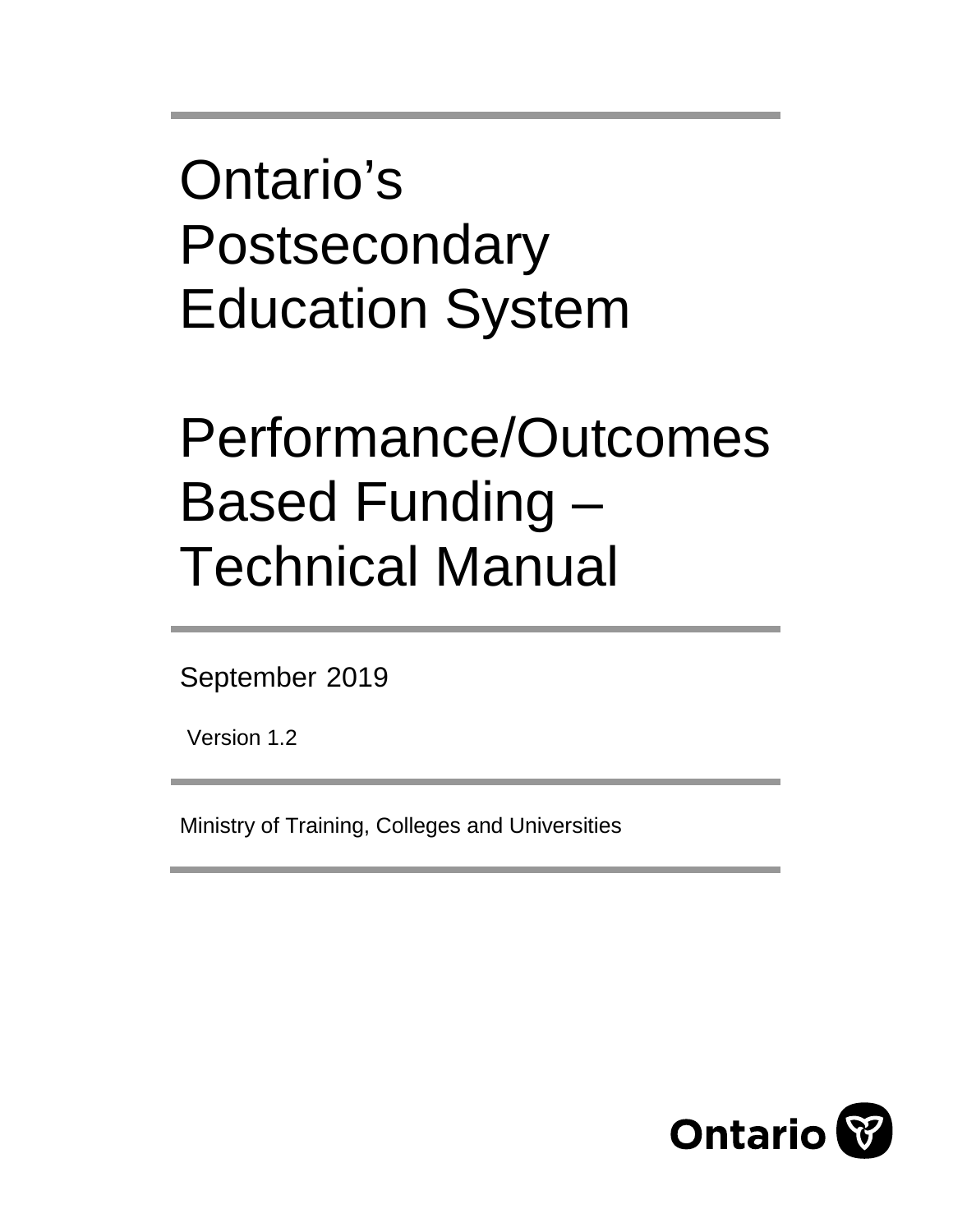# **Ontario's Postsecondary Education System Performance/Outcomes-Based Funding - Technical Manual**

## **Table of Contents**

| 1.0  |                                                                          |
|------|--------------------------------------------------------------------------|
| 2.0  | POSTSECONDARY EDUCATION SYSTEM FUNDING MODEL OVERVIEW  4                 |
| 2.1  | Differentiation Envelope and Performance/Outcomes-Based Funding Grant  5 |
| 3.0  | NOTIONAL PERFORMANCE/OUTCOMES-BASED FUNDING ALLOCATIONS.8                |
| 3.1. |                                                                          |
| 3.2. |                                                                          |
| 4.0  | IMPLEMENTATION OF PEFORMANCE/OUTCOMES-BASED FUNDING  10                  |
| 4.1  |                                                                          |
| 4.2  |                                                                          |
|      |                                                                          |
|      |                                                                          |
|      |                                                                          |
|      |                                                                          |
| 5.0  |                                                                          |
| 5.1  |                                                                          |
| 5.2  |                                                                          |
| 5.3  |                                                                          |
| 5.4  |                                                                          |
| 6.0  | 2020-25 STRATEGIC MANDATE AGREEMENTS (SMA3)  18                          |
| 6.1  |                                                                          |
| 6.2  |                                                                          |
| 6.3  |                                                                          |
| 6.4  |                                                                          |
| 7.0  |                                                                          |
| 7.1  |                                                                          |
| 8.0  |                                                                          |
| 9.0  |                                                                          |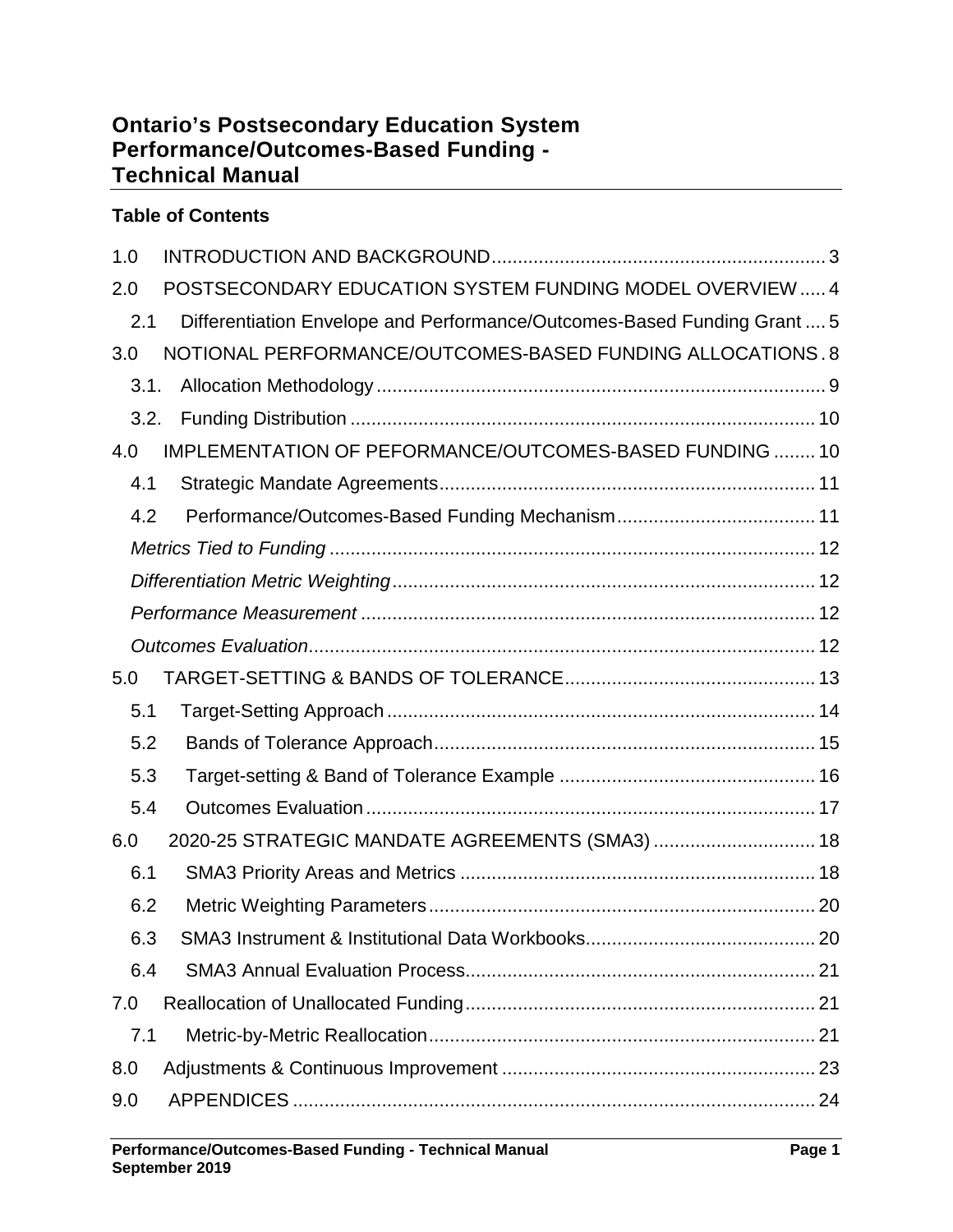| 9.1    | SMA3 Metric Operational Definitions and Activation Schedule  24   |  |  |  |  |  |  |
|--------|-------------------------------------------------------------------|--|--|--|--|--|--|
| 9.2    |                                                                   |  |  |  |  |  |  |
| 9.3    |                                                                   |  |  |  |  |  |  |
| 9.4    |                                                                   |  |  |  |  |  |  |
| 9.4.1  | Performance/Outcomes-Based Funding Target-Setting31               |  |  |  |  |  |  |
| 9.4.2  |                                                                   |  |  |  |  |  |  |
| 9.4.3  |                                                                   |  |  |  |  |  |  |
| 9.4.4  |                                                                   |  |  |  |  |  |  |
| 9.4.5  |                                                                   |  |  |  |  |  |  |
| 9.4.6. | Institution-Specific Apprenticeship-Related Metric (Colleges)  40 |  |  |  |  |  |  |
| 9.5    | July 25, 2019, Memos on SMA3 Bilateral Discussions and Corridor   |  |  |  |  |  |  |
|        |                                                                   |  |  |  |  |  |  |
| 9.5.1  |                                                                   |  |  |  |  |  |  |
|        |                                                                   |  |  |  |  |  |  |

| <b>Date</b>    | <b>Version</b> | <b>Revisions</b>                          |
|----------------|----------------|-------------------------------------------|
| September 2019 | $\sim$         | Version released to sector on 09/24/2019. |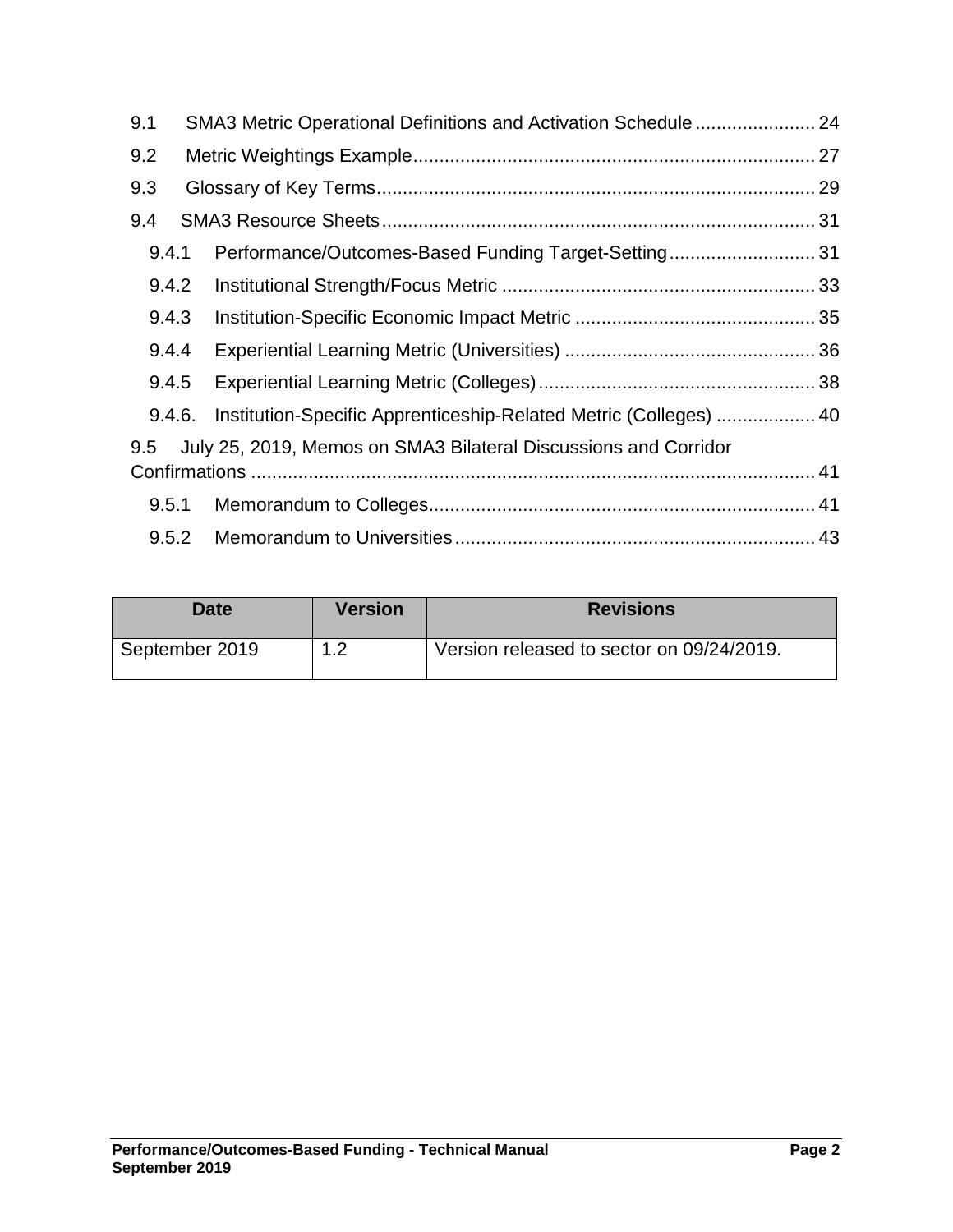# <span id="page-3-0"></span>**1.0 INTRODUCTION AND BACKGROUND**

This manual describes the processes underlying implementation of the performance/outcomes-based funding grant in the Differentiation Envelope of Ontario's University and College Funding Models. The performance/outcomes-based funding grant will be tied to performance outcomes starting in 2020-2021 as part of the third round of Strategic Mandate Agreements (SMA3).

Activation of the performance/outcomes-based funding grant is aligned with the planned reforms to the university and college funding models, which previously included implementation of corridor-based enrolment funding and the establishment of the Differentiation Envelope.

The focus of this manual is to provide an overview of the Ministry of Training, Colleges and Universities' (MTCU) approach to the activation of the performance/outcomesbased funding grant portion of the college and university funding models. This manual is intended to work in conjunction with the existing College and University Funding Model Technical Manuals.

## *Strategic Mandate Agreements and Postsecondary Education Funding*

Strategic Mandate Agreements (SMAs) are bilateral agreements between the ministry and the province's  $45<sup>1</sup>$  $45<sup>1</sup>$  $45<sup>1</sup>$  publicly-assisted colleges and universities. SMAs are a key component of the ministry's accountability framework for the postsecondary education system.

During the first round of Strategic Mandate Agreements in 2014 (SMA1), MTCU committed to engaging the university and college sectors on changes to their respective funding models in order to better support funding predictability and stability, as well as support differentiation and student-focused outcomes.

In 2016, this engagement took place, resulting in a redesign of the college and university funding models, including the following elements:

- Allocating the Core Operating Grant based on enrolment through a corridor mechanism to help support predictable funding during a period of projected demographic change and anticipated enrolment decline for many institutions; while supporting managed enrolment planning for both institutions and the government.
- The establishment of the Differentiation Envelope and creation of the Performance/Outcomes-Based Funding Grant, which links a portion of operating grant funding to performance outcomes and allows a greater focus on performance and outcomes over successive SMA cycles.

<span id="page-3-1"></span> <sup>1</sup> The Northern Ontario Medical School (NOSM) will have a customized Strategic Mandate Agreement for 2020-25.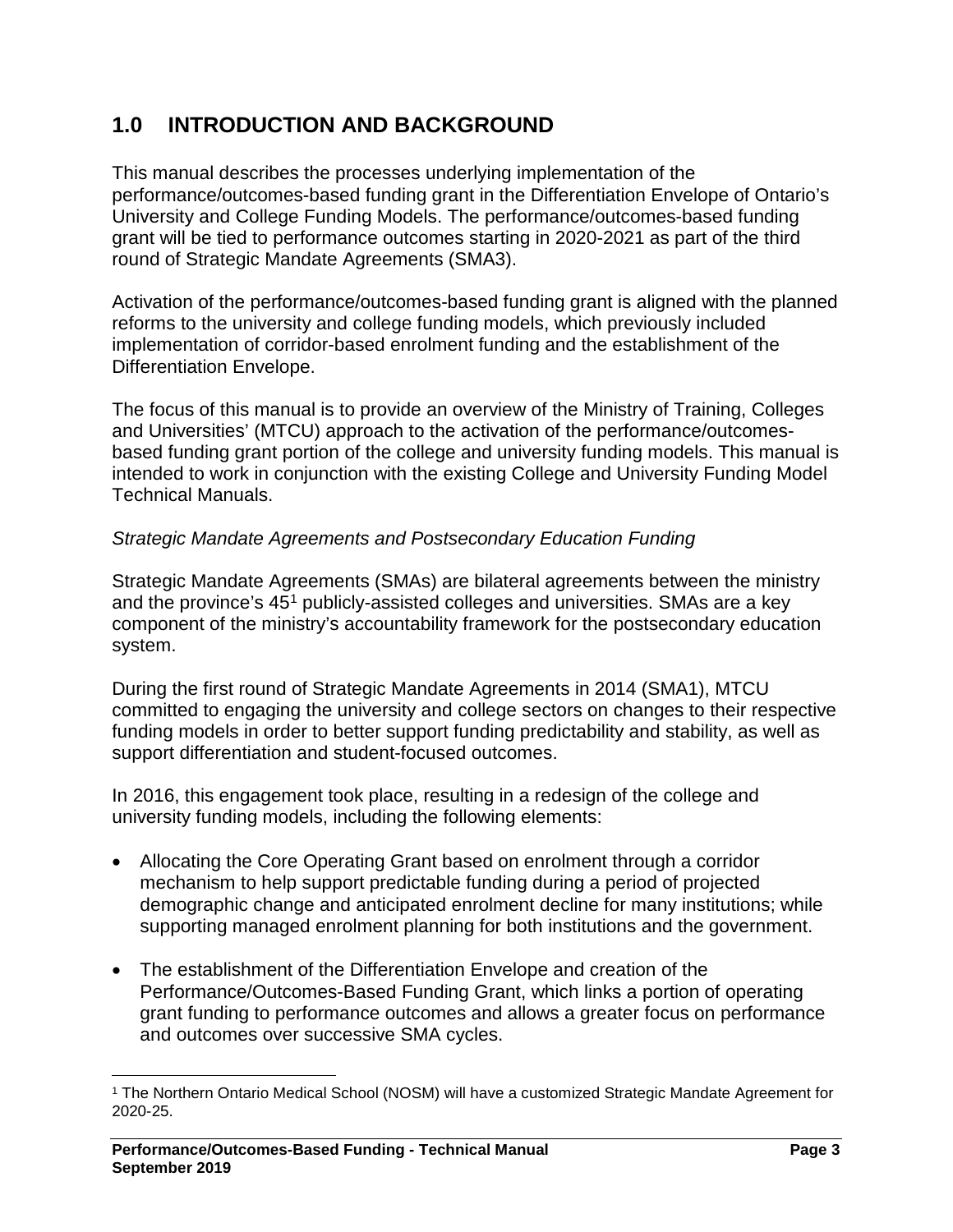The second round of Strategic Mandate Agreements (SMA2) were executed in 2017, implementing the first phase of the funding model redesign - implementation of the corridor mechanism, with universities entering enrolment corridors in 2017-18 and colleges entering enrolment corridors in 2019-20.

On April 11, 2019 the government announced that performance/outcomes-based funding would be implemented through the next round of Strategic Mandate Agreements (SMA3). Starting in the first year of SMA3 (2020-21), a system-average of 25% of MTCU operating grant funding will be provided on the basis of performance outcomes and ramping up to 60% by 2024-25.

At this same time, the government announced a finalized set of metrics against which institutional performance would be assessed, and the details of the mechanism that would be used to evaluate institutions' performance and resulting funding allocation.

Objectives for performance/outcomes-based funding include:

- Increasing trust and accountability through transparency and improved performance outcomes;
- Reducing red tape by striking an appropriate balance between accountability and reporting;
- Incentivizing colleges and universities to redirect resources and invest in initiatives that result in positive economic outcomes;
- Encouraging alignment of postsecondary education with labour market outcomes; and,
- Incentivizing differentiation and specialization to support increased efficiencies.

In order to best meet these objectives, metrics have been selected and a performance/outcomes-based funding mechanism designed that best supports 'differentiated improvement', recognizing important institutional differences in terms of size, mandates and institutional strengths.

# <span id="page-4-0"></span>**2.0 POSTSECONDARY EDUCATION SYSTEM FUNDING MODEL OVERVIEW**

As described further in the university and college funding technical manuals, the university and college funding models include three major components:

- 1. **Enrolment Envelope**: funding related to enrolment, which includes a **Core Operating Grant (COG)** under which:
	- Colleges and universities are given a portion of operating funding based on a specific level of eligible enrolment (expressed in Weighted Grant Units (WGU) for universities and Weighted Funding Units (WFU) for colleges).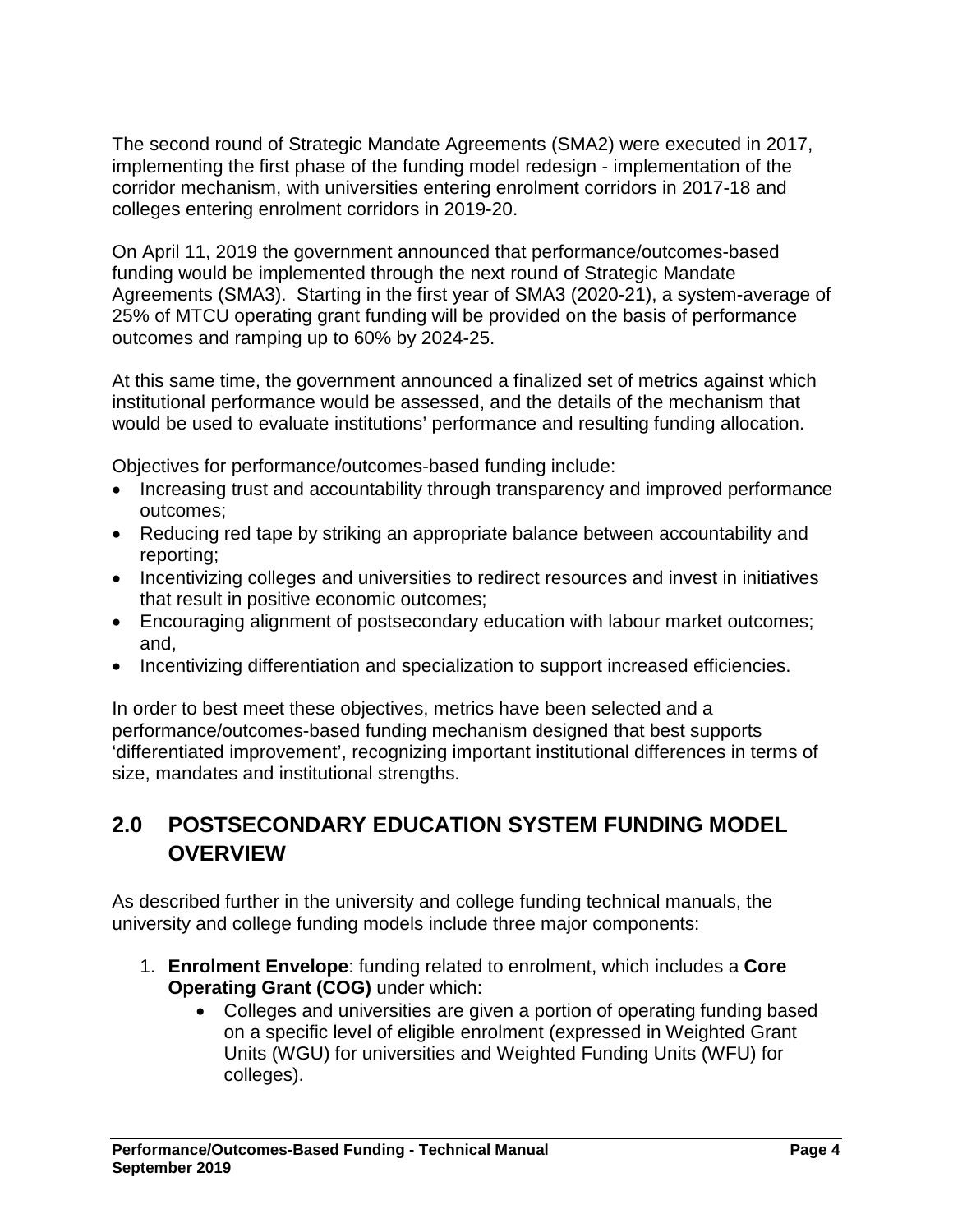- The grant for each eligible student is calculated using the same amount of funding, weighted by program.
- COG funding is governed by an enrolment corridor mechanism. This provides equitable, predictable and stable funding for all institutions and provides a greater certainty for institutions and government in enrolment planning.
- 2. **Differentiation Envelope**: funding related to the **Performance/Outcomes-Based Grant**, under which:
	- A portion of total operating grant funding for colleges and universities is based on performance against outcomes in metrics aligned with government priority areas.
- 3. **Special Purpose Grants / Other Institutional Grants**: funding by which the government is able to address system priorities, such as initiatives to improve access for Indigenous learners, francophone students and students with disabilities. Also included are institution-specific grants, such as the Northern Grant; Small, Northern and Rural Grant; French Language/Bilingual grants.

## <span id="page-5-0"></span>**2.1 Differentiation Envelope and Performance/Outcomes-Based Funding Grant**

During the SMA3 period, the Differentiation Envelope proportion of overall provincial funding will grow in the manner described in Table 1 below, to a system-average of 60% of provincial operating grants in each sector by the year 2020-25.

| 2020-25<br><b>Strategic Mandate Agreements</b> |                                          |     |     |     |  |  |  |  |
|------------------------------------------------|------------------------------------------|-----|-----|-----|--|--|--|--|
| 2020-21                                        | 2021-22<br>2022-23<br>2023-24<br>2024-25 |     |     |     |  |  |  |  |
| 25%                                            | 35%                                      | 45% | 55% | 60% |  |  |  |  |

**Table 1. Proportion of Provincial Operating Grants Distributed Based on Performance\***

\*Values represent a system-average of provincial operating grants to each sector; institutional proportions will vary.

In 2016, as part of the funding model review, the ministry established initial amounts of an institution's Differentiation Envelope, reflecting historical differences in the system, such as program mix.

Expansion of institutional proportions of the Differentiation Envelope to create institutional notional performance/outcomes-based grant allocations has been accomplished as follows: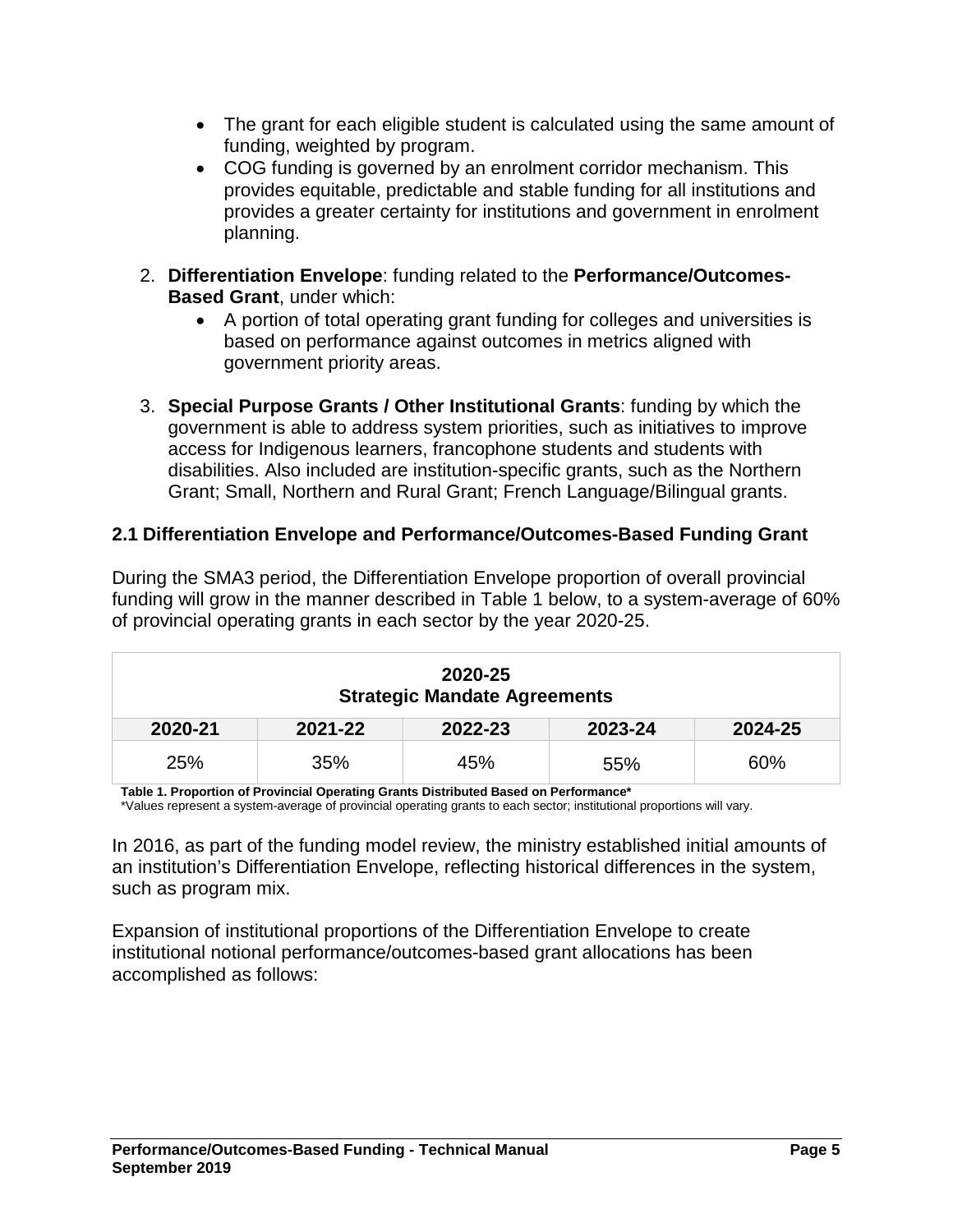## **1. Reprofiling existing quality, performance and differentiation funding:**

- **Colleges**
	- o College Funding Formula Holdback; and,
	- o College Performance Funding.

# • **Universities**

- o University Performance Funding (Key Performance Indicators);
- o Research Overhead/Infrastructure Envelope (ROIE)
- o General Quality Fund; and,
- o Enrolment funds resulting from the Per-Weighted Grant Unit equalization and adjustment exercise as part of the university funding model reform;
- o Graduate Expansion Performance Grant; and,
- o Differentiation grants for specific institutions (e.g., Trent University, Ontario College of Art and Design, and Nipissing University).

## **2. Reduction of Weighted Funding Units (WFU)/Weighted Grant Units (WGU) values:**

- To create a system-wide Differentiation Envelope proportion of 60% of provincial operating grants to be delivered on the basis of performance outcomes, the funding rate for WFU/WGUs have been reduced on an equal basis.
- As performance/outcomes-based funding will increase incrementally until reaching a steady-state of 60% in 2024-25, the funding rate of per-WGU and WFU will be reduced each year until the desired average proportion is reached (see Table 2 on page 9).

## **3. Consistently applied methodology:**

- Funding has been reprofiled from the Enrolment Envelope into the Performance/Outcomes-based Grant in a way that will be grant neutral for institutions.
	- o Special Purpose Grants and grants previously characterized as 'mission-related' grants were used for totalling purposes, but not changed through the reprofiling of funding. These grants will be recategorized under Special Purpose Grants/Other Institutional Grants. The conditions for the expenditures of these grants are determined through existing processes, such as transfer payments agreements or individual grant structures.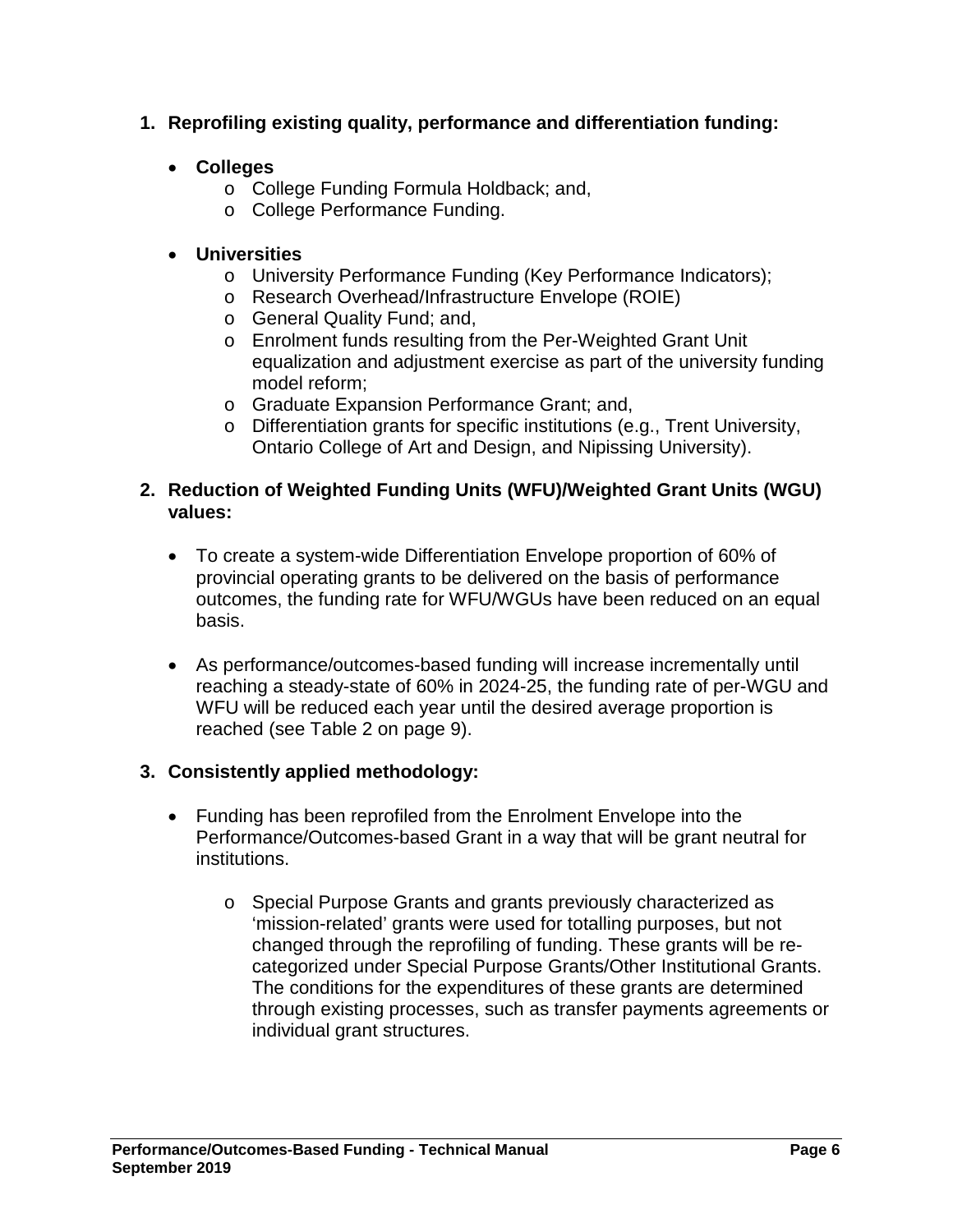- For the purposes of determining the proportion of overall provincial operating grants reprofiled to create the performance/outcomes-based funding grant allocations, International Student Recovery (ISR) amounts, grants to other organizations, and one-time-only funding will be netted out. The system-wide and institutional proportions will be based on the resulting net grants to the institution.
- The principle of equalized per-student funding rates in the corridor has been maintained, with reductions being applied on a consistent per-WGU and WFU fund rate basis.
- The number of WGU/WFUs used for this purpose will be the corridor midpoint value assigned to an institution in the year for which the 'move over' is complete. For universities in SMA3 the corridor midpoint will include teacher education spaces and graduate spaces (master's and doctoral) achieved up to target in SMA2 as per ministry communication on July 25, 2019. Collaborative nursing and clinical education students will continue to be funded as per the current approach.
- Institutions will be expected to maintain enrolment levels for the purposes of corridor enrolment funding as per the University and College Funding Model Technical Manuals.
- Institutions have differing grant 'mixes' as well as differing proportions of Core Operating Grants delivered on the basis of WGU/WFUs. As such, the notional performance/outcomes-based funding grant allocations for each institution will vary proportionally.
- As performance/outcomes-based funding grows incrementally, each year institutions will be 'capped' at the annual performance/outcomes-based funding proportion (e.g., 60%). Any funds above the cap will not be tied to performance outcomes and will flow through regular payment processes as part of the Differentiation Envelope.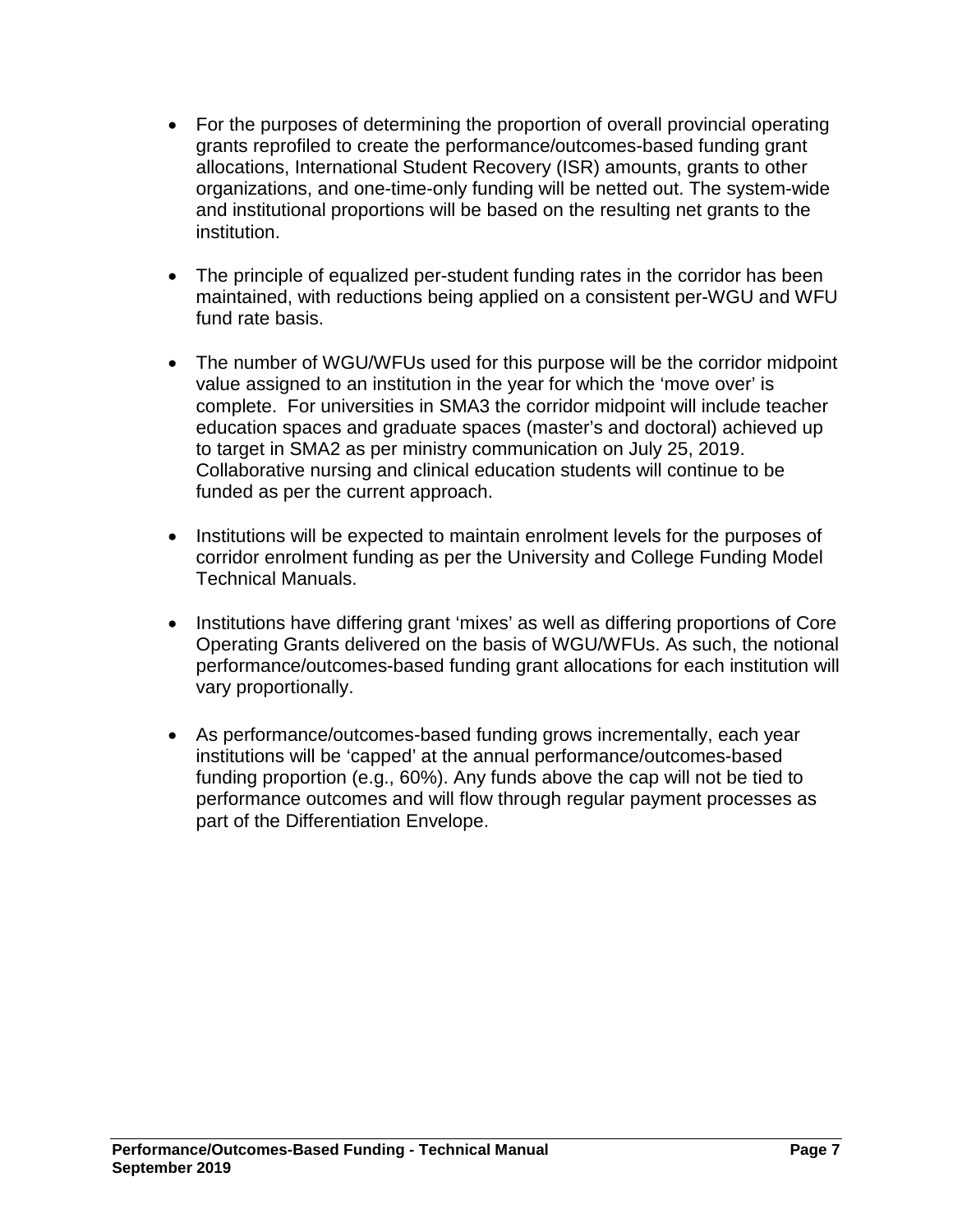The following is the resulting conceptual postsecondary education system funding model at its mature state in 2024-25.

| <b>Enrolment Envelope</b><br>(33% Universities)<br>(20% Colleges)                          | <b>Differentiation Envelope</b><br>(60% Universities)<br>(60% Colleges)                                                                                                                                                                                         | <b>Special Purpose Grants /</b><br><b>Other Institutional Grants</b><br>(7% Universities)<br>(20% Colleges)                                                                                                                                                                                      |
|--------------------------------------------------------------------------------------------|-----------------------------------------------------------------------------------------------------------------------------------------------------------------------------------------------------------------------------------------------------------------|--------------------------------------------------------------------------------------------------------------------------------------------------------------------------------------------------------------------------------------------------------------------------------------------------|
| • Core Operating Grant,<br>allocated based on<br>enrolment through a<br>corridor mechanism | • Peformance/Outcomes-<br>Based Funding grant*<br>distributed on the basis of<br>outcomes on targets<br>against metrics, through<br><b>SMA<sub>s</sub></b><br>*Capped at the annual<br>proportion; any above cap<br>impact funding is flowed to<br>institutions | • Includes purpose-specific<br>grants such as mental<br>health, French-language<br>supports, and insitutional<br>sustainability /<br>extraordinary grants<br>•In the college system,<br>includes health-related<br>enrolment funding, such as<br>collaborative nursing and<br>clinical education |

**Figure 1. Conceptual College and University Funding Models: 2024-25**

\*Proportions are system averages of total provincial operating funding. Special Purpose Grants include institutional differentiation grants. The college system proportion of Special Purpose Grants/Other Institutional Grants includes health-related funding not modified in per-student funding reduction exercise to create the expanded Differentiation Envelope(s).

# <span id="page-8-0"></span>**3.0 NOTIONAL PERFORMANCE/OUTCOMES-BASED FUNDING ALLOCATIONS**

As described above, up to 60% of total provincial operating funding will be delivered on the basis of performance outcomes by 2024-25. As such, the Differentiation Envelope will increase incrementally as per Table 1 on page 5.

However, institutions will have differing proportions of their overall provincial operating grants delivered on the basis of performance outcomes, which will be capped at the annual proportion. The ministry will calculate these new Differentiation Envelope funding amounts and provide them to institutions at the beginning of the SMA process.

As described in Section 2.1, funding will be transferred from the Enrolment Envelope, through a reduction in WGU/WFU rates, to each institution's Differentiation Envelope to create an institution-specific notional performance/outcomes-based funding allocation. Differences in proportions are a function of historical factors and program, grant mix and overall revenue derived from enrolment funding.

As the system-wide average grows, institution-specific notional allocations will also grow in accordance with the timeline described in Table 1 on page 5.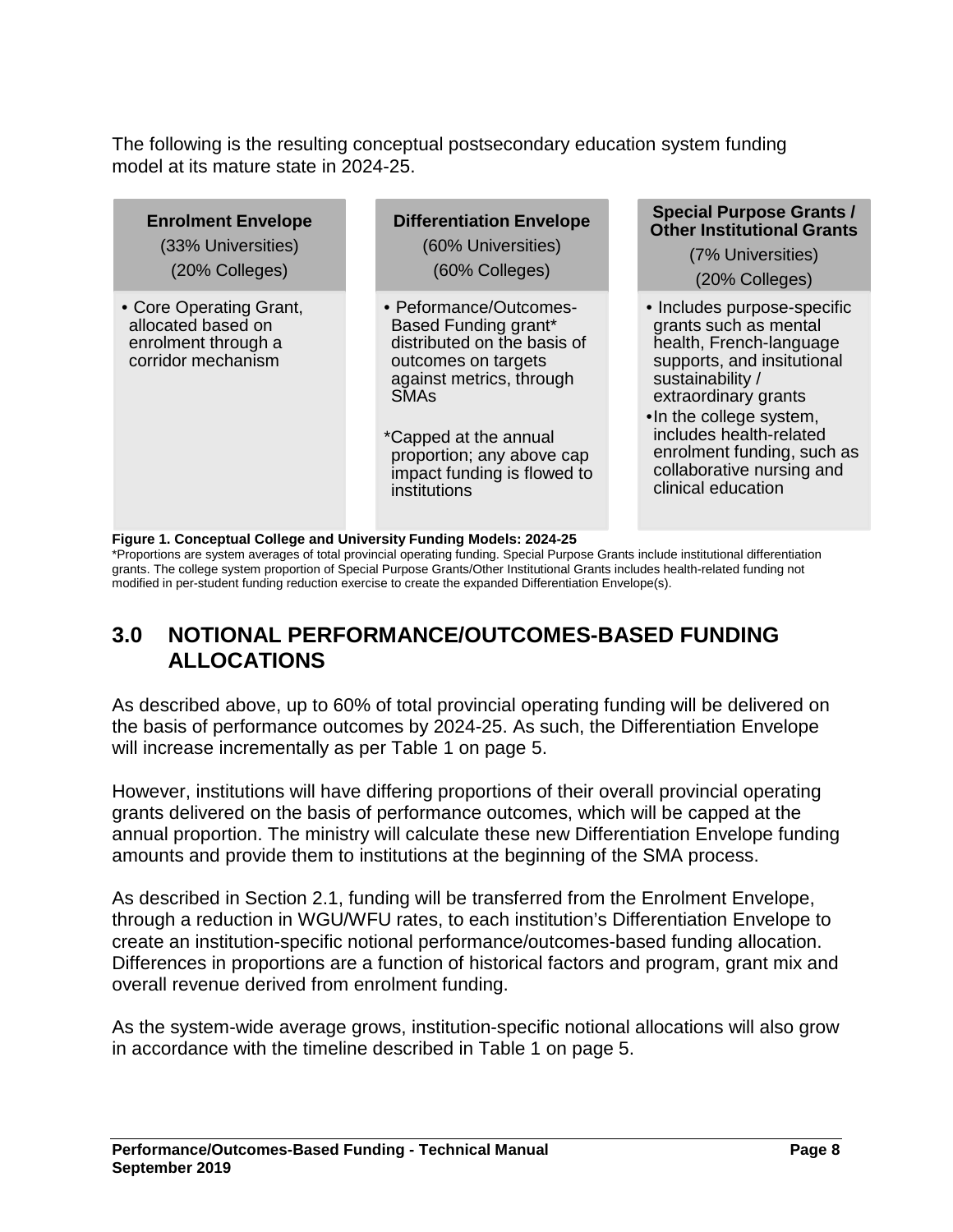The five-year notional allocations will not be impacted by an institution's previous year performance. While there is a risk that an institution may fail to earn all of its notional allocation in a given year, any funding loss will apply to that year only, next year's allocation will be unaffected and will 'reset'.

# <span id="page-9-0"></span>**3.1. Allocation Methodology**

To create the system-wide Differentiation Envelope proportion of 60% provincial operating funding for colleges, Weighted Funding Units (WFUs), and for universities, Weighted Grant Units (WGUs) funding rates have been reduced.

|                                                                                           | 2020-25 Strategic Mandate Agreements (SMA3) |         |         |         |         |         |
|-------------------------------------------------------------------------------------------|---------------------------------------------|---------|---------|---------|---------|---------|
| Year                                                                                      | 2019-20                                     | 2020-21 | 2021-22 | 2022-23 | 2023-24 | 2024-25 |
| System-wide<br><b>Proportion:</b><br><b>Performance/Outcomes-</b><br><b>Based Funding</b> | $1.2\%$ (C)<br>$1.4\%$ (U)                  | 25%     | 35%     | 45%     | 55%     | 60%     |
| <b>Projected WFU Value*</b>                                                               | \$4,150                                     | \$2,990 | \$2,447 | \$1,904 | \$1,360 | \$1,089 |
| <b>Projected WGU Value*</b>                                                               | \$2,903                                     | \$2,343 | \$2,000 | \$1,657 | \$1,314 | \$1,143 |

#### **Table 2. WFU/WGU Modifications**

\*Modification will be impacted by overall grant levels, as well as proportionality of grant types at the time, therefore the above are estimates based on 2017-18 allocations.

As performance/outcomes-based funding proportions are increased incrementally over a five-year period, per-WGU and WFU values will be modified annually in order to create the desired proportion of overall provincial operating grants delivered on the basis of performance outcomes.

The differences in required modification can be attributed to the higher volume of WGUs in the university system (more than 1 million WGUs to more than 250,000 WFUs). Therefore, the different funding rate changes in the sectors are a result of a number of factors, including relative starting proportions of the funding envelopes, and the number of total funding units in the system overall.

The approach on how corridor midpoints will be established for the duration of the SMA3 2020-25 period has been confirmed through a ministry communication to the sectors on July 25, 2019. Confirmation of each institution's corridor midpoint will be communicated as part of the bilateral discussions.

As described in section 2.1, one-time-only funding, ISR, and grants to other organizations have been netted out of system and institution-level funding prior to moving funding from the per-WGU/WFU value to the Differentiation Envelope.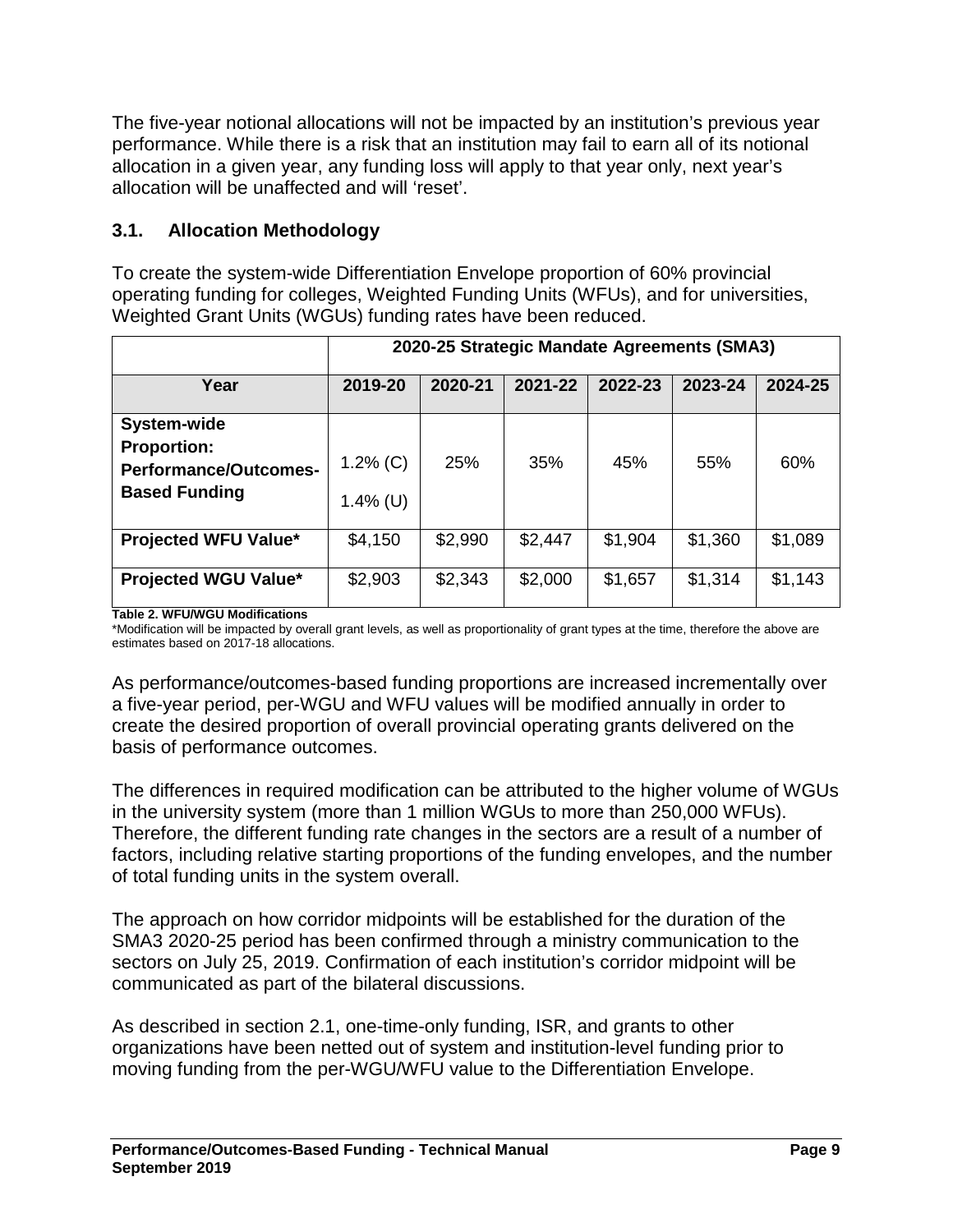Therefore, the desired overall proportion of performance/outcomes-based funding, and the associated value, will be calculated against this net provincial operating grant total.

One-time-only funding and grants to other organizations have been included for totalling purposes to determine that year's institution-specific notional allocation but will be reconciled through the usual accounting practices for this funding.

The prior year's ISR will be deducted, at an institution by institution level, from the Core Operating Grant at each institution prior to the calculation of that year's 'move-over' and WGU/WFU funding rate adjustment to create the desired proportion of performancerelated funding. Using a net-of-ISR (as well as one-time-only funding and other organization grants) provincial operating total will ultimately reduce the gross amount of funding to be reallocated, avoiding a greater impact than necessary to enrolment funding in order to achieve the desired proportions.

Prior year ISR will be used as a proxy for anticipated ISR in the 'move over' calculation in order to avoid the potentially impactful in-year adjustment to funding proportions that would be required to incorporate current-year ISR figures. Any reconciliation to total funding that normally follows the finalizing of a given year's ISR will continue as currently in place, but it will not require any additional 'move-over' considerations.

It is important to note that initial notional allocations remain grant neutral for institutions.

# <span id="page-10-0"></span>**3.2. Funding Distribution**

Funding delivered on the basis of SMA-related outcomes will flow in-year, with an institution's performance/outcomes-based funding grant allocation delivered using the existing semi-monthly disbursement approach. Any residual funding in the Differentiation Envelope resulting from the annual performance/outcomes-based funding cap will also be delivered through this process.

As such, institutions will begin the fiscal year by receiving their Differentiation Envelope, including their notional performance/outcomes-based funding grant allocation disbursed through semi-monthly payments as per the ministry's regular payment schedule. Performance will be assessed through a 3rd Quarter (Q3) Annual Evaluation Report. Should an institution's performance fail to earn it 100% of its notional performance/outcomes-based funding allocation, the remainder of its semi-monthly payments in Q3 and Q4 will be adjusted based on performance results.

# <span id="page-10-1"></span>**4.0 IMPLEMENTATION OF PEFORMANCE/OUTCOMES-BASED FUNDING**

As described above, key objectives for performance/outcomes-based funding include supporting an increased institutional focus on postsecondary education alignment with labour market and economic outcomes, while demonstrating accountability and transparency through improved performance outcomes tied to government priorities.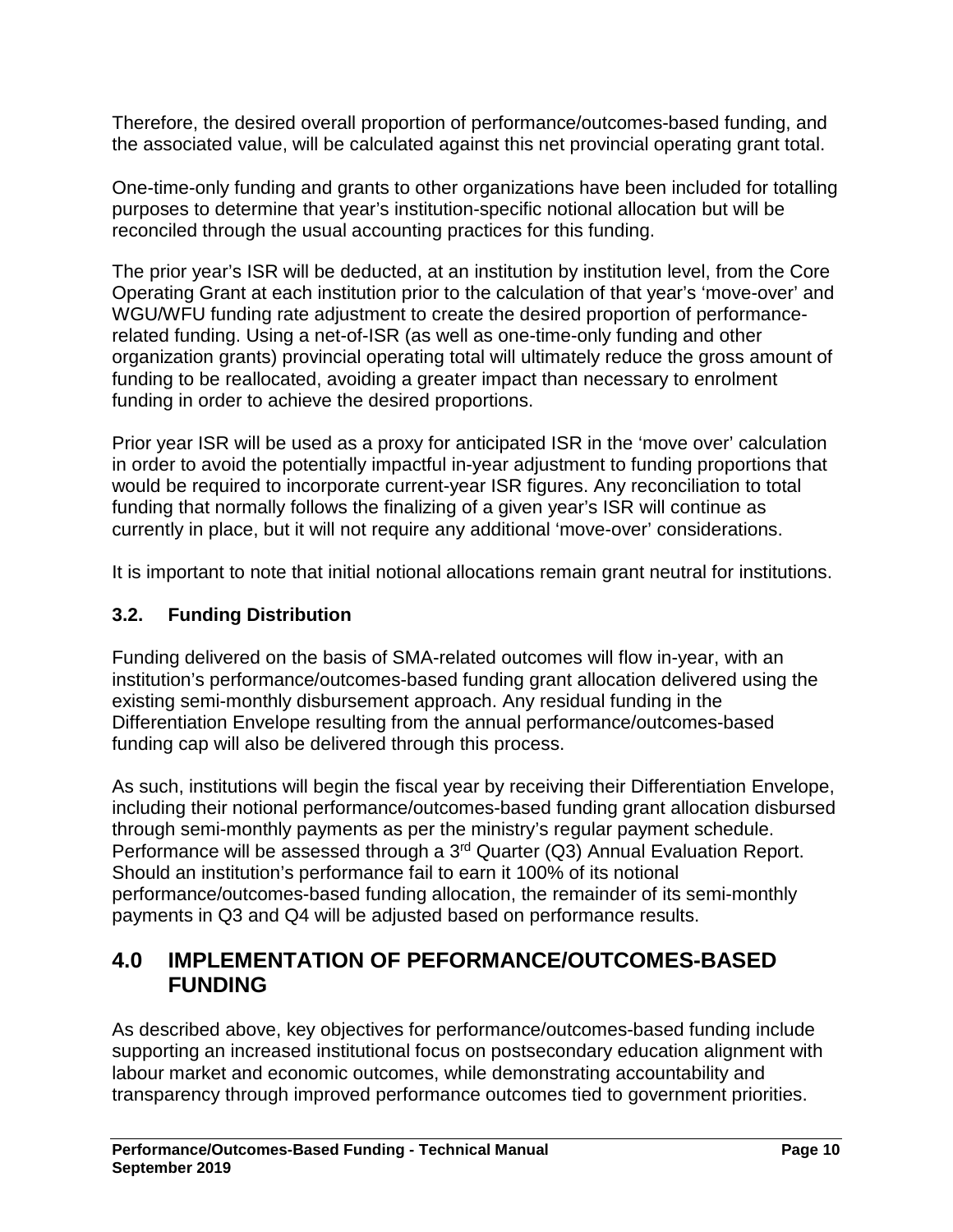Performance/outcomes-based funding will be operationalized through SMAs, using funding in the Differentiation Envelope (e.g., institution's notional performance/outcomes-based funding grant allocations), and distributed through the mechanism that is later described in this manual.

## <span id="page-11-0"></span>**4.1 Strategic Mandate Agreements**

SMAs are a key accountability tool for the ministry. As SMAs are iterative in nature, each cycle presents an opportunity to focus on targeted government priorities.

As such, the beginning of each SMA cycle will establish the following operational considerations:

- Confirmation of government priority areas, as well as associated system-wide and/or institutional-specific performance metrics and reporting metrics;
- Institution notional funding allocations;
- Confirmation of enrolment corridors;
- Establishment of targets:
- Metric bands of tolerance and other evaluation parameters;
- Metric weighting parameters;
- Annual performance evaluation processes; and,
- Other items as necessary.

Details on the SMA3 cycle can be found in section 6.0.

## <span id="page-11-1"></span>**4.2 Performance/Outcomes-Based Funding Mechanism**

A mechanism to implement performance/outcomes-based funding has been designed that best supports differentiated and continuous improvement and aligns with the principles and objectives for performance/outcomes-based funding.

The mechanism's key design features balance increasing the effectiveness and efficiency of institutions, while supporting institutional strengths in the postsecondary education system. Below is a visual representation of the performance/outcomes-based funding mechanism.



**Figure 2. Conceptual Performance/Outcomes-based Funding Mechanism**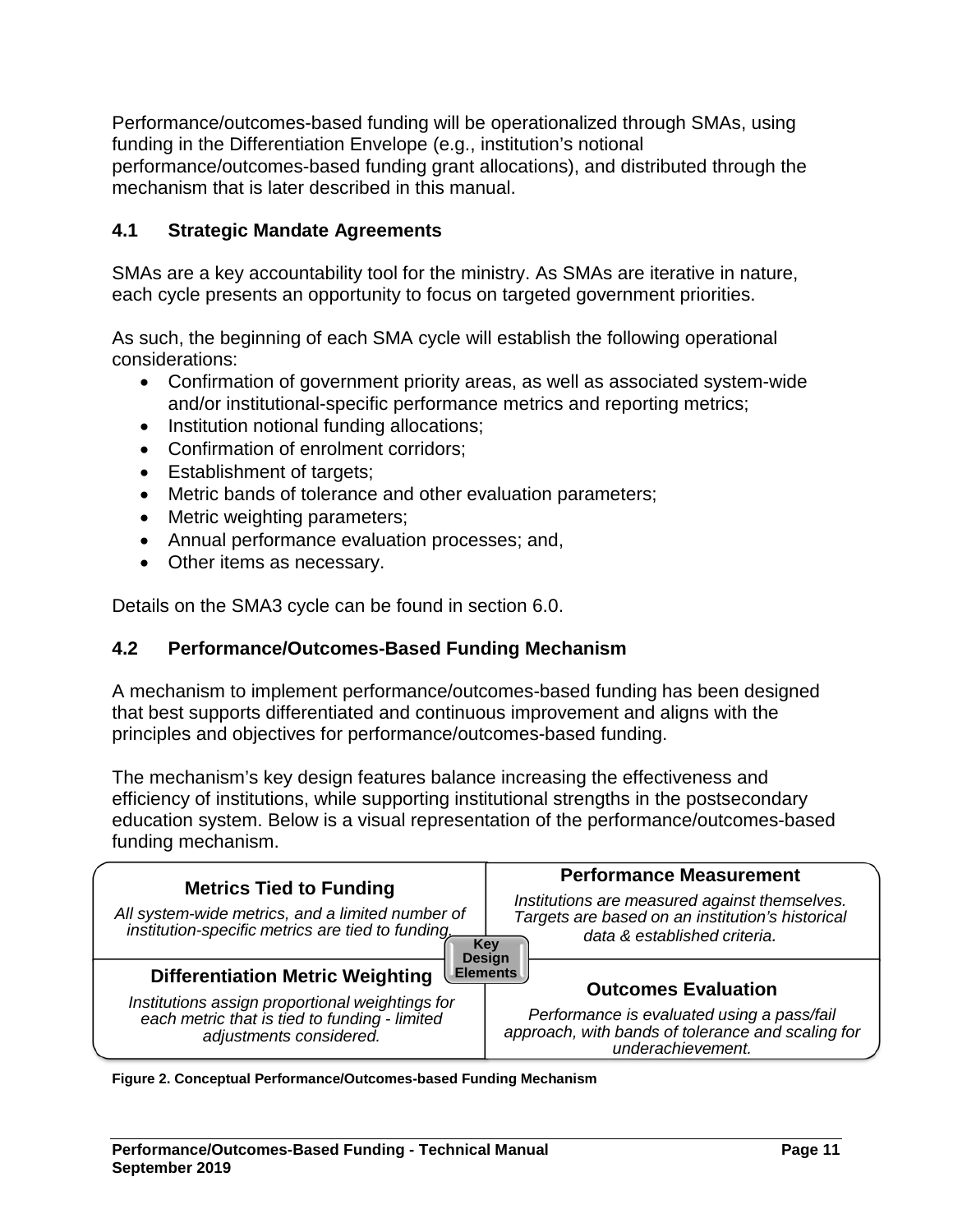### <span id="page-12-0"></span>*Metrics Tied to Funding*

Performance metrics tied to funding are selected from sources that allow for improvements in data quality and follow predictable and regular reporting schedules that can be validated, replicated and verified. Metrics are balanced and broad enough to recognize the individual strengths and mandates of Ontario's postsecondary institutions in serving local communities and economies.

For more details on SMA3 performance metrics and reporting schedule please see section 6.1.

#### <span id="page-12-1"></span>*Differentiation Metric Weighting*

To support institutional strengths and recognition of contributions to their communities and postsecondary education system, institutions will assign metric weightings to the performance metrics.

Metric weightings will impact the share of an institution's notional funding that can be received for successful performance related to a particular metric. The ministry will set parameters around metric weightings.

Metric weightings must total 100% and must be established for the duration of the SMA period. Institutions may be eligible to adjust weightings once during the SMA period.

For more details on SMA3 metric weighting parameters please see section 6.2.

### <span id="page-12-2"></span>*Performance Measurement*

Institutions will be measured against individualised targets based on historical performance. During the target-setting process, the ministry will establish targets using an institution's historical data and ministry established criteria.

The ministry will prepopulate measurable and quantifiable targets which support continuous improvement consistent with the institutional performance history for finalization during the SMA bilateral discussion period. Targets will be established using consistent principles.

For more details on target-setting, please see section 5.0.

#### <span id="page-12-3"></span>*Outcomes Evaluation*

Institutions will be assessed annually by the ministry on performance against institutional-specific targets on performance metrics.

The ministry will also set reasonable bands of tolerance around targets to help mitigate against small year-to-year variances in performance. Bands of tolerance will be included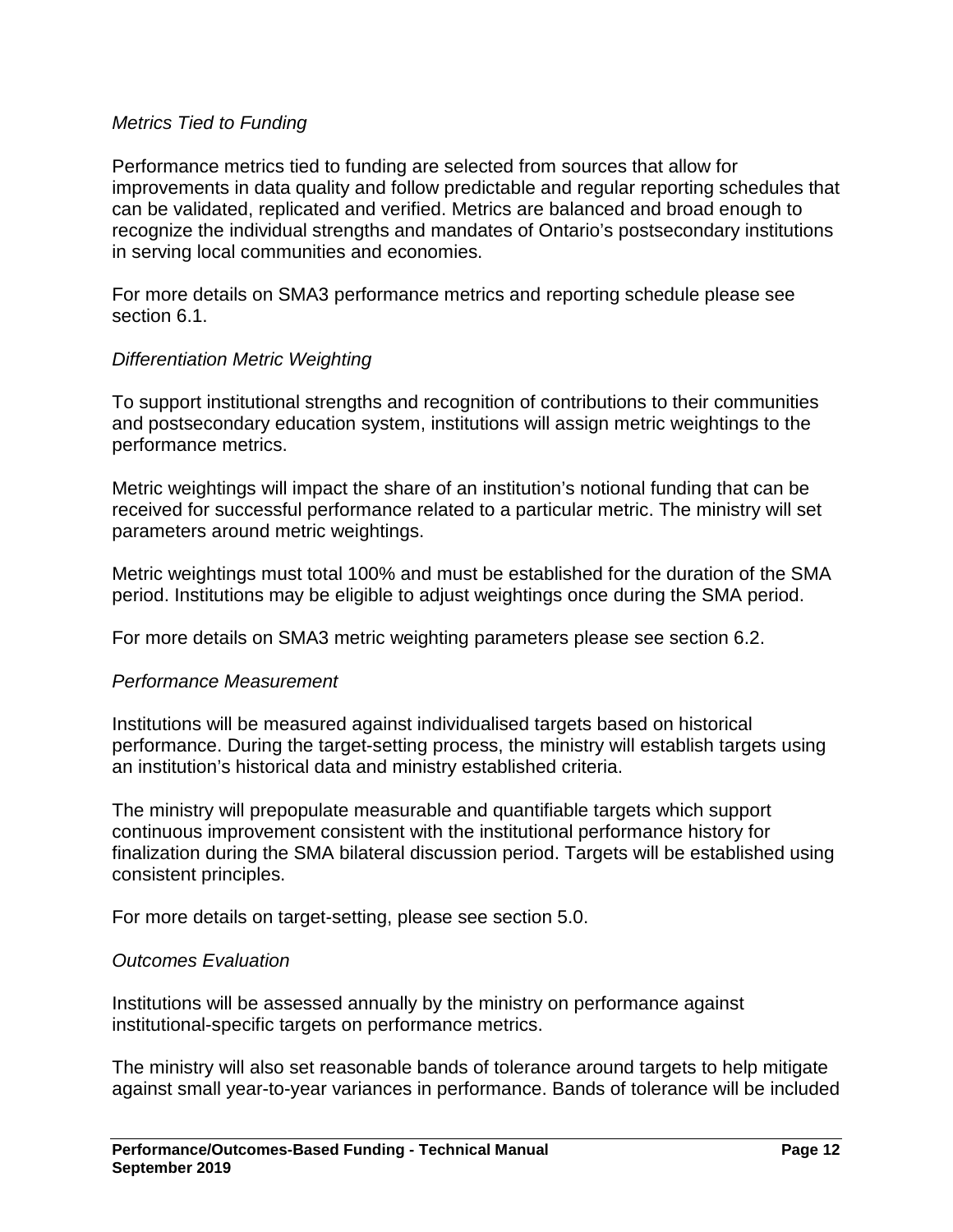in assessing achieved targets and will be informed by typical year-to-year variance experienced by institutions in that metric.

Institutions will receive their funding allocation for each metric by achieving or exceeding their allowable performance target (target - (target\*band of tolerance)). Scaling for underachievement of allowable performance targets will be applied in cases where targets (and associated bands of tolerance) were not achieved.

Performance results will be communicated to institutions through the SMA Annual Evaluation Report. Evaluation will apply the following principles:

- Performance will be assessed on a metric-by-metric basis, and all performance will be expressed as a percentage of the target achieved so as to be comparable between metrics.
- An institution will receive 100% of the funding for a metric by meeting or exceeding its allowable performance target (target - (target\*band of tolerance)). If the target is not met, partial funding, commensurate with actual performance, will be received. For example, if an institution achieves 90% of its allowable performance target on a metric, it will receive 90% of the notional funding associated with that metric.

# <span id="page-13-0"></span>**5.0 TARGET-SETTING & BANDS OF TOLERANCE**

Institutions will be measured against their own targets based on historical performance. Targets will be established using an institution's historical data and include a continuous improvement factor.

The ministry will assign metrics a 'band of tolerance', or an allowable range around a target where institutional achievement will be considered successful for the purposes of earning 100% of the institution's weighted notional allocation for that metric.

The target-setting process and associated bands of tolerance will support continuous improvement and be aligned with institutional performance history. In select cases, and with supporting data or context, targets that reflect the maintenance, or in rare cases, decline of performance in an area will be considered.

Principles informing the approach to target-setting and metric bands of tolerance are as follows:

- Targets and bands of tolerance will be set for each year of the SMA period;
- Targets will be numeric and objectively verifiable;
- Methodology is defensible, and based on a formulaic approach that can be consistently applied;
- Methodology passes standard of being reasonably simple and understandable by non-technical experts;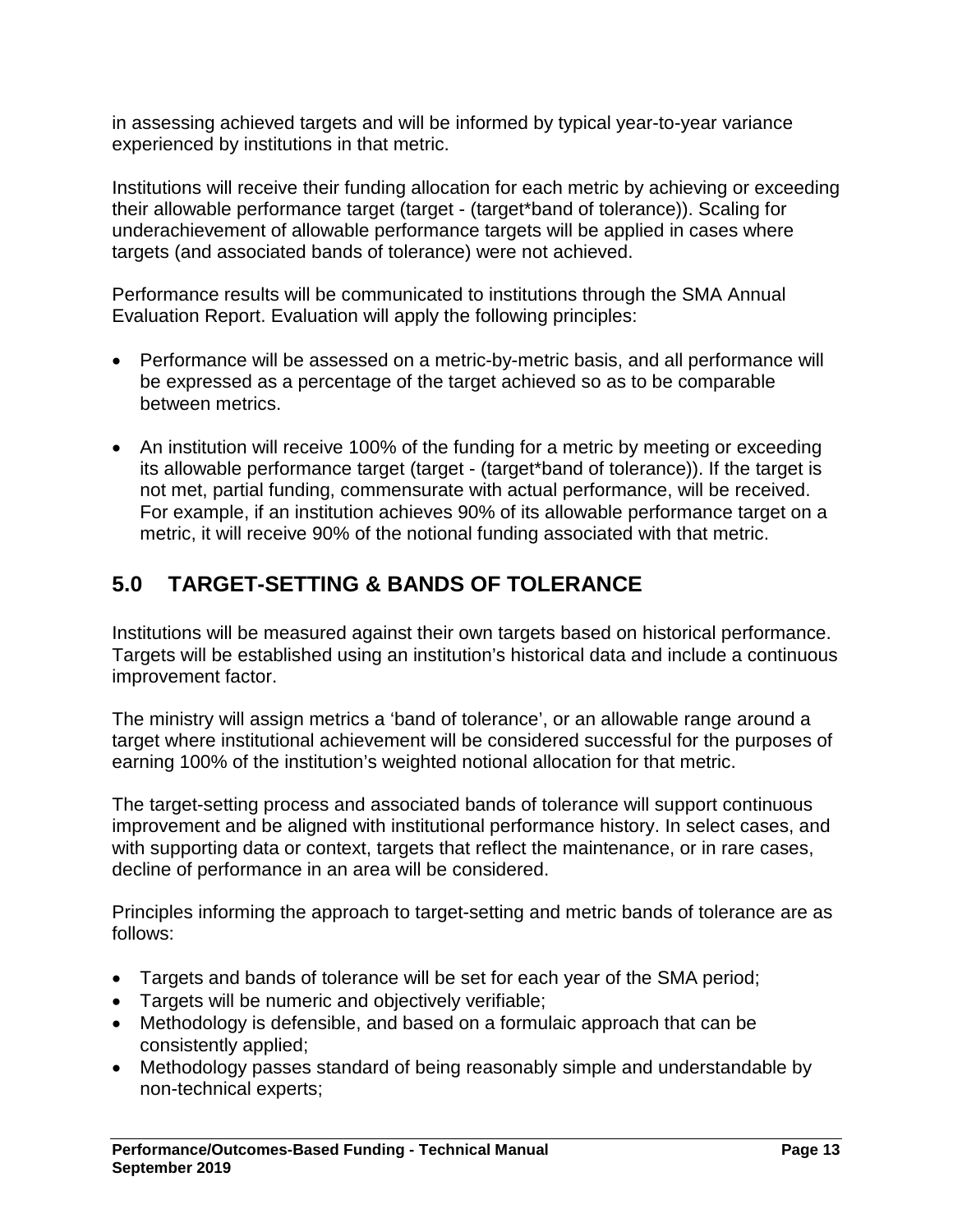- Informed by institutional historical performance; institutions will be asked to supply historical data for metrics where they are the 'keepers' of the data;
- Includes element of continuous improvement and disincentivizes 'continuous decline';
- Recognizes the most recent historic performance in setting annual targets;
- Methodology allows for targets and bands of tolerance to be set on a metric-bymetric and institution-by-institution basis; and,
- Supports institutional strengths, including considerations for 'best-in-class' institutions.

# <span id="page-14-0"></span>**5.1 Target-Setting Approach**

Targets will be updated annually and set using the smallest percentage point variation over historical average.

The three most recent data points are averaged, and the smaller of the variations between Year 1 & Year 2 and Year 2 & Year 3 is added to the average. The direction of the variations (positive or negative) is not considered – the absolute size of the change from one year to the next will be used to determine the annual variations and to identify the smaller variation over the three-year period.

## **Example for Illustrative Purposes Only:**

Institution A's Graduation Rate for the three most recent years are 76%, 79%, and 77%.

- The average is 77.3%.
- The smallest annual variation is  $2\%$ -points  $(79\% 77\% = 2\%$ -points).
- Resulting in a target of  $79.3\%$   $(77.3\% + 2\% \text{-points} = 79.3\%).$

## *Annualizing Targets & Bands of Tolerance*

Consistent with the approach described above, the ministry will refresh performance targets and associated bands of tolerance annually as part of the regular SMA3 Annual Evaluation process.

The methodology will be applied to the most recent year of data which will also be used to inform annual performance outcomes. For specific metrics that use funding amounts<sup>[2](#page-14-1)</sup>, targets and performance outcomes will be calculated using a rolling threeyear average.

<span id="page-14-1"></span> <sup>2</sup> Universities: Research Funding & Capacity; Research Revenue Attracted from Private Sector Sources Colleges: Revenue Attracted from Private Sector Sources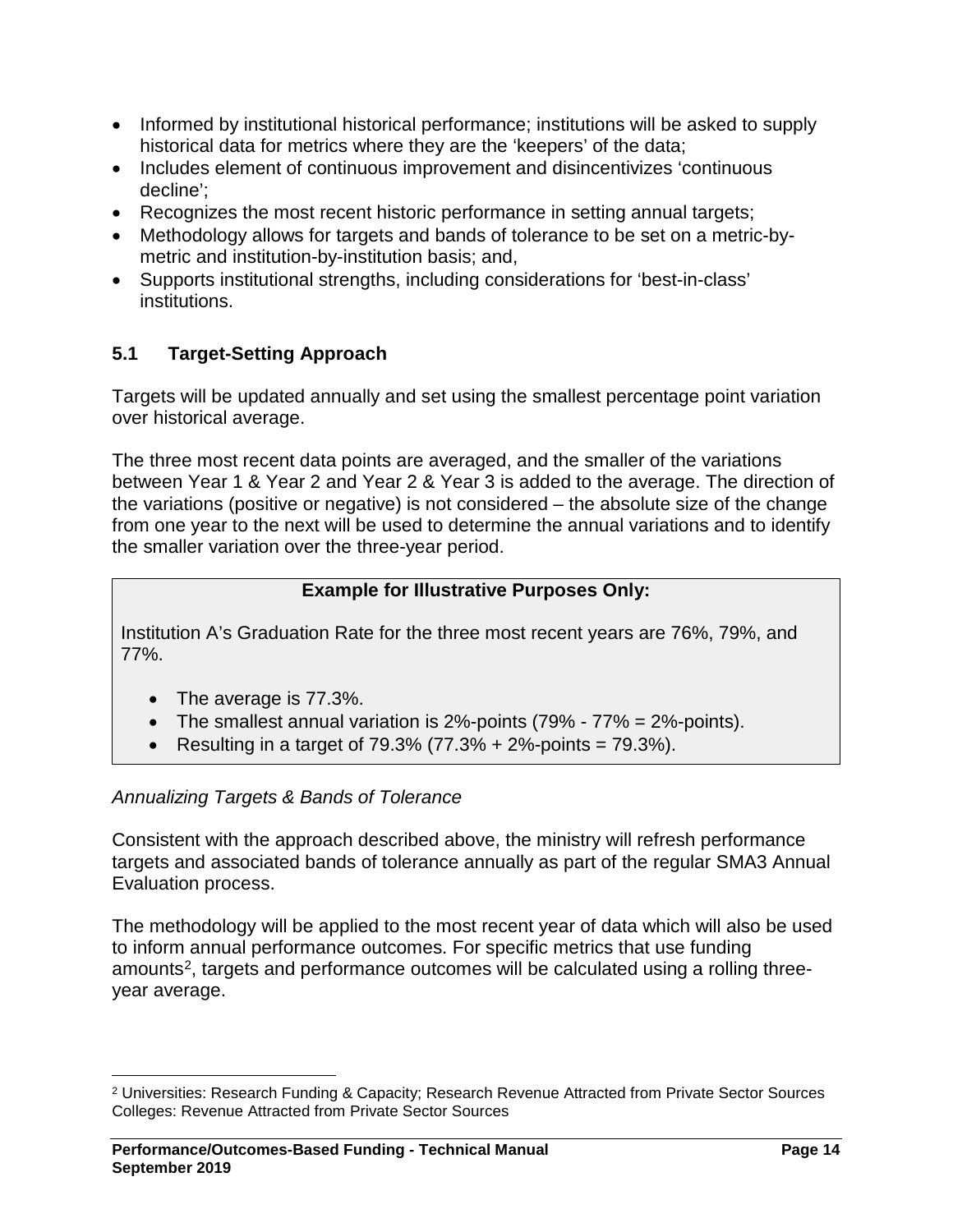During the SMA cycle, in cases where an institution demonstrates consecutive declines in actual performance for a given metric in the three most recent years, the ministry may choose to recognize only the results from the first two years for the purposes of targetsetting.

# <span id="page-15-0"></span>**5.2 Bands of Tolerance Approach**

The ministry will establish metric-by-metric and institution-specific bands of tolerance, using a consistently applied formula as described below.

The ministry will assign a band of tolerance, or an allowable range around a target, where institutional achievement will be considered successful for the purposes of evaluation. This recognizes that year-to-year results may fluctuate slightly around a target and will help to mitigate against the funding impact for such small variances.

Bands of tolerance will be set using the average annual percent change (i.e., relative change) from the three most recent years of data. This is to capture relative variance and can be appropriately applied across a variety of measurement units found in the metrics (e.g., percentage and dollar values). The direction of the change (positive or negative) is not considered – only the relative size of the change in percentage terms will be considered.

## **Example for Illustrative Purposes Only:**

Institution A's historical Graduation Rate data shows 74%, 80%, and 78% performance over the last three years.

- The percent change between 74% and 80% is 8.1%.
- The percent change between 80% and 78% is 2.5%.
- The average percent change over the past three years results in a band of tolerance of 5.3% ((8.1% + 2.5%)/2 = 5.3%).
- The 5.3% band of tolerance would be applied to the target to create a 'target floor' or 'allowable performance target' (target – (target\*band of tolerance) = allowable performance target).

# *Anomalies*

The ministry recognizes that the formulaic approach to bands of tolerance could result in certain anomalies not aligned with the general principles for target-setting and bands of tolerance, therefore the following mitigation strategies have been identified should an institution's calculated band of tolerance result in:

- 1. A fraction of a percentage under 1% (e.g., 0.5%)
	- Mitigation: a minimum of 1% will be applied.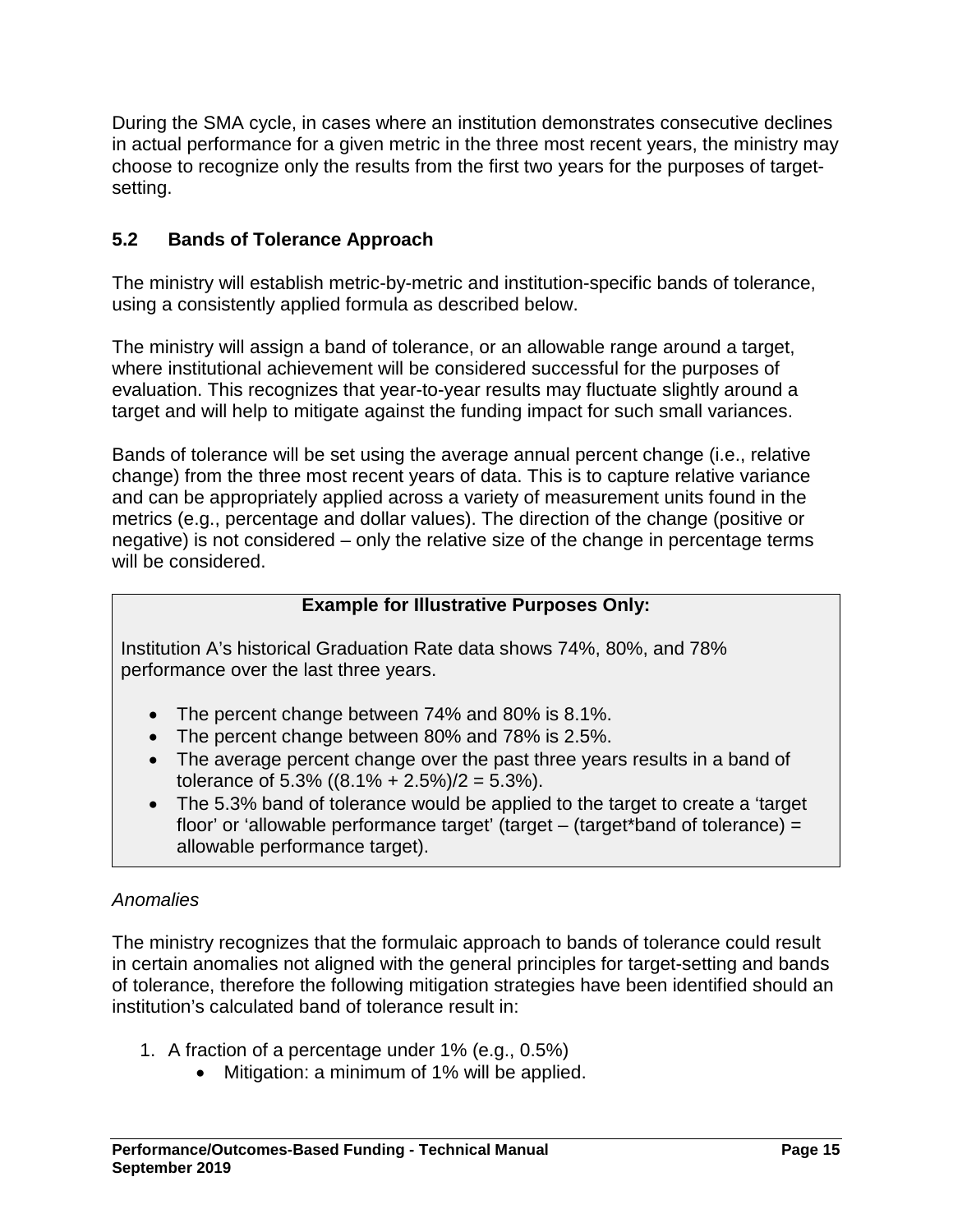- 2. An allowable performance target that is lower than an institution's historical performance
	- Mitigation: this value would be replaced by an allowable performance target equivalent to the lowest annual value in any of the three most recent years of data available.
	- It should be noted that this mitigation would also supersede the 1% minimum, if applicable.

## <span id="page-16-0"></span>**5.3 Target-setting & Band of Tolerance Example**

| Institution |                                  | Most Recent Years of Data |         | Target* | Band of     | Allowable   |
|-------------|----------------------------------|---------------------------|---------|---------|-------------|-------------|
|             |                                  |                           |         |         | Tolerance** | Performance |
|             |                                  |                           |         |         |             | Target      |
|             | 2015-16<br>2016-17               |                           | 2017-18 | 2020-21 | 2020-21     | 2020-21     |
|             | (Year 3)<br>'Year 1)<br>(Year 2) |                           |         |         |             |             |
|             | 62.2%                            | 67.4%                     | 76.5%   | 73.9%   | 10.9%       | 65.8%       |

**Table 3. Target-Setting & Band of Tolerance Example** 

\*Average of previous three years, plus smallest year-over-year percentage point variation

\*\*Year-over-year percent change, average over the three most recent years

## *Target*

In the example above, the average of the three most recent years of data is 68.7%  $((62.2\% + 67.4\% + 76.5\%)/3 = 68.7\%).$ 

The smallest of the variations between years is 5.2%-points between Year 1 and Year 2 (67.4% - 62.2% = 5.2%-points). The larger variation is 9.1%-points between Year 2 and Year 3 (76.5%-67.3% = 9.1%-points).

The smaller variation is added to the three-year average to establish a target of 73.9%  $(68.7\% + 5.2\% -$ points = 73.9%).

## *Band of Tolerance*

In the example above, the institution's historical performance increases from 62.2% in Year 1 to 67.4% in Year 2. This represents 8.4% of the Year 1 value (62.2%).

In Year 2 performance increases from 67.4% to 76.5% in Year 3. This represents 13.5% of the Year 2 value.

The average of the percent changes  $((8.4\% + 13.5\%) / 2)$  is 10.9%, which results in the band of tolerance<sup>3</sup>.

<span id="page-16-1"></span><sup>&</sup>lt;sup>3</sup> Note: The band of tolerance is not impacted whether the variation is positive or negative.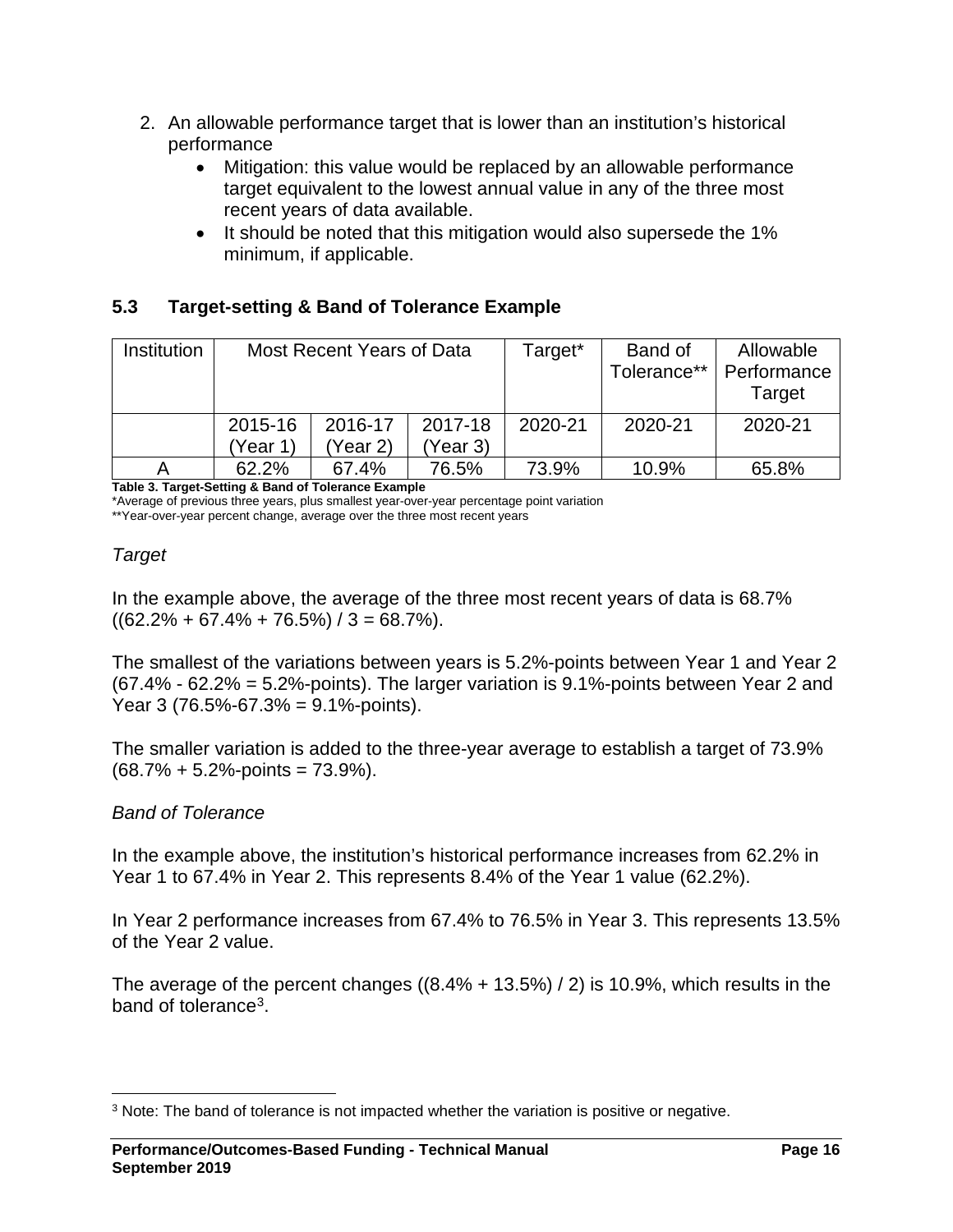## *Allowable Performance Target*

The resulting target is 73.9%. The band of tolerance is 10.9% of that amount, which is 8.1% (73.9% x 10.9% = 8.1%).

This results in an allowable performance target of  $65.8\%$  (73.9% -  $8.1\%$  =  $65.8\%$ ).

## <span id="page-17-0"></span>**5.4 Outcomes Evaluation**

The ministry will assess each institution on its performance against targets associated with the SMA metrics. Evaluation for the purposes of funding will be conducted on an annual basis and results will be communicated through the SMA Annual Evaluation Report process.

Performance will be assessed on metric-by-metric basis, and all performance will be expressed as a percentage of the target achieved, so as to be comparable between metrics.

Data used for evaluation purposes will be the most currently available data available and verifiable from the sources underlying each metric at the time of the SMA Annual Evaluation Report process.

All performance will be assessed based on a pass/fail approach with scaling for underachievement. Metric-specific bands of tolerance around targets will be a consideration in assessing achieved targets and evaluated performance will result in two potential outcomes:

• The first is a 'pass/fail' assessment, wherein an institution will receive 100% of its weighted notional allocation for the metric with an achievement score that meets or exceeds its target in the metric, or the band of tolerance associated with the metric.

## **Example for Illustrative Purposes Only:**

An institution has a target of 85% in Graduate Employment Rate, with a 2% band of tolerance (83.3% allowable performance target). The institution achieves 84% Graduate Employment Rate, exceeding its allowable performance target. As a result, the institution will receive 100% of its notional funding for this metric.

• The second 'tier' of evaluation occurs when an institution fails to meet its allowable performance target (target – (target\*band of tolerance)). In this situation the institution will receive a portion of the metric's notional funding commensurate with its level of achievement on the metric.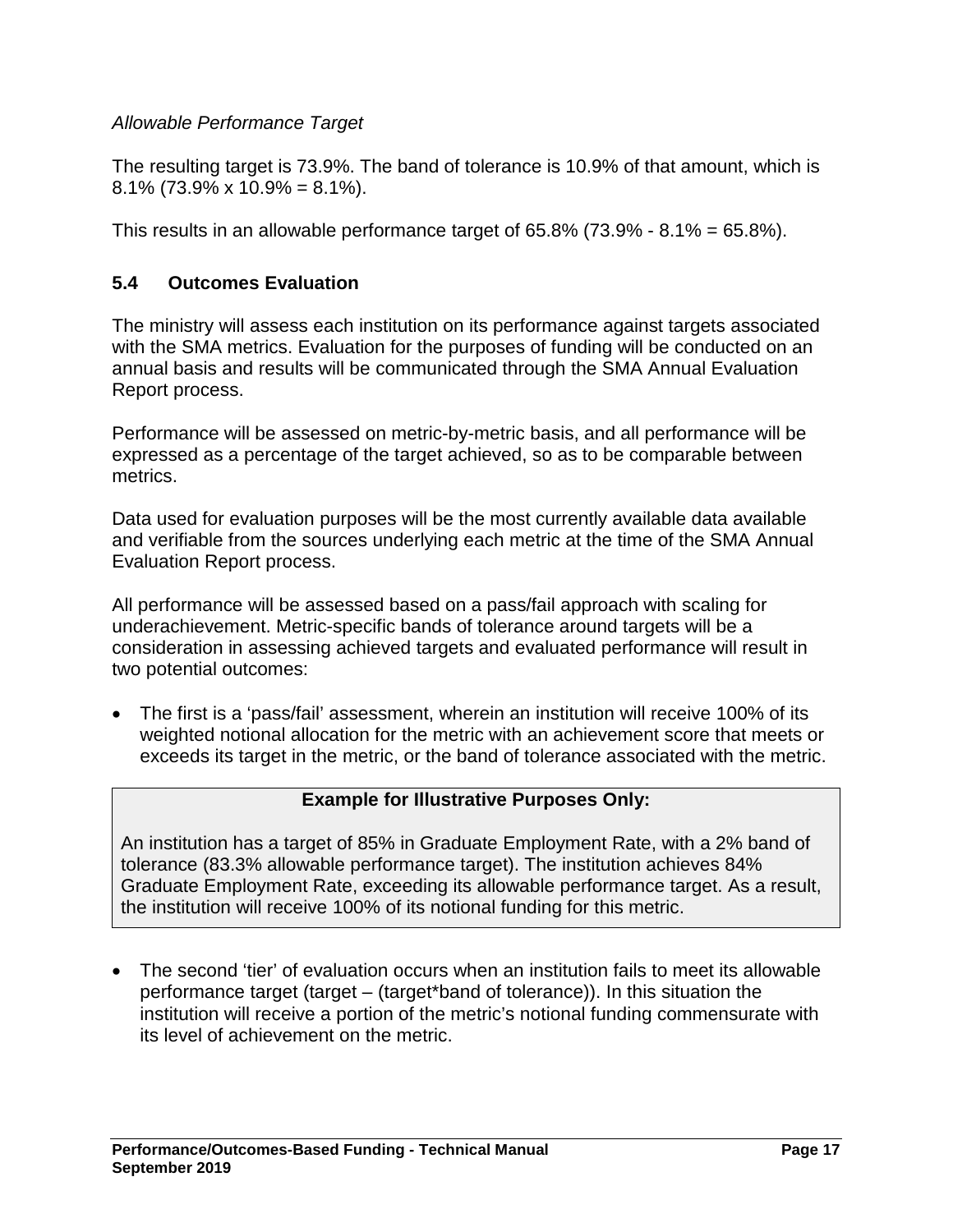## **Example for Illustrative Purposes Only:**

An institution has a target of 85% in Graduate Employment Rate, with a 2% band of tolerance. The institution achieves 77% or 92.4% of its allowable performance target. This is below the 2% band of tolerance for this metric, and so excludes the institution from receiving 100% of the notional allocation associated with this metric. Instead, it will receive a scaled amount of 92.4% of its notional funding for this metric.

# <span id="page-18-0"></span>**6.0 2020-25 STRATEGIC MANDATE AGREEMENTS (SMA3)**

SMA3 will be a five-year cycle and will be significantly streamlined to support reporting burden reduction, while implementing performance/outcomes-based funding. SMA3 will deliver bilateral agreements from April 1, 2020 – March 31, 2025, executed between the ministry and Ontario's publicly-assisted colleges and universities, with the following key focuses:

- Performance Funding: the ministry will calculate and provide each institution with its annual notional performance/outcomes-based funding allocation.
- Metric Weighting: Institutions will assign weightings to each metric in accordance with the ministry established parameters and graduated implementation plan for weighting.
- Performance Targets: the ministry will operationalize the target-setting process described in section 5.0, through the prepopulation of institution-specific historical data sets (where applicable) and finalized through discussions.
- Bands of Tolerance: the ministry will calculate metric and institution-specific bands of tolerance.
- Enrolment Funding: the ministry will confirm the enrolment corridor midpoints for the 2020-25 period. Institutions will provide five-year enrolment projections for domestic and international students.

Broad policy and system design issues will not be considered as part of SMA3 bilateral discussions and will be referred as appropriate within the ministry.

# <span id="page-18-1"></span>**6.1 SMA3 Priority Areas and Metrics**

SMA3 will link 10 metrics (nine system-wide and one institution-specific (universities) and eight system-wide and two institution-specific (colleges)) to performance/outcomesbased funding through two priority areas identified to best support the priorities of government, related to: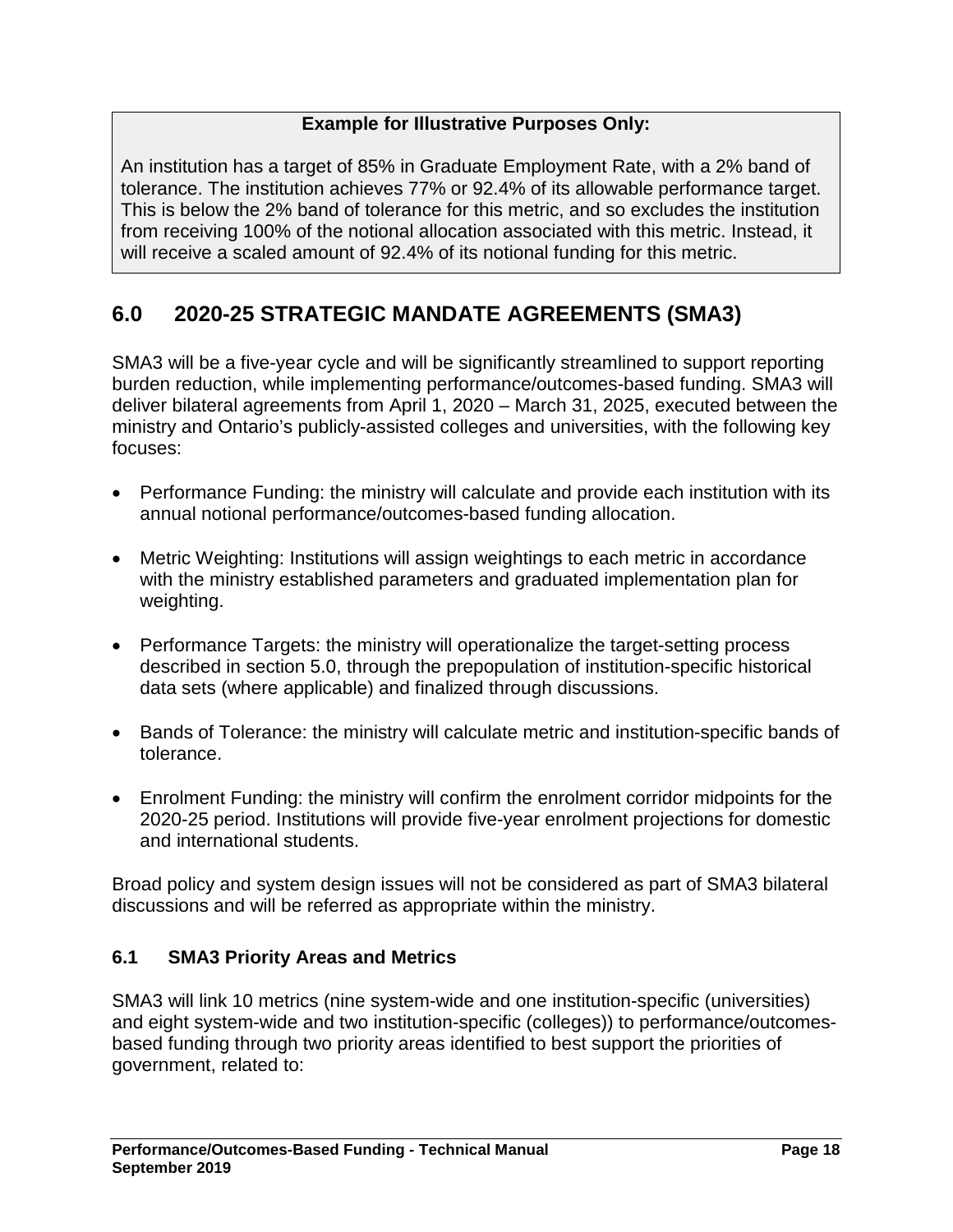- Skills & Job Outcomes
- Economic & Community Impact

A third priority area has been identified related to Productivity, Accountability & Transparency, and will include two reporting metrics related to faculty compensation and faculty workload; however, these metrics will not be tied to performance funding.

Metrics will be phased in over a three-year period from 2020-21 to 2022-23, enabling data refinement and/or in some cases data development to support their use in a performance system, as well as to coincide with a phased-in approach to the systemlevel proportion of funding.

| <b>Priority Area</b>             | <b>Colleges</b>                     | <b>Universities</b> |  |
|----------------------------------|-------------------------------------|---------------------|--|
|                                  | <b>Graduate Employment Earnings</b> |                     |  |
|                                  | <b>Experiential Learning</b>        |                     |  |
| <b>Skills &amp; Job Outcomes</b> | <b>Skills &amp; Competencies</b>    |                     |  |
|                                  | <b>Graduate Employment</b>          |                     |  |
|                                  | Institutional Strength / Focus      |                     |  |
|                                  | <b>Graduation Rate</b>              |                     |  |

|                                                  | Institution-specific<br>(Apprenticeship-related)          | Research Funding &<br>Capacity: Tri-Agency<br>Funding                        |  |
|--------------------------------------------------|-----------------------------------------------------------|------------------------------------------------------------------------------|--|
| <b>Economic &amp; Community</b><br><b>Impact</b> | Innovation: Funding from<br><b>Private Sector Sources</b> | Innovation: Research<br><b>Funding from Private</b><br><b>Sector Sources</b> |  |
|                                                  |                                                           | Community / Local Impact                                                     |  |
|                                                  | Institution-Specific (Economic Impact)                    |                                                                              |  |
| Productivity,<br><b>Accountability &amp;</b>     | <b>Faculty Compensation</b>                               |                                                                              |  |
| <b>Transparency</b>                              | <b>Faculty Workload</b>                                   |                                                                              |  |

**Table 3. SMA3 Priority Areas and Metrics** 

See section 9.0 (Appendices, 9.1) for detailed metric operational definitions and activation for metrics phase-in.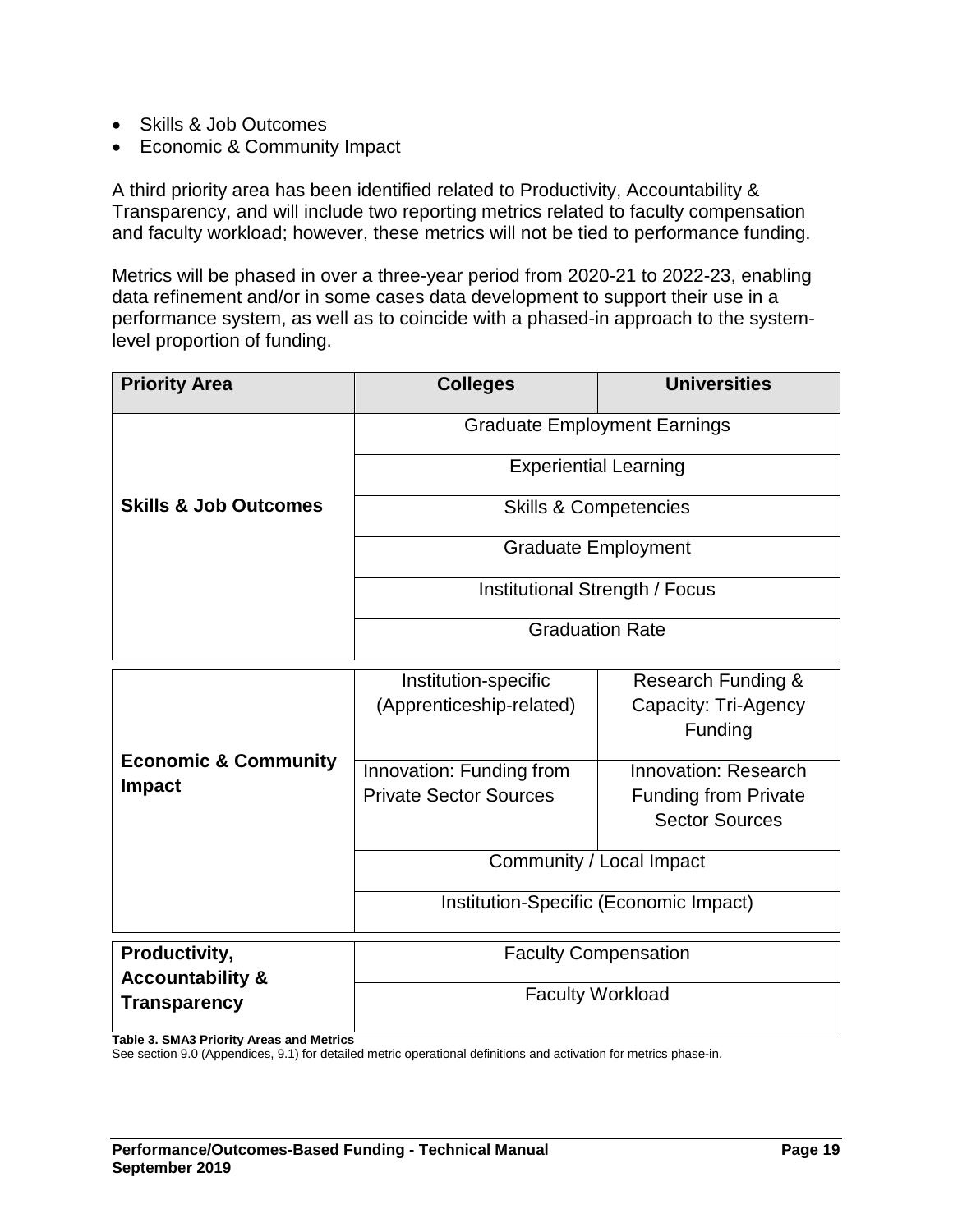## <span id="page-20-0"></span>**6.2 Metric Weighting Parameters**

As described in section 4.2, the performance/outcomes-based funding mechanism has been designed to enable institutions to assign funding weights to the SMA metrics. Metric weightings will impact the share of an institution's notional funding that can be received for successful performance related to a particular metric.

Ministry parameters around metric weightings will be set, which for SMA3 will be a minimum of 5% and a maximum of 25% at steady-state in 2024-25.

As metrics will be phased in over a three-year period from 2020-21 to 2022-23, and associated funding over the full five-year period, the metric weightings and ministry parameters will also be phased-in using the following minima and maxima parameters:

- 2020-21: Maximum 35%, minimum 10%
- 2021-22: Maximum 30%, minimum 5%
- 2022-23: Maximum 25%, minimum 5%

Institutions will be required to set metric weightings for each metric, consistent with the weighting parameters, for each year of the SMA3 period. Metrics must total 100% in any given year and weightings will be quantified by the ministry and confirmed through the SMA3 bilateral discussions.

For all institutions, the Skills & Competencies metric will be weighted at 5% starting in year 2022-23 for participation and posting of results online.

At the government's discretion, institutions will have an opportunity to adjust metric weightings once during the SMA3 cycle.

See section 9.0 (Appendices, 9.2) for metric weighting examples.

## <span id="page-20-1"></span>**6.3 SMA3 Instrument & Institutional Data Workbooks**

To begin SMA3 bilateral discussions with institutions, the ministry will prepopulate and issue an institution-specific SMA3 instrument/agreement and data workbook to each institution, which will include metric definitions and sources, historical data, targets for finalization, and the associated bands of tolerance.

For metrics where institutions will provide the data (e.g., Institutional Strength / Focus, Institution-Specific Economic Impact and Institution-Specific Apprenticeship-related (colleges)) institutions will complete the relevant sections of the data workbook for validation / analysis by the ministry for alignment with ministry criteria and data quality.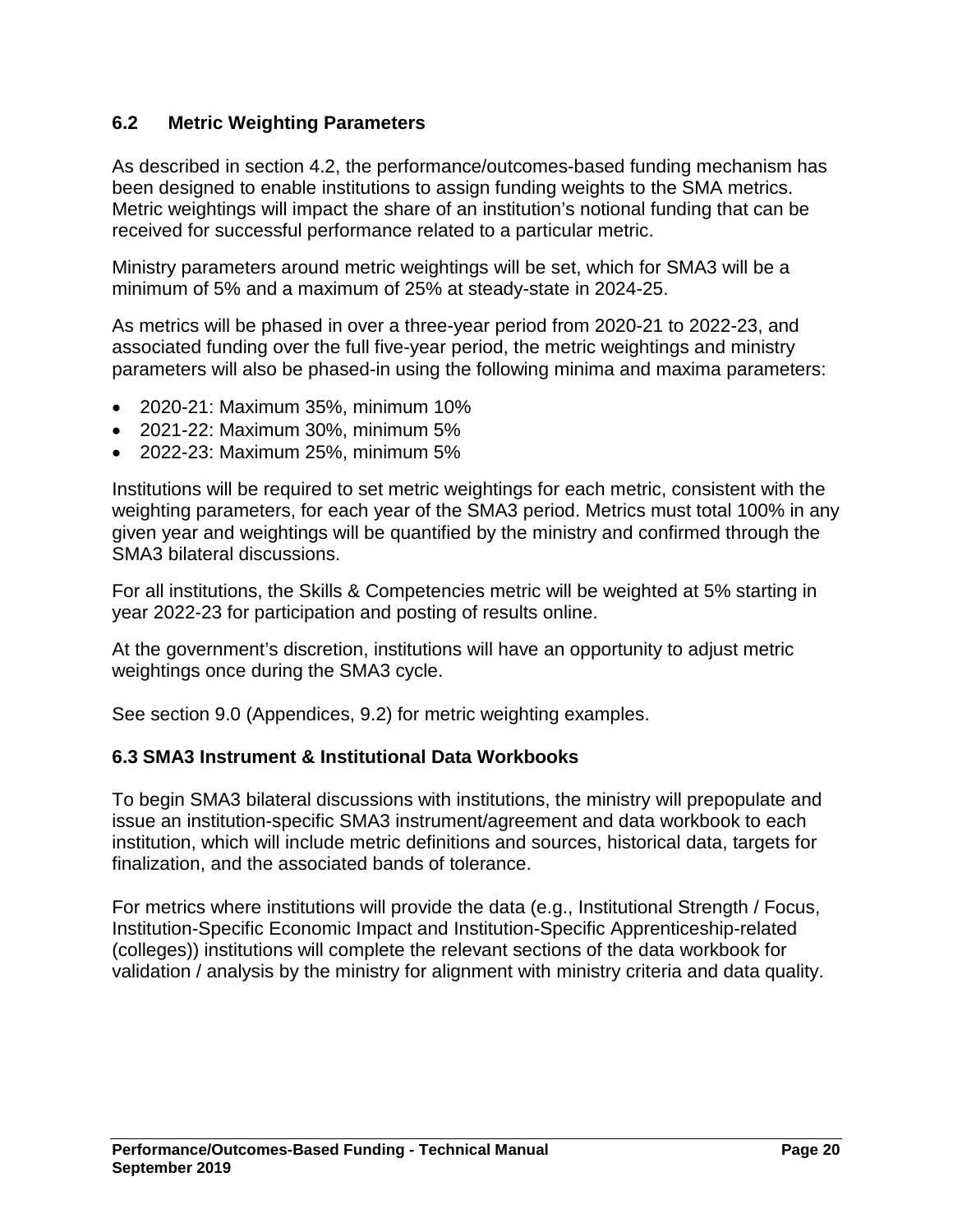## <span id="page-21-0"></span>**6.4 SMA3 Annual Evaluation Process**

An SMA Annual Evaluation Report will be produced annually. For the 2020-25 SMA period this report will be called the 'SMA3 Annual Evaluation Report'.

In the Fall of each fiscal year for which performance is being evaluated to determine performance/outcomes-based funding, this report will be produced, prepopulated and coordinated by the ministry and distributed to institutions for review and validation, as well as completion of data inputs, where necessary.

# <span id="page-21-1"></span>**7.0 Reallocation of Unallocated Funding**

The performance/outcomes-based funding mechanism has been designed to enable the reallocation of unallocated funding, in any given year. When this happens, reallocation would only impact that year, and would not impact future notional allocations.

## <span id="page-21-2"></span>**7.1 Metric-by-Metric Reallocation**

Unallocated funding will be reallocated on a metric-by-metric basis, with redistribution proportional to notional allocations by metric.

Therefore, each year, during the SMA3 Annual Evaluation process, any funding made available through underachievement by institutions in a particular metric will be redistributed to all institutions who have earned 100% of their notional allocation in that metric (e.g., have met or exceeded its allowable performance target).

The reallocation of available funding will be based on the relative proportion of institutional notional funding impacted by an institution's performance/outcomes-based grant size and chosen weightings by metric in that year. This process will be repeated for each metric using any funds available in that metric.

The amount of funding available to a successful institution is determined by an institution's share of the total notional funding of all institutions receiving reallocated funds for the individual metric and the relative notional allocations recognizes both the level of risk an institution has in a metric through the assigned metric weighting, as well as the size of the institution.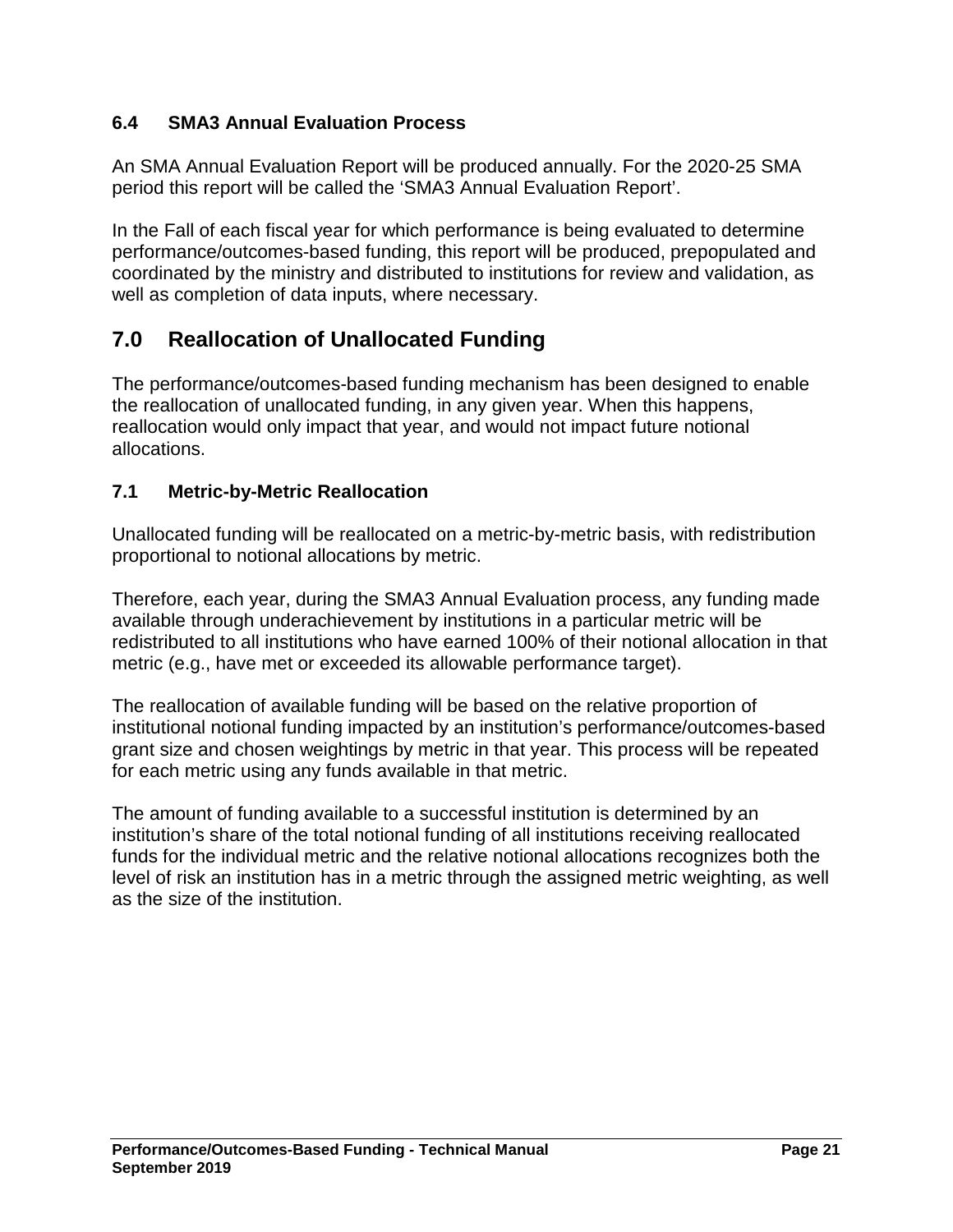|                | <b>Example for Illustrative Purposes Only</b>                                      |                                                  |        |                                                                                                              |                                      |                                                                                                                                                |                                                                                                                      |                                                                                                                                                                                                                             |                                                                                                                                                                     |
|----------------|------------------------------------------------------------------------------------|--------------------------------------------------|--------|--------------------------------------------------------------------------------------------------------------|--------------------------------------|------------------------------------------------------------------------------------------------------------------------------------------------|----------------------------------------------------------------------------------------------------------------------|-----------------------------------------------------------------------------------------------------------------------------------------------------------------------------------------------------------------------------|---------------------------------------------------------------------------------------------------------------------------------------------------------------------|
|                | Weighting<br>(Min-<br>10%,<br>Max-<br>35%)                                         | <b>Allowable</b><br>Performance<br><b>Target</b> | Actual | % of<br><b>Allowable</b><br>Performance<br><b>Target</b><br>(Actual ÷<br>Allowable<br>Performance<br>Target) | <b>Notional</b><br><b>Allocation</b> | <b>Actual</b><br><b>Allocation</b><br>(% of<br>Allowable<br>Performance<br><b>Target</b><br>Achieved x<br>Notional<br>Allocation,<br>max 100%) | <b>Difference</b><br>(funds<br>available for<br>redistribution)<br>(Notional<br>Allocation-<br>Actual<br>Allocation) | Share of<br><b>Notional</b><br><b>Allocation</b><br>for<br><b>Institutions</b><br><b>Achieving</b><br><b>Targets</b><br>(Notional<br>Allocation ÷<br>∑ Notional<br><b>Allocations</b><br>for<br>Successful<br>Institutions) | <b>Reallocation</b><br>(Share of<br>Notional<br>Allocation for<br><b>Institutions</b><br>Achieving<br>Targets $x \sum$<br>Funds<br>available for<br>redistribution) |
| $\mathbf{1}$   | 20%                                                                                | 64%                                              | 65%    | 101.6%                                                                                                       | \$4,501,974                          | \$4,501,974                                                                                                                                    | \$0                                                                                                                  | 11.0%                                                                                                                                                                                                                       | \$156,691                                                                                                                                                           |
| $\overline{2}$ | 15%                                                                                | 74%                                              | 76%    | 102.7%                                                                                                       | \$3,195,364                          | \$3,195,364                                                                                                                                    | \$0                                                                                                                  | 7.8%                                                                                                                                                                                                                        | \$111,214                                                                                                                                                           |
| 3              | 15%                                                                                | 73%                                              | 73%    | 100.0%                                                                                                       | \$4,805,068                          | \$4,805,068                                                                                                                                    | $\overline{\xi_0}$                                                                                                   | 11.8%                                                                                                                                                                                                                       | \$167,240                                                                                                                                                           |
| 4              | 15%                                                                                | 72%                                              | 70%    | 97.2%                                                                                                        | \$2,456,396                          | \$2,388,162                                                                                                                                    | \$68,233                                                                                                             | 0.0%                                                                                                                                                                                                                        | \$0                                                                                                                                                                 |
| 5              | 20%                                                                                | 72%                                              | 73%    | 101.4%                                                                                                       | \$1,383,363                          | \$1,383,363                                                                                                                                    | \$0                                                                                                                  | 3.4%                                                                                                                                                                                                                        | \$48,148                                                                                                                                                            |
| 6              | 15%                                                                                | 70%                                              | 68%    | 97.1%                                                                                                        | \$5,409,453                          | \$5,254,897                                                                                                                                    | \$154,556                                                                                                            | 0.0%                                                                                                                                                                                                                        | \$0                                                                                                                                                                 |
| $\overline{7}$ | 20%                                                                                | 74%                                              | 63%    | 85.1%                                                                                                        | \$4,475,317                          | \$3,810,067                                                                                                                                    | \$665,250                                                                                                            | 0.0%                                                                                                                                                                                                                        | \$0                                                                                                                                                                 |
| 8              | 15%                                                                                | 77%                                              | 78%    | 101.3%                                                                                                       | \$2,088,275                          | \$2,088,275                                                                                                                                    | \$0                                                                                                                  | 5.1%                                                                                                                                                                                                                        | \$72,682                                                                                                                                                            |
| 9              | 15%                                                                                | 68%                                              | 65%    | 95.6%                                                                                                        | \$3,225,564                          | \$3,083,260                                                                                                                                    | \$142,304                                                                                                            | 0.0%                                                                                                                                                                                                                        | \$0                                                                                                                                                                 |
| 10             | 15%                                                                                | 73%                                              | 75%    | 102.7%                                                                                                       | \$5,105,304                          | \$5,105,304                                                                                                                                    | \$0                                                                                                                  | 12.5%                                                                                                                                                                                                                       | \$177,690                                                                                                                                                           |
| 11             | 10%                                                                                | 66%                                              | 67%    | 101.5%                                                                                                       | \$806,897                            | \$806,897                                                                                                                                      | \$0                                                                                                                  | 2.0%                                                                                                                                                                                                                        | \$28,084                                                                                                                                                            |
| 12             | 15%                                                                                | 74%                                              | 71%    | 95.9%                                                                                                        | \$1,889,656                          | \$1,813,049                                                                                                                                    | \$76,608                                                                                                             | 0.0%                                                                                                                                                                                                                        | $\overline{\xi_0}$                                                                                                                                                  |
| 13             | 10%                                                                                | 65%                                              | 66%    | 101.5%                                                                                                       | \$879,627                            | \$879,627                                                                                                                                      | \$0                                                                                                                  | 2.2%                                                                                                                                                                                                                        | \$30,615                                                                                                                                                            |
| 14             | 10%                                                                                | 73%                                              | 75%    | 102.7%                                                                                                       | \$2,938,114                          | \$2,938,114                                                                                                                                    | $\overline{\xi}$                                                                                                     | 7.2%                                                                                                                                                                                                                        | \$102,261                                                                                                                                                           |
| 15             | 15%                                                                                | 65%                                              | 70%    | 107.7%                                                                                                       | \$1,260,163                          | \$1,260,163                                                                                                                                    | $\overline{\xi}$                                                                                                     | 3.1%                                                                                                                                                                                                                        | \$43,860                                                                                                                                                            |
| 16             | 20%                                                                                | 77%                                              | 81%    | 105.2%                                                                                                       | \$4,246,733                          | \$4,246,733                                                                                                                                    | $\overline{\xi}$                                                                                                     | 10.4%                                                                                                                                                                                                                       | \$147,807                                                                                                                                                           |
| 17             | 30%                                                                                | 73%                                              | 69%    | 94.5%                                                                                                        | \$2,438,436                          | \$2,304,823                                                                                                                                    | \$133,613                                                                                                            | 0.0%                                                                                                                                                                                                                        | \$0                                                                                                                                                                 |
| 18             | 20%                                                                                | 71%                                              | 71%    | 100.0%                                                                                                       | \$6,993,045                          | \$6,993,045                                                                                                                                    | \$0                                                                                                                  | 17.1%                                                                                                                                                                                                                       | \$243,393                                                                                                                                                           |
| 19             | 10%                                                                                | 75%                                              | 76%    | 101.3%                                                                                                       | \$788,202                            | \$788,202                                                                                                                                      | $\overline{\overline{50}}$                                                                                           | 1.9%                                                                                                                                                                                                                        | \$27,433                                                                                                                                                            |
| 20             | 20%                                                                                | 72%                                              | 69%    | 95.8%                                                                                                        | \$3,111,684                          | \$2,982,031                                                                                                                                    | \$129,654                                                                                                            | 0.0%                                                                                                                                                                                                                        | \$0                                                                                                                                                                 |
| 21             | 10%                                                                                | 70%                                              | 70%    | 100.0%                                                                                                       | \$276,749                            | \$276,749                                                                                                                                      | \$0                                                                                                                  | 0.7%                                                                                                                                                                                                                        | \$9,632                                                                                                                                                             |
| 22             | 20%                                                                                | 73%                                              | 68%    | 93.2%                                                                                                        | \$731,300                            | \$681,211                                                                                                                                      | \$50,089                                                                                                             | 0.0%                                                                                                                                                                                                                        | \$0                                                                                                                                                                 |
| 23             | 15%                                                                                | 65%                                              | 66%    | 101.5%                                                                                                       | \$1,097,227                          | \$1,097,227                                                                                                                                    | \$0                                                                                                                  | 2.7%                                                                                                                                                                                                                        | \$38,189                                                                                                                                                            |
| 24             | 10%                                                                                | 66%                                              | 68%    | 103.0%                                                                                                       | \$441,499                            | \$441,499                                                                                                                                      | \$0                                                                                                                  | 1.1%                                                                                                                                                                                                                        | \$15,366                                                                                                                                                            |
| <b>Total</b>   |                                                                                    |                                                  |        |                                                                                                              | \$64,545,408                         | \$63,125,102                                                                                                                                   | \$1,420,306                                                                                                          | 100.0%                                                                                                                                                                                                                      | \$1,420,306                                                                                                                                                         |
|                | <b>Total Notional Allocation of Institutions Achieving Targets</b><br>\$40,807,602 |                                                  |        |                                                                                                              |                                      |                                                                                                                                                |                                                                                                                      |                                                                                                                                                                                                                             |                                                                                                                                                                     |

**Table 4. Metric-by-metric reallocation example**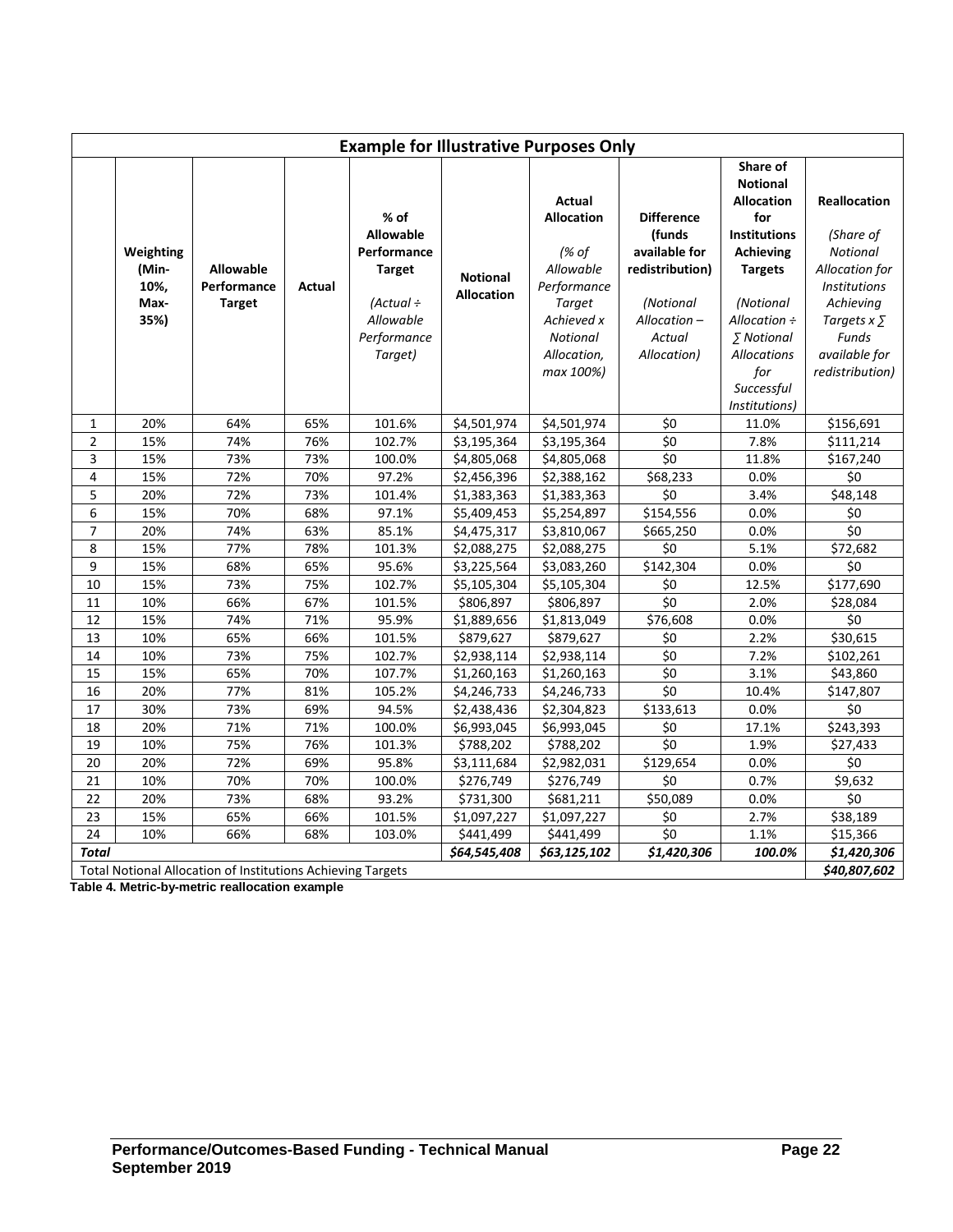# <span id="page-23-0"></span>**8.0 Adjustments & Continuous Improvement**

As described, the SMA cycle will allow for a limited opportunity to make changes to institutional metric weightings once during the cycle. Any requested changes would need to be supported with context on why a weighting may no longer be appropriate, such as a demonstrated change in direction or demonstrated risk arising from current weightings. The ministry maintains the ability to establish principles or limits for these changes.

The ministry will continue to monitor the implementation of performance/outcomesbased funding on an ongoing basis.

### **For further information on the performance/outcomes-based funding portion of the postsecondary education funding models, contact:**

Strategic Mandate Agreement Secretariat, Ministry of Training, Colleges and **Universities** 

Email: StrategicMandateAgreements@Ontario.ca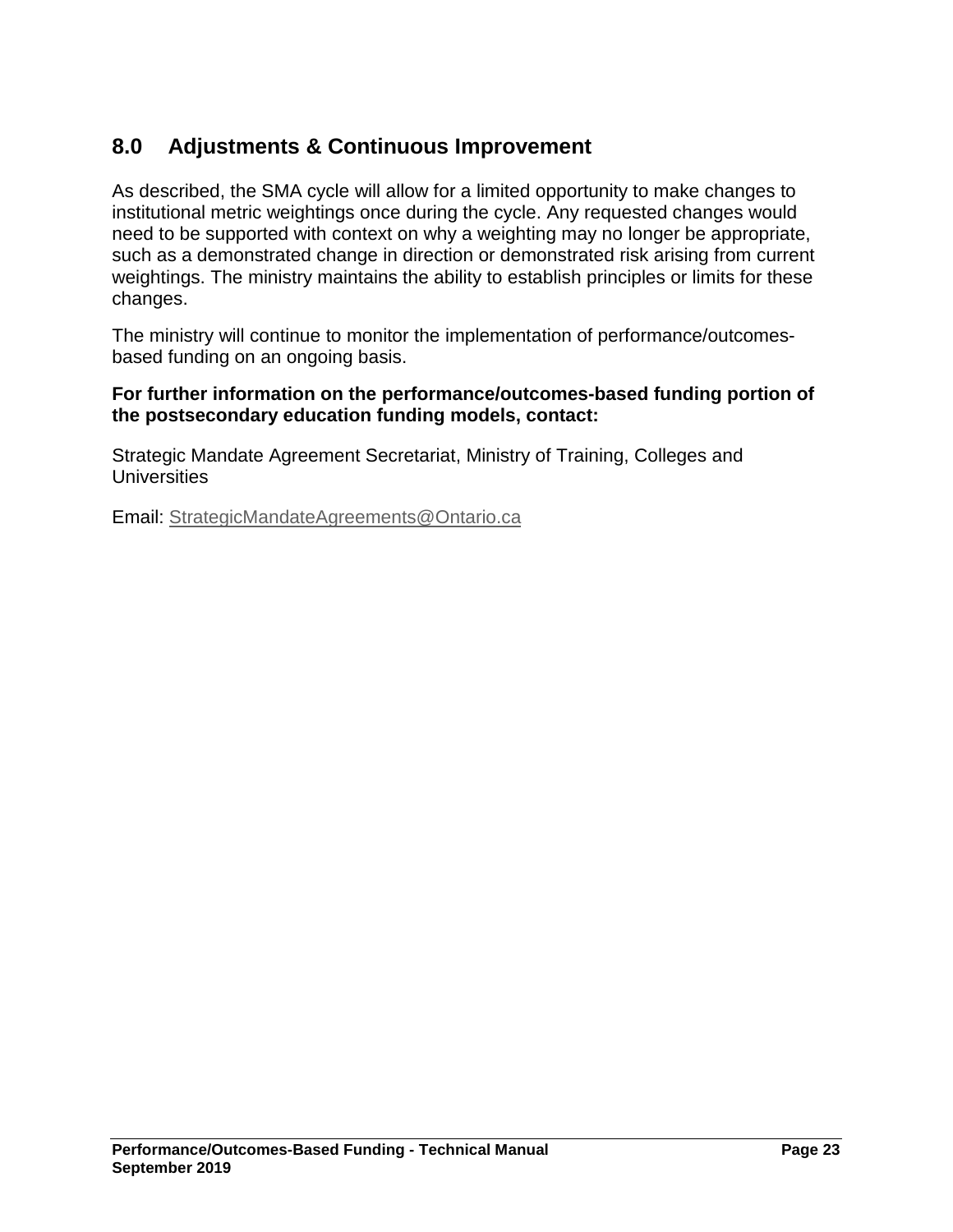# <span id="page-24-0"></span>**9.0 APPENDICES**

# <span id="page-24-1"></span>**9.1 SMA3 Metric Operational Definitions and Activation Schedule**

| <b>University Performance Metrics</b>                 |                                                                                                                                                                                                                                                                                                                       |                                                                                                                                         |                         |  |  |  |  |
|-------------------------------------------------------|-----------------------------------------------------------------------------------------------------------------------------------------------------------------------------------------------------------------------------------------------------------------------------------------------------------------------|-----------------------------------------------------------------------------------------------------------------------------------------|-------------------------|--|--|--|--|
|                                                       | <b>Skills &amp; Jobs Outcomes</b>                                                                                                                                                                                                                                                                                     |                                                                                                                                         |                         |  |  |  |  |
| <b>Metric Name</b>                                    | <b>Operational Definition</b>                                                                                                                                                                                                                                                                                         | <b>Data Source</b>                                                                                                                      | <b>Activation</b>       |  |  |  |  |
| <b>Graduate Employment Rate</b><br>in a related field | Proportion of graduates of bachelor or<br>first professional degree programs<br>employed full-time who consider their<br>jobs either "closely" or "somewhat"<br>related to the skills they developed in<br>their university program, two years after<br>graduation                                                    | <b>MTCU Ontario</b><br><b>University Graduate</b><br>Survey (OUGS)                                                                      | Year 1<br>$(2020-21)$   |  |  |  |  |
| <b>Institutional Strength/Focus</b>                   | Proportion of enrolment (FFTEs,<br>domestic and international, all terms for<br>undergraduate and Summer and Fall<br>terms for graduate students) in an<br>institution's program area(s) of strength                                                                                                                  | <b>University Statistical</b><br><b>Enrolment Report</b><br>(USER)                                                                      | Year 1<br>$(2020-21)$   |  |  |  |  |
| <b>Graduation Rate</b>                                | Proportion of all new, full-time, year one<br>undergraduate university students<br>(domestic and international) of<br>bachelors (first-entry), or first<br>professional (second entry) degree<br>programs who commenced their study<br>in a given fall term and graduated from<br>the same institution within 7 years | <b>University Statistical</b><br><b>Enrolment Report</b><br>(USER) - Enrolment<br>and Degrees Awarded<br>data collections               | Year 1<br>$(2020-21)$   |  |  |  |  |
| <b>Graduate Employment</b><br><b>Earnings</b>         | Median employment earnings of<br>university graduates, two years after<br>graduation                                                                                                                                                                                                                                  | <b>Education and Labour</b><br><b>Market Longitudinal</b><br>Platform (ELMLP),<br><b>Statistics Canada</b>                              | Year 2<br>$(2021-22)$   |  |  |  |  |
| <b>Experiential Learning</b>                          | Number and proportion of graduates in<br>undergraduate programs, who<br>participated in at least one course with<br>required Experiential Learning (EL)<br>component(s)                                                                                                                                               | Institutions                                                                                                                            | Year 2<br>$(2021 - 22)$ |  |  |  |  |
| <b>Skills &amp; Competencies</b>                      | Random sample of undergraduate<br>students (domestic and international)                                                                                                                                                                                                                                               | <b>Education and Skills</b><br>Online Tool,<br>Organisation for<br>Economic Co-<br>operation and<br>Development (OECD)                  | Year 3<br>$(2022-23)$   |  |  |  |  |
|                                                       | <b>Economic &amp; Community Impact</b>                                                                                                                                                                                                                                                                                |                                                                                                                                         |                         |  |  |  |  |
| <b>Metric Name</b>                                    | <b>Operational Definition</b><br>Institutional enrolment share in the                                                                                                                                                                                                                                                 | <b>Data Source</b>                                                                                                                      | <b>Activation</b>       |  |  |  |  |
| <b>Community/Local Impact</b>                         | population of the city (cities)/town(s) in<br>which the institution is located                                                                                                                                                                                                                                        | <b>University Statistical</b><br><b>Enrolment Report</b><br>(USER), Enrolment<br>data collection;<br>Census Data<br>(Statistics Canada) | Year 1<br>$(2020-21)$   |  |  |  |  |
| <b>Institution-Specific</b><br>(Economic Impact)      | Definition to be provided/confirmed with<br>institutions during SMA3 bilateral                                                                                                                                                                                                                                        | Institutions                                                                                                                            | Year 1<br>$(2020-21)$   |  |  |  |  |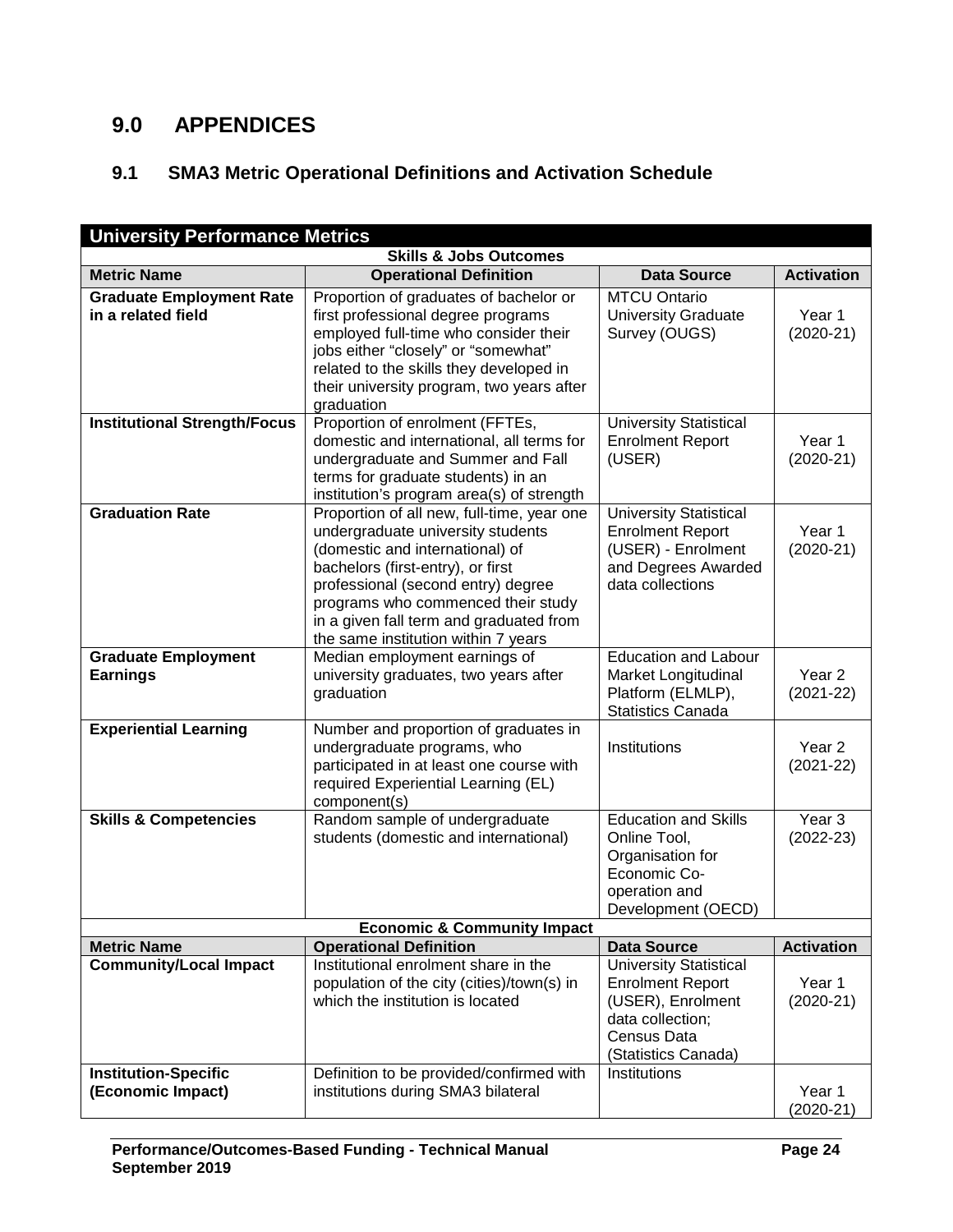|                                                                                                                                      | discussions, dependent on metric<br>proposals                                                                                                                                                  |                                                                                                                      |                         |
|--------------------------------------------------------------------------------------------------------------------------------------|------------------------------------------------------------------------------------------------------------------------------------------------------------------------------------------------|----------------------------------------------------------------------------------------------------------------------|-------------------------|
| <b>Research Funding &amp;</b><br><b>Capacity: Federal Tri-</b><br><b>Agency Funding Secured</b>                                      | Amount and proportion of funding<br>received by institution from federal<br>research granting agencies (SSHRC,<br>NSERC, CIHR) in total Tri-Agency<br>funding received by Ontario universities | <b>Research Support</b><br>Program, The Tri-<br><b>Agency Institutional</b><br><b>Programs Secretariat</b><br>(TIPS) | Year 1<br>$(2020-21)$   |
| <b>Innovation: Research</b><br><b>Revenue Attracted from</b><br><b>Private Sector Sources</b><br><b>University Reporting Metrics</b> | Research revenue attracted from<br>private sector sources                                                                                                                                      | Canadian Association<br>of University Business<br>Officers (CAUBO)                                                   | Year 2<br>$(2021 - 22)$ |
|                                                                                                                                      | <b>Productivity, Accountability &amp; Transparency</b>                                                                                                                                         |                                                                                                                      |                         |
| <b>Metric Name</b>                                                                                                                   | <b>Operational Definition</b>                                                                                                                                                                  | Data Source                                                                                                          | <b>Posting</b>          |
| <b>Faculty Compensation</b>                                                                                                          | TBD                                                                                                                                                                                            | Institutions                                                                                                         | Year 1<br>$(2020-21)$   |
| <b>Faculty Workload</b>                                                                                                              | TBD                                                                                                                                                                                            | Institutions                                                                                                         | Year 1<br>$(2020-21)$   |

| <b>College Performance Metrics</b>                    |                                                                                                                                                                                                                                                                                                                  |                                                                                                                                                                  |                                    |  |  |  |
|-------------------------------------------------------|------------------------------------------------------------------------------------------------------------------------------------------------------------------------------------------------------------------------------------------------------------------------------------------------------------------|------------------------------------------------------------------------------------------------------------------------------------------------------------------|------------------------------------|--|--|--|
| <b>Skills &amp; Jobs Outcomes</b>                     |                                                                                                                                                                                                                                                                                                                  |                                                                                                                                                                  |                                    |  |  |  |
| <b>Metric Name</b>                                    | <b>Operational Definition</b>                                                                                                                                                                                                                                                                                    | Data Source                                                                                                                                                      | <b>Activation</b>                  |  |  |  |
| <b>Graduate Employment Rate</b><br>in a related field | Proportion of graduates employed full-<br>time in a field related or partially related<br>to their program six months after<br>graduation                                                                                                                                                                        | <b>College Graduate</b><br><b>Outcomes Survey</b><br>(CGOS) and Employer<br><b>Satisfaction Survey</b>                                                           | Year 1<br>$(2020-21)$              |  |  |  |
| <b>Institutional Strength/Focus</b>                   | Proportion of enrolment (full-time<br>headcount, domestic and international)<br>in an institution's program area(s) of<br>strength                                                                                                                                                                               | College System<br><b>Enrolment Report</b><br>(CSER), Enrolment<br>data collection                                                                                | Year 1<br>$(2021 - 22)$            |  |  |  |
| <b>Graduation Rate</b>                                | Percentage of full-time students<br>(domestic and international), who<br>entered a program of instruction in a<br>particular enrolment reporting period<br>and graduated within a specific period<br>of time (200% program completion<br>timeframe for diploma and certificate<br>programs and 175% for degrees) | <b>Graduation Rate</b><br>Submission Process,<br><b>College Graduation</b><br>Rate Tool (CGRT)                                                                   | Year 1<br>$(2020-21)$              |  |  |  |
| <b>Graduate Employment</b><br><b>Earnings</b>         | Median employment earnings of college<br>graduates in a given calendar year, two<br>years after graduation                                                                                                                                                                                                       | <b>Education and Labour</b><br><b>Market Longitudinal</b><br>Platform (ELMLP),<br><b>Statistics Canada</b>                                                       | Year <sub>2</sub><br>$(2021-22)$   |  |  |  |
| <b>Experiential Learning</b>                          | Number and proportion of graduates in<br>programs, who participated in at least<br>one course with required Experiential<br>Learning component(s)                                                                                                                                                                | <b>MTCU Graduate</b><br>Record File Data; File<br>attached to College<br><b>Graduate Outcomes</b><br>Survey (CGOS) and<br><b>Employer Satisfaction</b><br>Survey | Year <sub>2</sub><br>$(2021 - 22)$ |  |  |  |
| <b>Skills &amp; Competencies</b>                      | Random sample of diploma students<br>(domestic and international)                                                                                                                                                                                                                                                | <b>Education and Skills</b><br>Online Tool,<br>Organisation for<br>Economic Co-                                                                                  | Year <sub>3</sub><br>$(2022-23)$   |  |  |  |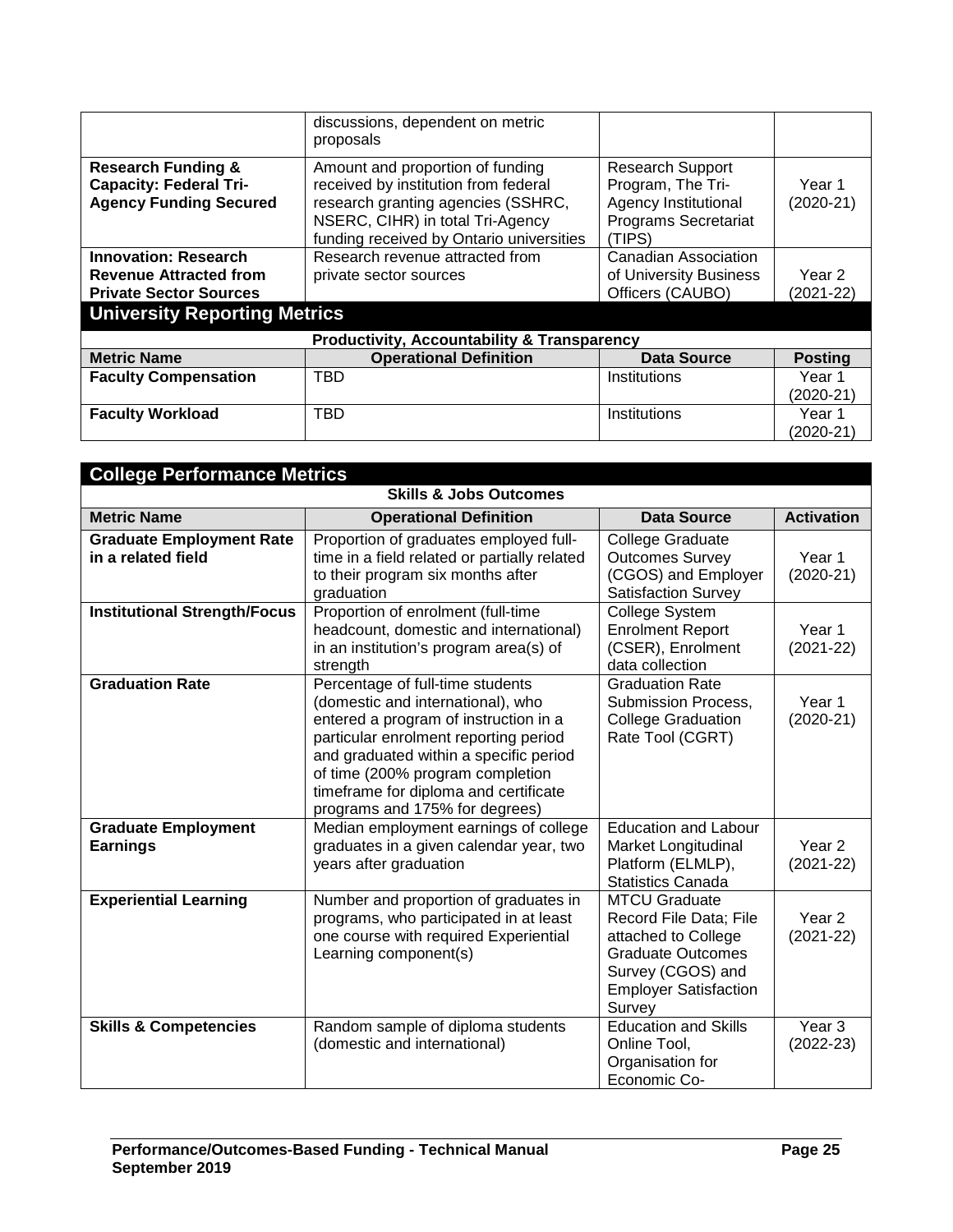|                                                                                      |                                                                                                                                                                                                                                                                                                                               | operation and<br>Development (OECD)                                                                                                  |                                    |
|--------------------------------------------------------------------------------------|-------------------------------------------------------------------------------------------------------------------------------------------------------------------------------------------------------------------------------------------------------------------------------------------------------------------------------|--------------------------------------------------------------------------------------------------------------------------------------|------------------------------------|
|                                                                                      | <b>Economic &amp; Community Impact</b>                                                                                                                                                                                                                                                                                        |                                                                                                                                      |                                    |
| <b>Metric Name</b>                                                                   | <b>Operational Definition</b>                                                                                                                                                                                                                                                                                                 | <b>Data Source</b>                                                                                                                   | <b>Activation</b>                  |
| <b>Community/Local Impact</b>                                                        | Institutional enrolment share in the<br>population of the city (cities)/town(s) in<br>which the institution is located                                                                                                                                                                                                        | <b>College Statistical</b><br><b>Enrolment Report</b><br>(CSER), Enrolment<br>data collection;<br>Census Data<br>(Statistics Canada) | Year 1<br>$(2020-21)$              |
| <b>Institution-Specific</b><br>(Economic Impact)                                     | Definition to be provided/confirmed with<br>institutions during SMA3 bilateral<br>discussions, dependent on metric<br>proposals                                                                                                                                                                                               | Institutions                                                                                                                         | Year 1<br>$(2020-21)$              |
| <b>Innovation: Revenue</b><br><b>Attracted from Private</b><br><b>Sector Sources</b> | Total revenues generated from<br>providing instructional and non-<br>instructional services to non-<br>Government Ontario-based, Canadian<br>and foreign firms, agencies, or<br>associations, where the activity is paid<br>for by the firm, agency, or association<br>and not by students through student<br>tuition or fees | <b>College Financial</b><br>Information System<br>(CFIS)                                                                             | Year <sub>2</sub><br>$(2021 - 22)$ |
| <b>Institution-Specific</b><br>(Apprenticeship-related)                              | Definition to be provided/confirmed with<br>institutions during SMA3 bilateral<br>discussions, dependent on metric<br>proposals                                                                                                                                                                                               | Data provided by<br>institutions                                                                                                     | Year <sub>3</sub><br>$(2022-23)$   |
|                                                                                      | <b>College Reporting Metrics</b>                                                                                                                                                                                                                                                                                              |                                                                                                                                      |                                    |
|                                                                                      | <b>Productivity, Accountability &amp; Transparency</b>                                                                                                                                                                                                                                                                        |                                                                                                                                      |                                    |
| <b>Metric Name</b>                                                                   | <b>Operational Definition</b>                                                                                                                                                                                                                                                                                                 | <b>Data Source</b>                                                                                                                   | <b>Posting</b>                     |
| <b>Faculty Compensation</b>                                                          | <b>TBD</b>                                                                                                                                                                                                                                                                                                                    | Institutions                                                                                                                         | Year 1<br>$(2020-21)$              |
| <b>Faculty Workload</b>                                                              | <b>TBD</b>                                                                                                                                                                                                                                                                                                                    | Institutions                                                                                                                         | Year 1<br>$(2020-21)$              |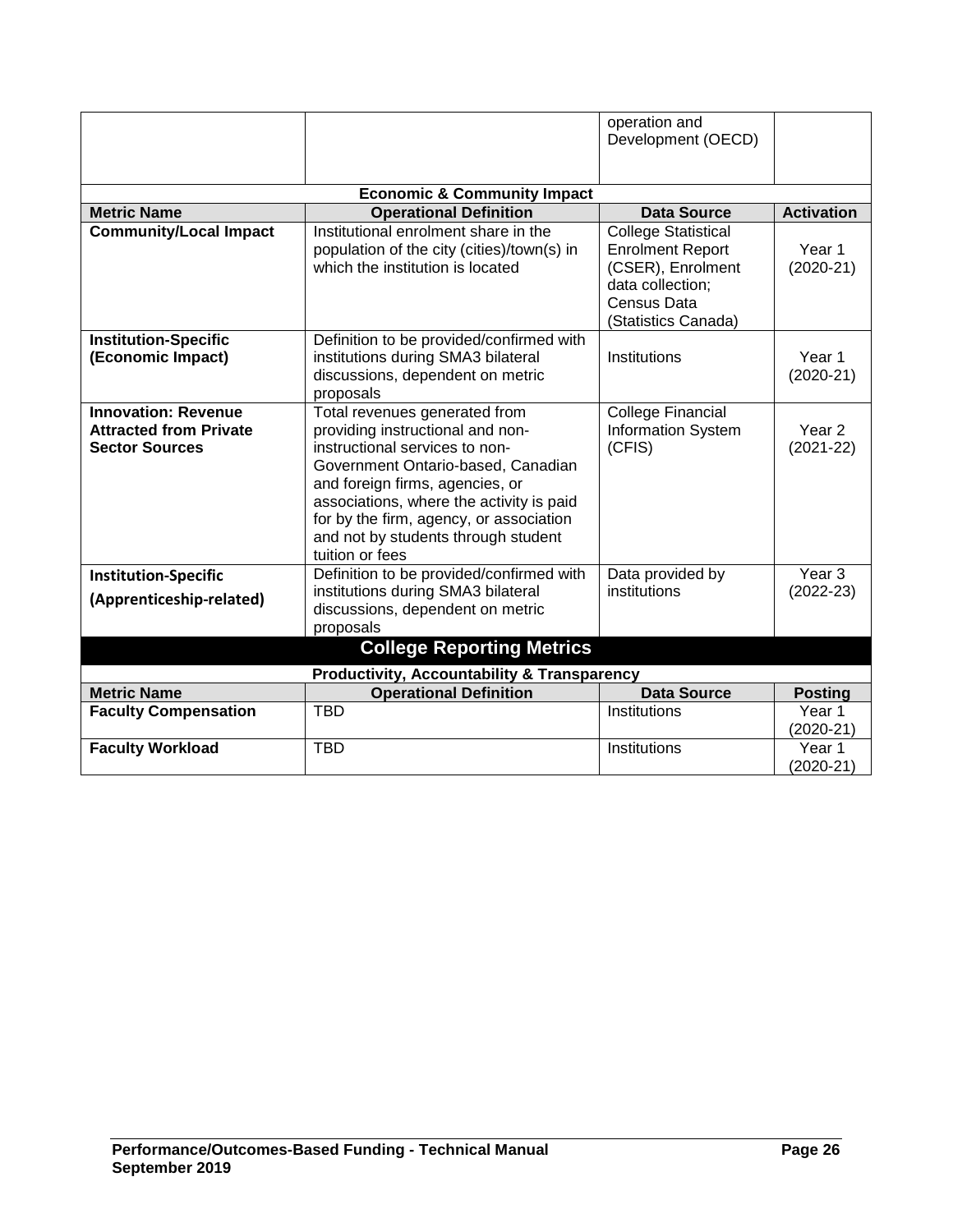# <span id="page-27-0"></span>**9.2 Metric Weightings Example**

University example for illustrative purposes only - a research-focused university with a high local impact may weight its notional allocation against the metrics as follows:

|                                                                                                               | 2020-21                              |                                      | 2021-22                             |                                      | 2022-23                             |                                      | 2023-24                             |                                      |                                         | 2024-25                              |
|---------------------------------------------------------------------------------------------------------------|--------------------------------------|--------------------------------------|-------------------------------------|--------------------------------------|-------------------------------------|--------------------------------------|-------------------------------------|--------------------------------------|-----------------------------------------|--------------------------------------|
|                                                                                                               | (Year 1 – 25%)                       |                                      | (Year 2 – 35%)                      |                                      | (Year 3 - 45%)                      |                                      | (Year 4 – 55%)                      |                                      |                                         | (Year 5 - 60%)                       |
| <b>Metric</b>                                                                                                 | Weighting<br>(min: 10%;<br>max: 35%) | <b>Notional</b><br><b>Allocation</b> | Weighting<br>(min: 5%;<br>max: 30%) | <b>Notional</b><br><b>Allocation</b> | Weighting<br>(min: 5%;<br>max: 25%) | <b>Notional</b><br><b>Allocation</b> | Weighting<br>(min: 5%;<br>max: 25%) | <b>Notional</b><br><b>Allocation</b> | Weighting<br>(min: $5\%$ ;<br>max: 25%) | <b>Notional</b><br><b>Allocation</b> |
| 1. Graduate<br><b>Employment in a</b><br>related field                                                        | 10%                                  | \$5.41M                              | 5%                                  | \$3.71M                              | 5%                                  | \$4.81M                              | 5%                                  | \$5.86M                              | 5%                                      | \$6.38M                              |
| 2. Institutional<br><b>Strength/Focus</b>                                                                     | 15%                                  | \$8.12M                              | 10%                                 | \$7.51M                              | 10%                                 | \$9.61M                              | 10%                                 | \$11.72M                             | 10%                                     | \$12.76M                             |
| 3. Graduation Rate                                                                                            | 10%                                  | \$5.41M                              | 10%                                 | \$7.51M                              | 10%                                 | \$9.61M                              | 10%                                 | \$11.72M                             | 10%                                     | \$12.76M                             |
| 4. Community/Local<br>Impact                                                                                  | 15%                                  | \$8.12M                              | 10%                                 | \$7.51M                              | 10%                                 | \$9.61M                              | 10%                                 | \$11.72M                             | 10%                                     | \$12.76M                             |
| 5. Institution-<br><b>Specific (Economic</b><br>Impact)                                                       | 15%                                  | \$8.12M                              | 10%                                 | \$7.51M                              | 10%                                 | \$9.61M                              | 10%                                 | \$11.72M                             | 10%                                     | \$12.76M                             |
| <b>6. Research Funding</b><br>& Capacity: Federal<br><b>Tri-Agency Funding</b><br><b>Secured</b>              | 35%                                  | \$18.94M                             | 30%                                 | \$22.53M                             | 25%                                 | \$24.03M                             | 25%                                 | \$29.30M                             | 25%                                     | \$31.9M                              |
| 7. Experiential<br>Learning                                                                                   |                                      |                                      | 5%                                  | \$3.71M                              | 5%                                  | \$4.81M                              | 5%                                  | \$5.86M                              | 5%                                      | \$6.38M                              |
| 8. Innovation:<br><b>Research Revenue</b><br><b>Attracted from</b><br><b>Private Sector</b><br><b>Sources</b> |                                      |                                      | 15%                                 | \$11.27M                             | 15%                                 | \$14.42M                             | 15%                                 | \$17.58M                             | 15%                                     | \$19.14M                             |
| 9. Graduate<br><b>Employment</b><br><b>Earnings</b>                                                           |                                      |                                      | 5%                                  | \$3.71M                              | 5%                                  | \$4.81M                              | 5%                                  | \$5.86M                              | 5%                                      | \$6.38M                              |
| 10. Skills &<br><b>Competencies</b>                                                                           |                                      |                                      |                                     |                                      | 5%                                  | \$4.81M                              | 5%                                  | \$5.86M                              | 5%                                      | \$6.38M                              |
| <b>Total</b>                                                                                                  | 100%                                 | \$54.1M                              | 100%                                | \$75.1M                              | 100%                                | \$96.1M                              | 100%                                | \$117.2M                             | 100%                                    | \$127.6M                             |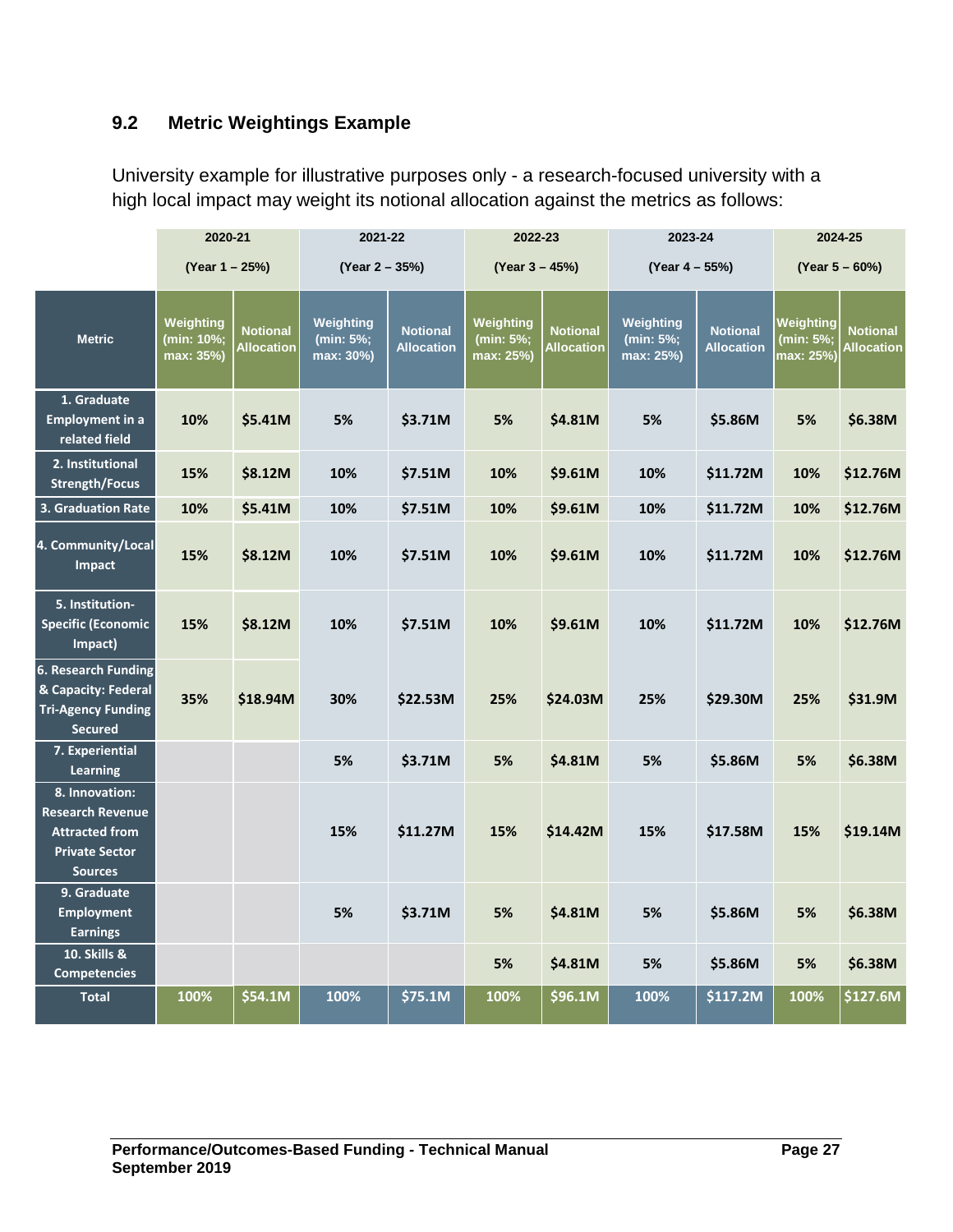College example for illustrative purposes only – a college whose priorities include shifts in program mix and community / local impact may weight its notional allocation against the metrics as follows:

|                                                                    | 2020-21                              |                                      | 2021-22                             |                                      | 2022-23                             |                                      | 2023-24                             |                                      | 2024-25                             |                                      |
|--------------------------------------------------------------------|--------------------------------------|--------------------------------------|-------------------------------------|--------------------------------------|-------------------------------------|--------------------------------------|-------------------------------------|--------------------------------------|-------------------------------------|--------------------------------------|
|                                                                    | (Year 1 - 25%)                       |                                      | (Year 2 - 35%)                      |                                      | (Year 3 - 45%)                      |                                      | (Year 4 - 55%)                      |                                      |                                     | (Year 5 - 60%)                       |
| <b>Metric</b>                                                      | Weighting<br>(min: 10%;<br>max: 35%) | <b>Notional</b><br><b>Allocation</b> | Weighting<br>(min: 5%;<br>max: 30%) | <b>Notional</b><br><b>Allocation</b> | Weighting<br>(min: 5%;<br>max: 25%) | <b>Notional</b><br><b>Allocation</b> | Weighting<br>(min: 5%;<br>max: 25%) | <b>Notional</b><br><b>Allocation</b> | Weighting<br>(min: 5%;<br>max: 25%) | <b>Notional</b><br><b>Allocation</b> |
| 1. Graduate<br><b>Employment Rate in</b><br>a related field        | 15%                                  | \$3.96M                              | 5%                                  | \$1.85M                              | 5%                                  | \$2.38M                              | 5%                                  | \$2.92M                              | 5%                                  | \$3.18M                              |
| 2. Institutional<br><b>Strength/Focus</b>                          | 30%                                  | \$7.91M                              | 25%                                 | \$9.25M                              | 20%                                 | \$9.53M                              | 20%                                 | \$11.66M                             | 20%                                 | \$12.73M                             |
| 3. Graduation Rate                                                 | 20%                                  | \$5.27M                              | 15%                                 | \$5.55M                              | 15%                                 | \$7.15M                              | 15%                                 | \$8.75M                              | 15%                                 | \$9.55M                              |
| 4. Community /<br><b>Local Impact</b>                              | 20%                                  | \$5.27M                              | 15%                                 | \$5.55M                              | 10%                                 | \$4.77M                              | 10%                                 | \$5.83M                              | 10%                                 | \$6.36M                              |
| 5. Institution-<br><b>Specific (Economic</b><br>Impact)            | 15%                                  | \$3.96M                              | 10%                                 | \$3.70M                              | 10%                                 | \$4.77M                              | 10%                                 | \$5.83M                              | 10%                                 | \$6.36M                              |
| 6. Graduate<br><b>Employment</b><br><b>Earnings</b>                |                                      |                                      | 5%                                  | \$1.85M                              | 5%                                  | \$2.38M                              | 5%                                  | \$2.92M                              | 5%                                  | \$3.18M                              |
| 7. Experiential<br>Learning                                        |                                      |                                      | 20%                                 | \$7,40M                              | 15%                                 | \$7.15M                              | 15%                                 | \$8.75M                              | 15%                                 | \$9.55M                              |
| 8. Innovation                                                      |                                      |                                      | 5%                                  | \$1.85M                              | 5%                                  | \$2.38M                              | 5%                                  | \$2.92M                              | 5%                                  | \$3.18M                              |
| 9. Institution-<br><b>Specific</b><br>(Apprenticeship-<br>related) |                                      |                                      |                                     |                                      | 10%                                 | \$4.77M                              | 10%                                 | \$5.83M                              | 10%                                 | \$6.36M                              |
| 10. Skills &<br><b>Competencies</b>                                |                                      |                                      |                                     |                                      | 5%                                  | \$2.38M                              | 5%                                  | \$2.92M                              | 5%                                  | \$3.18M                              |
| <b>Total</b>                                                       | 100%                                 | \$26.37M                             | 100%                                | \$37.00M                             | 100%                                | \$47.66M                             | 100%                                | \$58.31M                             | 100%                                | \$63.63M                             |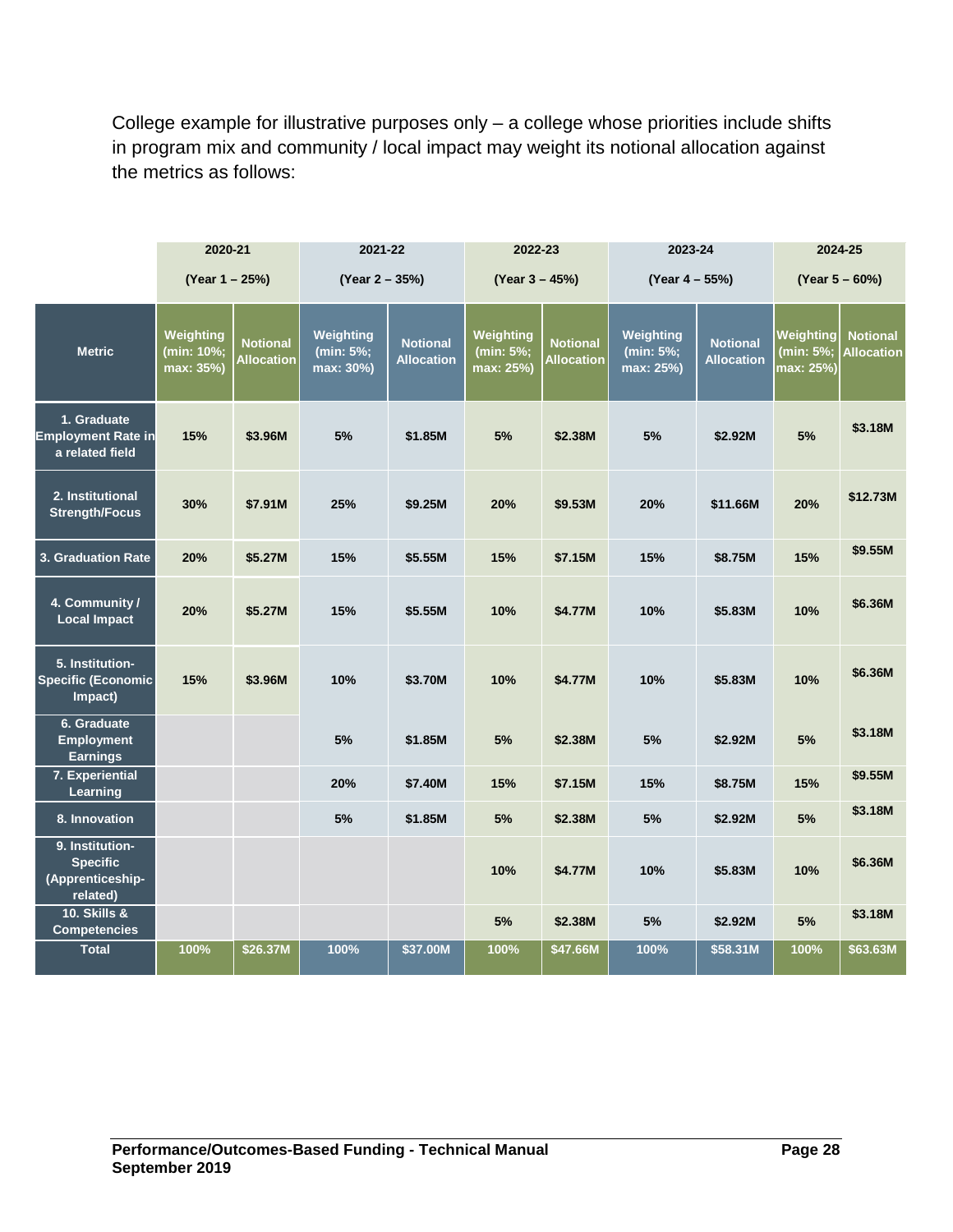# <span id="page-29-0"></span>**9.3 Glossary of Key Terms**

| <b>Strategic Mandate</b><br><b>Agreements (SMAs)</b> | Bilateral agreements established between the Ministry of<br>Training, Colleges and Universities and the Province's 45 |
|------------------------------------------------------|-----------------------------------------------------------------------------------------------------------------------|
|                                                      | publicly-assisted colleges and universities.                                                                          |
| <b>Performance/outcomes-</b>                         | Ten system-wide and institution-specific metrics under                                                                |
| based funding metrics                                | two priority areas of Skills and Job Outcomes, and                                                                    |
|                                                      | Economic and Community Impact, tied to performance                                                                    |
|                                                      | outcomes.                                                                                                             |
| <b>Reporting metrics</b>                             | Two metrics on faculty workload and faculty                                                                           |
|                                                      | compensation as part of the Productivity, Accountability                                                              |
|                                                      | and Transparency priority area, for reporting and data                                                                |
|                                                      | collection purposes only and not linked to                                                                            |
|                                                      | performance/outcomes-based funding.<br>Metrics with standardized definitions applicable to all                        |
| <b>System-wide metrics</b>                           | colleges or universities. These include nine metrics for                                                              |
|                                                      | universities and eight metrics for colleges.                                                                          |
| <b>Institution-specific</b>                          | Metrics identified by individual colleges and universities;                                                           |
| metrics                                              | includes an institution-specific metric that measures the                                                             |
|                                                      | unique economic impact of colleges and universities, and                                                              |
|                                                      | an apprenticeship-related metric for colleges only.                                                                   |
| <b>Metric Weightings</b>                             | Assigned by each institution to each metric for the                                                                   |
|                                                      | duration of the SMA3 cycle to reflect institutional                                                                   |
|                                                      | strengths. The chosen weighting will impact the share of                                                              |
|                                                      | an institution's notional funding that is associated with                                                             |
|                                                      | performance related to a particular metric. Parameters for                                                            |
|                                                      | weightings are set by the ministry at a minimum of 5%                                                                 |
|                                                      | and a maximum of 25% at steady-state in 2022-23.                                                                      |
| <b>Target</b>                                        | The performance value an institution aims to achieve on                                                               |
|                                                      | a given metric in a given year. Targets are calculated by                                                             |
|                                                      | using the average of three most recent years of the<br>respective performance metric values plus the smallest         |
|                                                      | annual percentage point variation over this period.                                                                   |
| <b>Band of Tolerance</b>                             | An allowable range around a target, where institutional                                                               |
| (BoT)                                                | achievement will be considered successful for the                                                                     |
|                                                      | purposes of annual evaluation. Bands of Tolerance will                                                                |
|                                                      | be calculated using the average annual percent change                                                                 |
|                                                      | from the three most recent years of data.                                                                             |
| <b>Allowable performance</b>                         | The minimum performance required for an institution to                                                                |
| target                                               | receive its full notional funding allocation on a given                                                               |
|                                                      | metric and be eligible for reallocated funding. The                                                                   |
|                                                      | allowable performance target is calculated by combining                                                               |
|                                                      | the band of tolerance with the target.                                                                                |
| <b>Scaling</b>                                       | Calculation to provide partial funding to an institution that                                                         |
|                                                      | fails to achieve its allowable performance target. An                                                                 |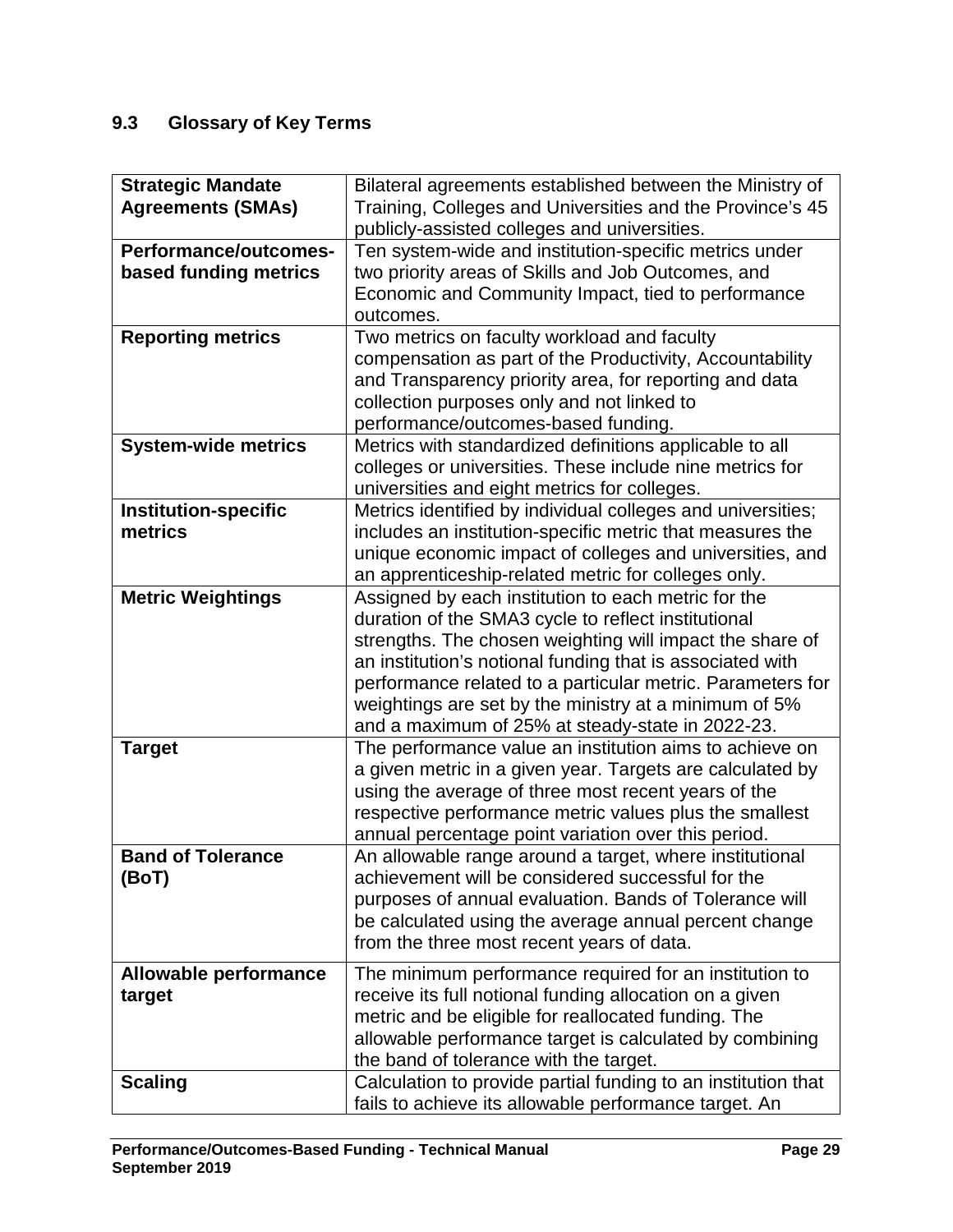|                        | institution's percentage of its allowable performance       |  |  |  |  |
|------------------------|-------------------------------------------------------------|--|--|--|--|
|                        | target determines the amount of the institution's funding   |  |  |  |  |
|                        | allocation it receives for each metric on an annual basis.  |  |  |  |  |
| <b>Rolling Average</b> | A rolling average of the last three available years of data |  |  |  |  |
|                        | in a metric in any given year (combined values divided by   |  |  |  |  |
|                        | three). A one-year slip after a rolling average is used     |  |  |  |  |
|                        | when data is not available for the most recent year or      |  |  |  |  |
|                        | requires updates changes/updates.                           |  |  |  |  |
| <b>SMA Evaluation</b>  | Annual reporting tools used to evaluate institutional       |  |  |  |  |
| <b>Reports</b>         | performance on targets and determine actual allocations     |  |  |  |  |
|                        | of performance/outcomes-based funding.                      |  |  |  |  |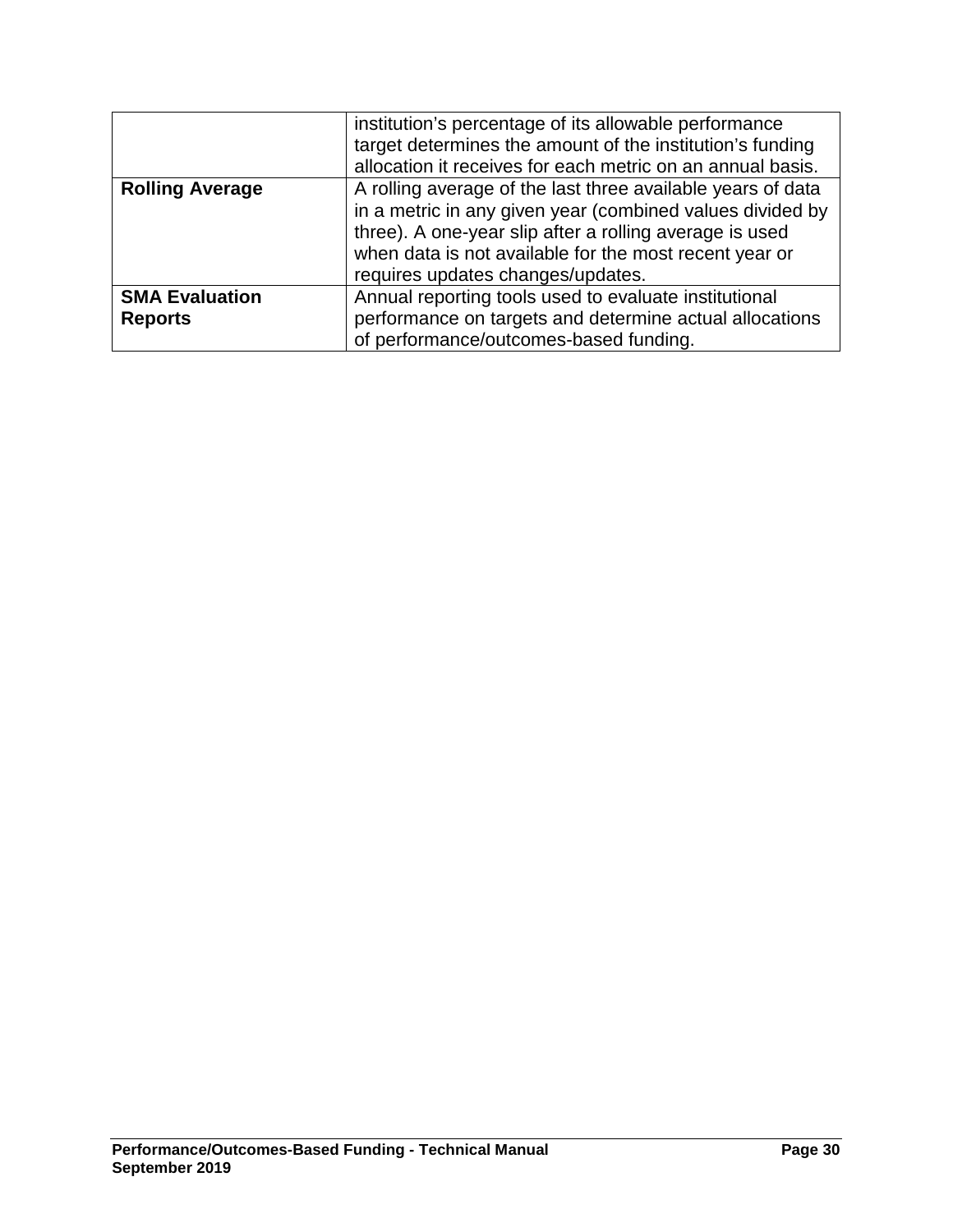## <span id="page-31-0"></span>**9.4 SMA3 Resource Sheets**

## <span id="page-31-1"></span>**9.4.1 Performance/Outcomes-Based Funding Target-Setting**

## **Introduction**

This document provides specific examples and Excel formulae to illustrate key steps for target-setting as outlined in the Performance/Outcomes-Based Funding Technical Manual.

• For additional information on the target-setting methodology, annual evaluation process and notional funding allocations, please review the manual.

## **Target-setting: Key Steps**

The SMA3 Metric and Data Workbook will be used to calculate targets, bands of tolerance, and allowable performance targets. The example below demonstrates how this process will work, including the formulae used to establish each element.

| A                  | B                      |        |        | Е      |                                    | G                                      |
|--------------------|------------------------|--------|--------|--------|------------------------------------|----------------------------------------|
| <b>Institution</b> | <b>Historical Data</b> |        |        | Target | <b>Band of</b><br><b>Tolerance</b> | <b>Allowable</b><br><b>Performance</b> |
|                    | Year 1                 | Year 2 | Year 3 |        |                                    | <b>Target</b>                          |
|                    | 62.2%                  | 67.4%  | 76.5%  | 73.9%  | 10.9%                              | 65.8%                                  |
|                    | 66.8%                  | 67.6%  | 67.9%  | 67.7%  | 1.0%                               | 67.1%                                  |
|                    | 73.2%                  | 65.4%  | 64.6%  | 68.5%  | 5.9%                               | 64.6%                                  |

## *Step 1. Calculate the Target*

*Target* = Average of previous three years, plus the smaller of the variations between Year 1 & Year 2 and Year 2 & Year 3 is added to the average.

*Example: Institution X*

- The average of the three most recent years  $68.7\% = (62.2\% + 67.4\% + 76.5\%)/3$ .
- The smallest of the variations between years is between Year 1 and Year 2: 5.2%-points (67.4% - 62.2%). The larger variation is between Year 2 and Year 3: 9.1%-points (76.5% - 67.3%).
- The smaller variation is added to the three-year average to establish a target of 73.9% (68.7% + 5.2%-points).
- Note that the calculation is not impacted by whether the variation is positive (Institutions X and Y) or negative (Institution Z); the absolute value is applied. This feature of the formula supports the principle of continuous improvement.

*The Excel formula for column E (Target)*: = MIN(ABS(D-C),ABS(C-B))+AVERAGE(B:D)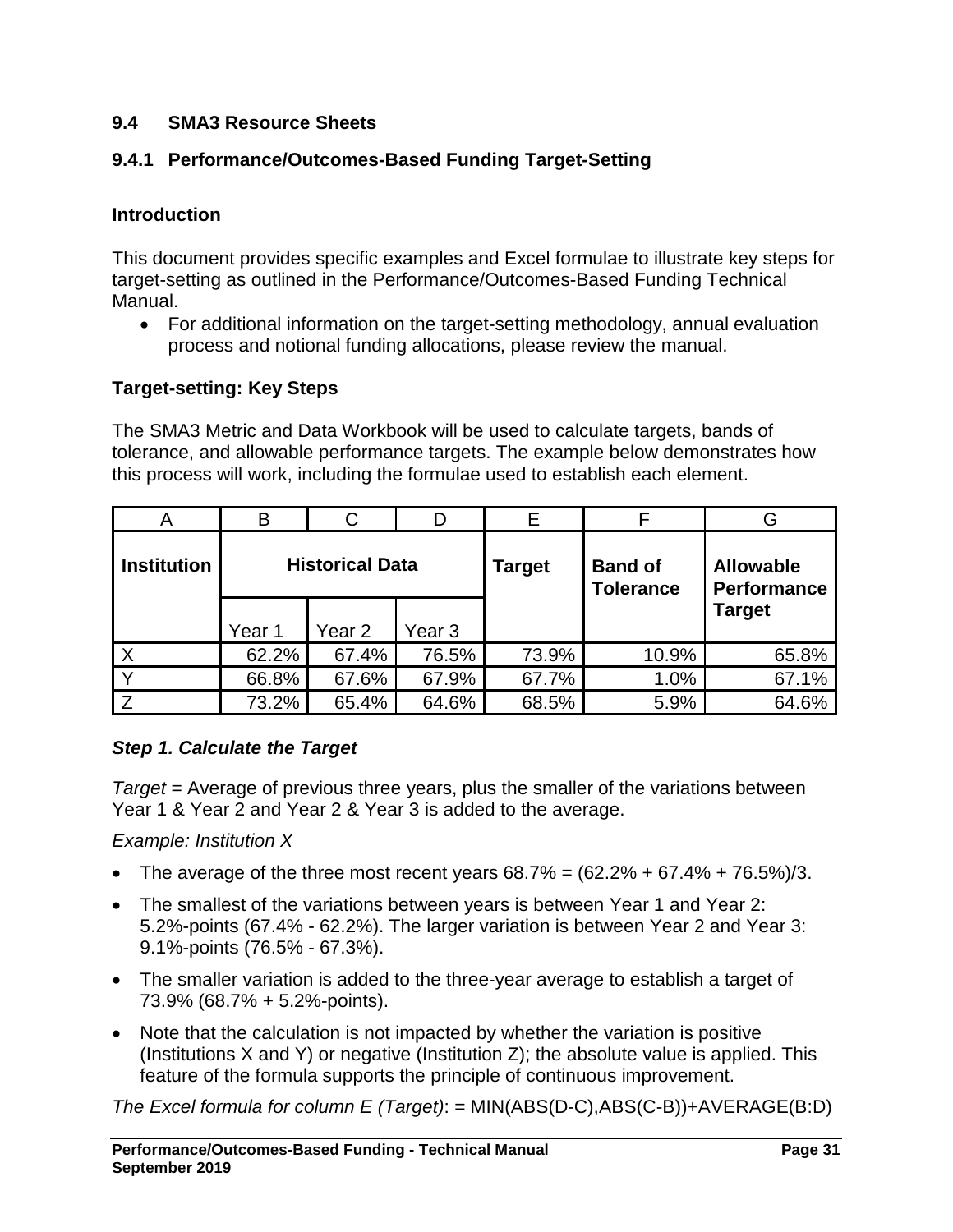# *Step 2. Calculate Band of Tolerance (BoT)*

*Band of Tolerance* = Year-over-year percent change, average over the three most recent years

*Example: Institution X*

- The institution's historical performance increases from 62.2% in Year 1 to 67.4% in Year 2. This represents 8.4% of the Year 1 value  $((5.2\% \div 62.2\%)^*100)$ .
- In Year 2 performance increases from 67.4% to 76.5% in Year 3. This represents 13.5% of the Year 2 value.
- The average of the changes  $((8.4\% + 13.5\%) \div 2 = 10.9\%)$  is the Band of Tolerance.
- Note that the calculation is not impacted by whether the variation is positive (Institutions X and Y) or negative (Institution Z); the absolute value is applied.

*The Excel formula for column F (Band of Tolerance)*:=AVG(ABS(1-D/C),ABS(1-C/B))

If the Band of Tolerance is under 1.0% then a minimum of 1.0% is applied:

o If  $F < 1.0\%$ , Then  $F = 1.0\%$ 

• This rule was applied for Institution Y in the example above when the Band of Tolerance of 0.8% was replaced by 1.0%.

# *Step 3. Calculate Allowable Performance Target*

*Allowable Performance Target* = Band of Tolerance applied to the Target:

Target – (Target\*Band of Tolerance)

*Example: Institution X*

- The target is 73.9% and the band of tolerance is 10.9% of that amount, which is  $8.1\%$  (73.9% x 10.9%) = 8.1%).
- This results in an allowable performance target of  $65.8\%$  (73.9%  $8.1\%$  =  $65.8\%$ ).

*The Excel formula for column G (Allowable Performance Target)*: =(E-(E\*F))

- If an allowable performance target is lower than an institution's historical performance, this value would be replaced by an allowable performance target equivalent to the lowest annual value in any of the three most recent years of data available:
	- o If  $G < B$ ,  $G < C$ , and  $G < D$ , Then  $G =$  the lowest of B, C, and D.
- This rule was applied to Institution Z in the example above when the calculated Allowable Target of 64.5% was replaced with the lowest historical value 64.6%.
- Note that this mitigation would also supersede the 1.0% minimum, if applicable as explained in Step 2.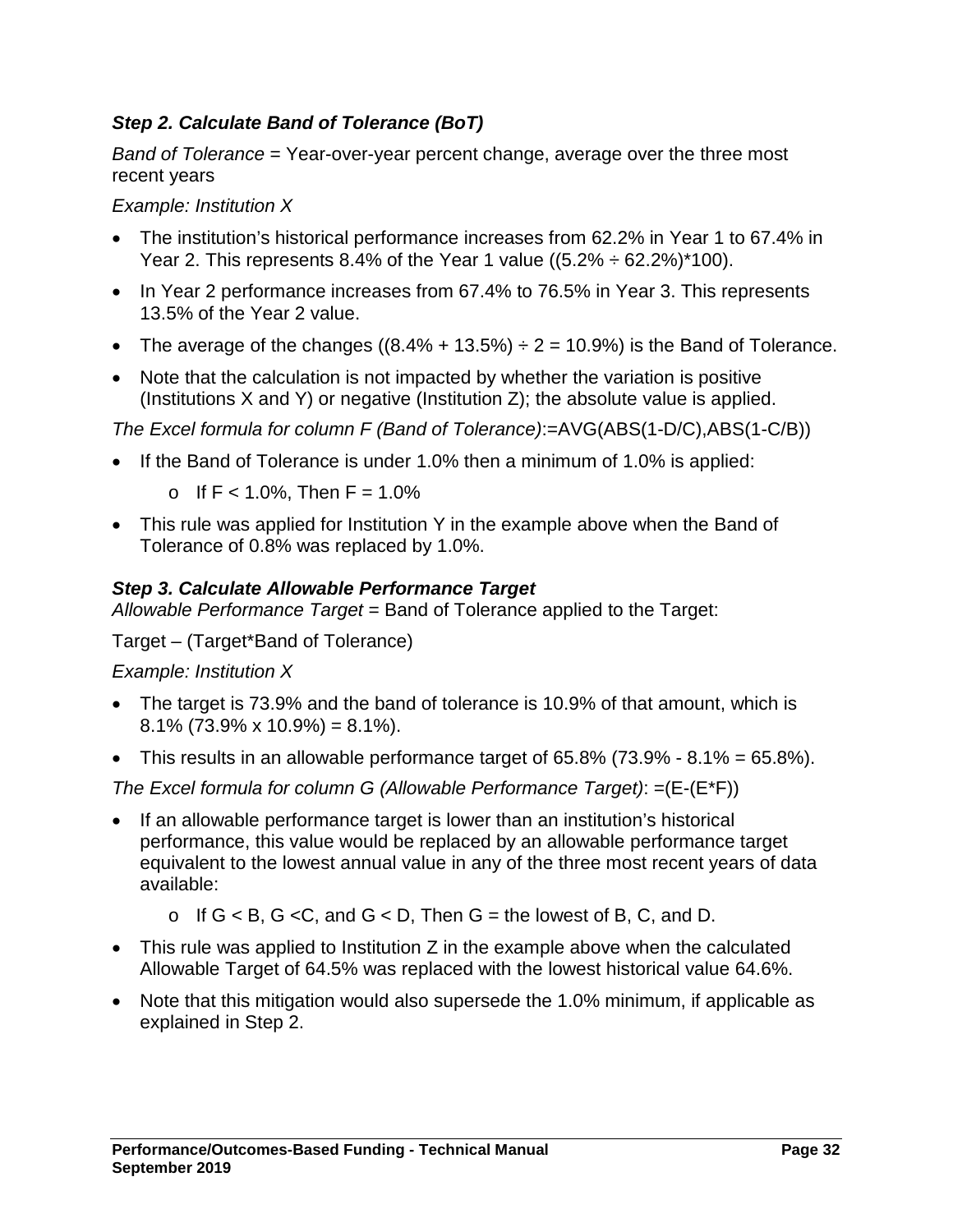## <span id="page-33-0"></span>**9.4.2 Institutional Strength/Focus Metric**

## **Introduction**

This document supplements the information provided in the SMA3 Metric Dictionary regarding the implementation of the SMA3 metric on Institutional Strength/Focus, one of the performance metrics for SMA3 to be activated in Year 1 of SMA3 (2020-21).

This metric is defined as the proportion of enrolment in an institution's chosen program area(s) of strength and planned shift/growth<sup>[4](#page-33-1)</sup>. This metric will be calculated by dividing the enrolment in a program area(s) by the total enrolment at the institution.

The ministry recognizes that institutions will have a range of discipline areas that exhibit strength and focus in terms of positive student/graduate outcomes and enrolment concentration. This metric is intended to capture the discipline area(s) where an institution plans to shift/grow its enrolment in particular area(s).

|                                                | <b>Colleges</b>                                                                           | <b>Universities</b>                                                                                                                                                       |  |
|------------------------------------------------|-------------------------------------------------------------------------------------------|---------------------------------------------------------------------------------------------------------------------------------------------------------------------------|--|
| <b>Source</b>                                  | <b>College Statistical</b><br><b>Enrolment Reporting</b><br>(CSER)                        | <b>University Statistical</b><br><b>Enrolment Reporting (USER)</b>                                                                                                        |  |
| <b>Enrolment Unit</b>                          | Full-time headcount (FT<br>HC, domestic and<br>international), based on<br>the Fall term. | Fiscal full-time equivalent<br>(FFTE, domestic and<br>international), based on all<br>terms for undergraduate<br>students and Fall/Summer<br>terms for graduate students. |  |
| <b>Other Inclusions/</b><br><b>Exclusions</b>  | Pending the chosen metric and to be finalized through<br>bilateral discussions.           |                                                                                                                                                                           |  |
| <b>Program Classification</b><br><b>System</b> | <b>MTCU-APS System</b>                                                                    | <b>Classification of Instructional</b><br>Programs (CIP)                                                                                                                  |  |

This metric uses the following sources, enrolment units and program classification system for colleges and universities:

Institutions will select program areas of strength/focus for this metric for ministry consideration as part of the SMA3 bilateral discussion process. Institutions can select a single program area or bundle multiple program areas together if these are linked through the narrative provided by the institution.

<span id="page-33-1"></span> <sup>4</sup> 'Growth' in this context is to recognize that an institution's student population is made up of both domestic and international students. Funded enrolment corridors will be confirmed as described in the July 25, 2019 ministry memorandum.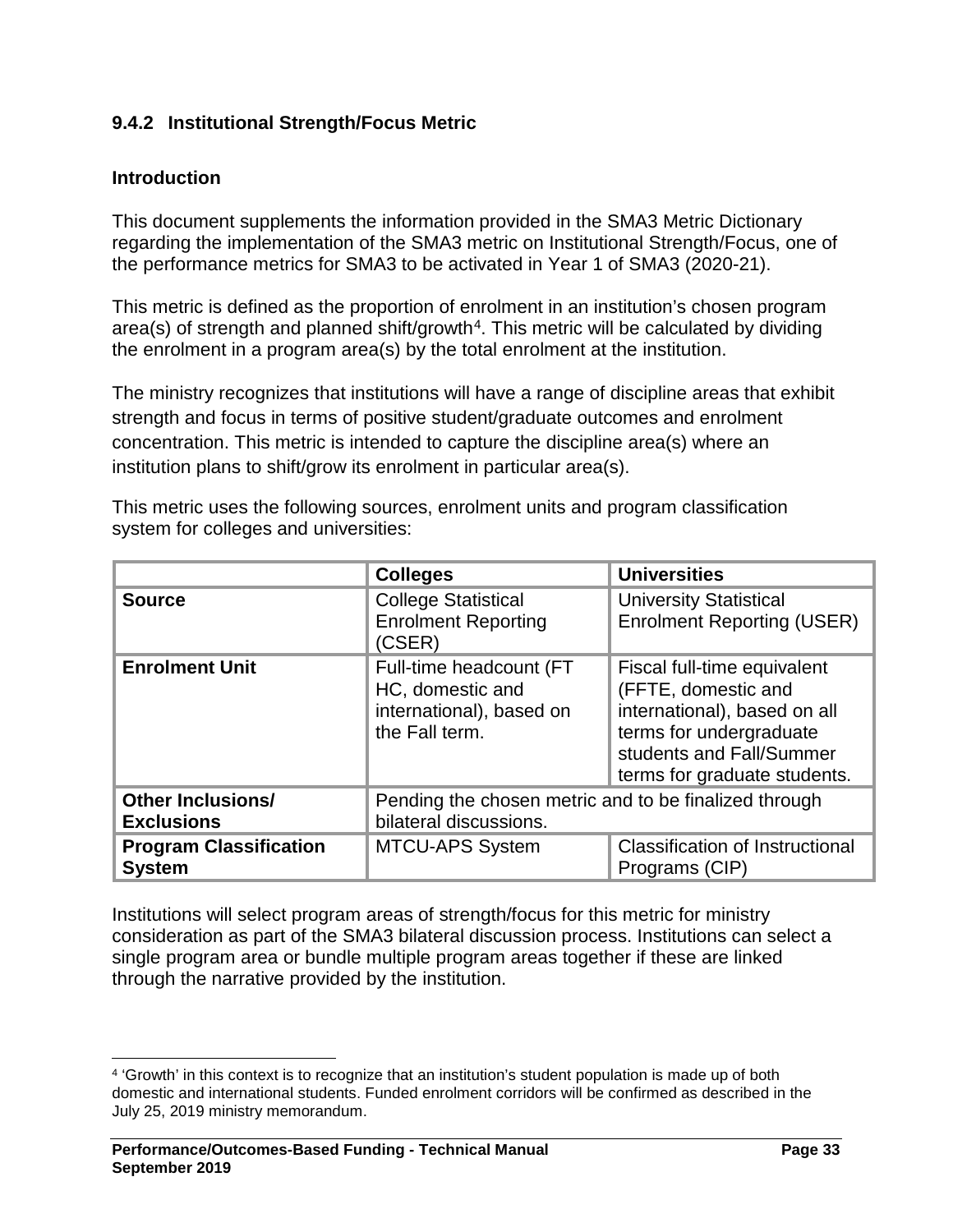## **Metric Guidelines**

Proposed institutional metrics should align with the guidelines below:

- $\checkmark$  Be discipline-based, representing a program or group of programs. Identified programs should be clearly identifiable disciplines, not based on courses (or other program elements) included in the program.
- $\checkmark$  Enable measurement of enrolment using established enrolment units (FT HC for colleges and FFTE for universities) and trackable program classifications:
	- o CIP codes for universities (SPEMAJ classification would be acceptable in certain circumstances), and
	- o MTCU-APS coding system for colleges (APS, MTCU, Occupational Cluster levels).
- $\checkmark$  Include at least three years of historical enrolment data for verification by the ministry to support target-setting;
- $\checkmark$  Be in an area of strength for the institution in terms of student/graduate outcomes and in an area of focus in terms of enrolment concentration;
- $\checkmark$  Be in a planned area of enrolment shift/growth.

### *Institutional proposals should not:*

- **×** Be focused on program delivery method (e.g. experiential learning, eLearning, French language);
- **×** Be focused on a particular student population group (e.g. based on funding eligibility, immigration status, length of program, etc.);
- **×** Include enrolment in continuing education/general interest programs or be exclusively focused on programs with capped enrolment.

As part of SMA3 bilateral discussions, the ministry will review institutional proposals and work with institutions to refine selections as necessary. In some cases, the ministry may ask for specific information to provide evidence that supports an institution's claim that a program area represents an institutional strength.

Upon confirmation of an institution's selected program area(s), targets and band of tolerance will be discussed as part of the bilateral discussion process.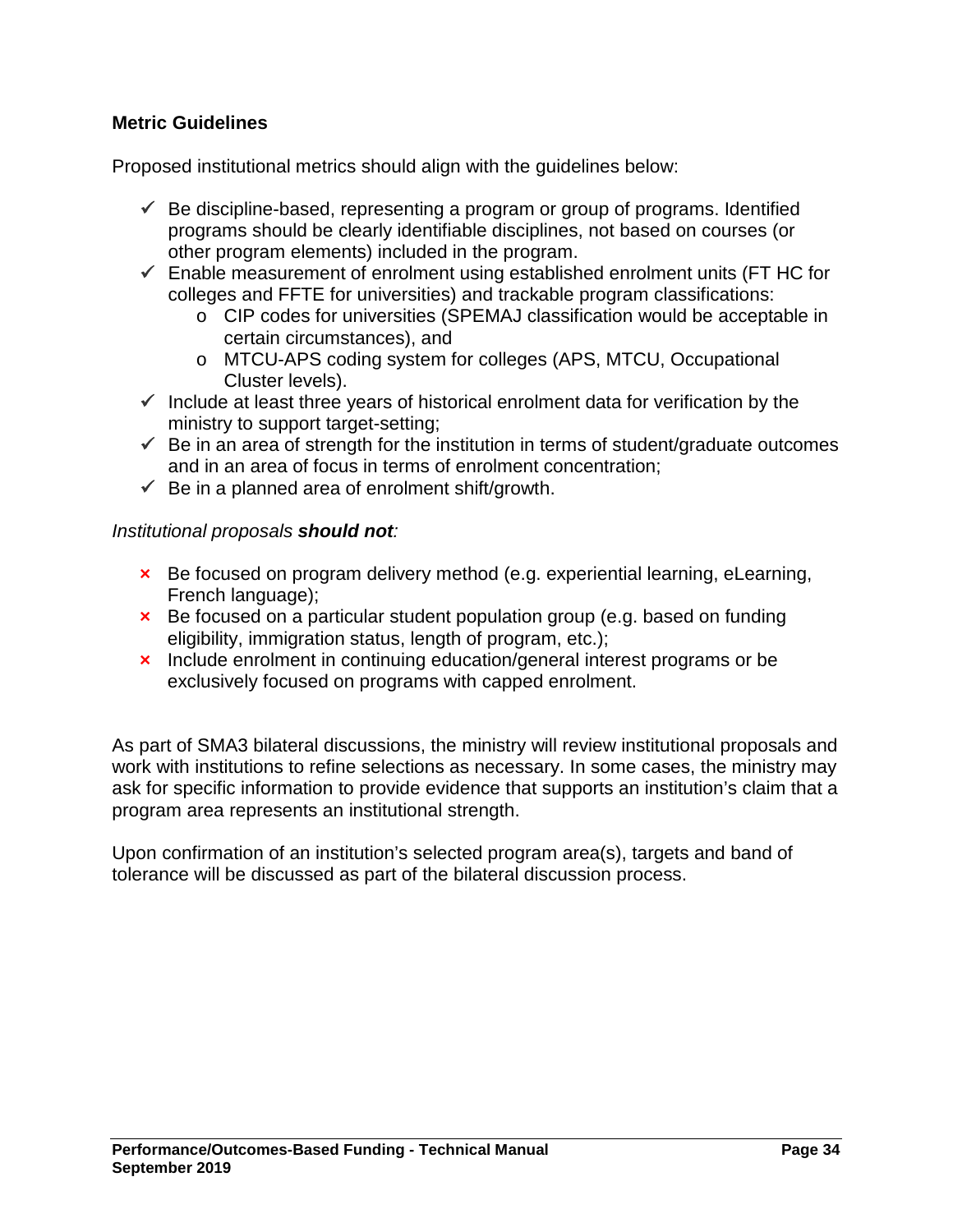## <span id="page-35-0"></span>**9.4.3 Institution-Specific Economic Impact Metric**

## **Introduction**

This document supplements the information provided in the SMA3 Metric Dictionary regarding the implementation of the Institution-Specific Economic Impact metric, one of the performance metrics for SMA3 to be activated in Year 1 of SMA3 (2020-21).

The intent of this institution-specific metric is to demonstrate the economic impact an institution has on its community as aligned with its differentiated mission and strengths.

Institutions should submit proposals for their measures of economic impact, and include historical metric data, definitions and calculation methodologies.

### **Guidelines for Institutional Proposals**

The proposed institutional metric should align with the ministry established guidelines below:

- $\checkmark$  Metric is a measure of economic impact;
- $\checkmark$  Metric is simple, clear and easy to measure;
- $\checkmark$  Metric data is derived from high-quality, objective data;
- $\checkmark$  Metric data is verifiable, auditable and available annually; and
- $\checkmark$  Metric data includes at least three years of historical data for verification by the ministry to support target-setting calculations.

Examples of metrics of economic impact include but are not limited to:

- Number of annual invention disclosures
- Number of annual licenses/option agreements
- Number of annual patents issued
- Number of new licenses
- Licensing revenue
- Number of start-up companies
- Number of start-up companies supported
- Number of students/graduates involved in start-up companies
- Number of new ventures accelerated through entrepreneurship programs

As part of SMA3 bilateral discussions, the ministry will review institutional proposals and work with institutions to refine selections as necessary. In some cases, the ministry may ask for specific information to support an institution's proposal.

Upon confirmation of an institution's selected metric, historical data will be used to establish a target and band of tolerance for 2020-21 using the target-setting and band of tolerance formula as outlined in the Performance/Outcomes-Based Funding Technical Manual.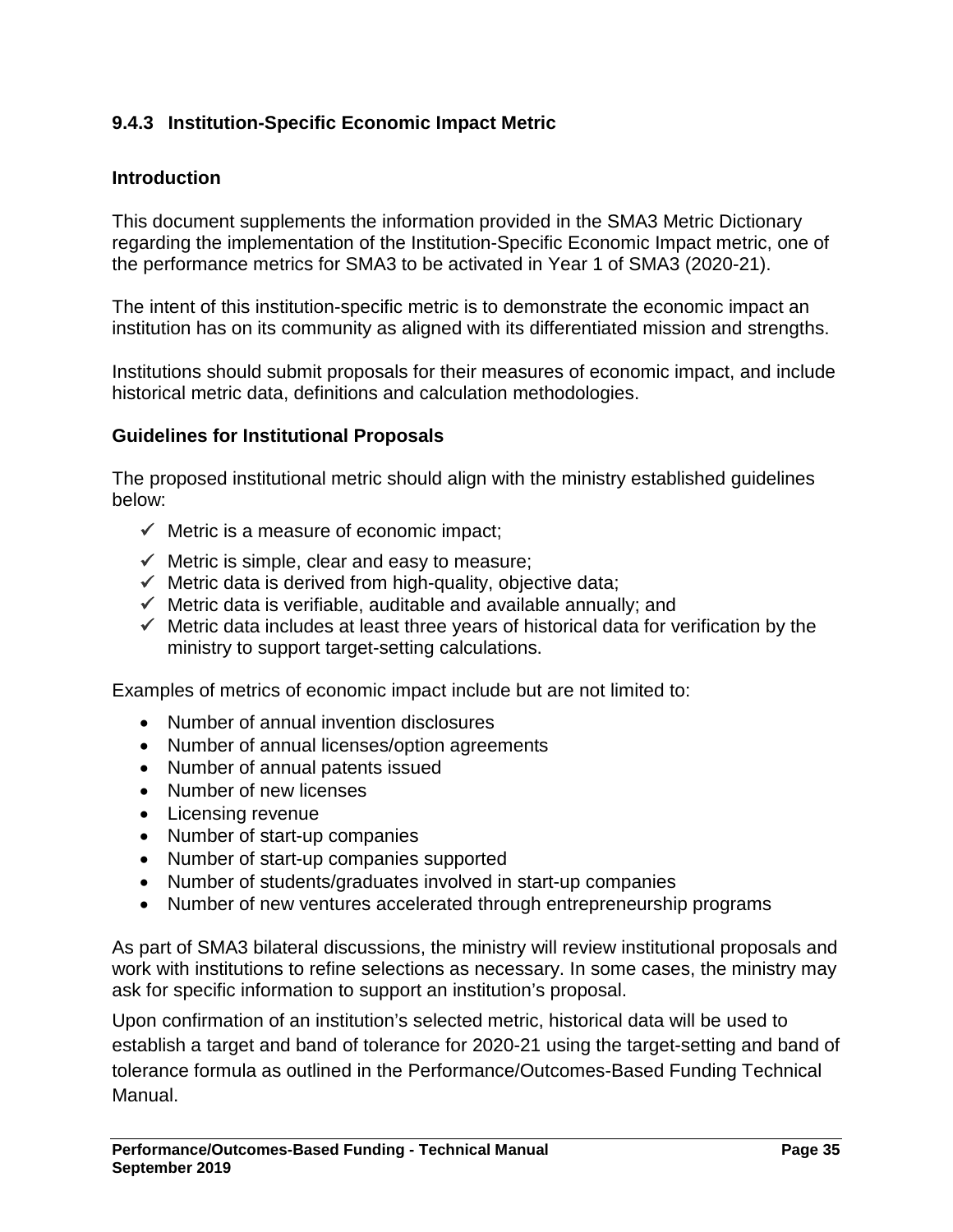# <span id="page-36-0"></span>**9.4.4 Experiential Learning Metric (Universities)**

## **Introduction**

This document supplements the information provided in the SMA3 Metric Dictionary regarding the implementation of the university sector SMA3 Experiential Learning metric, one of the performance metrics for SMA3 to be activated in Year 2 of SMA3 (2021-22).

This metric is defined as the number and proportion of graduates of undergraduate programs, who participated in at least one course with required Experiential Learning (EL) component(s).

This metric uses the following sources, counts and calculation methodologies.

| <b>Source</b>      | Institutional data                                                 |  |  |  |
|--------------------|--------------------------------------------------------------------|--|--|--|
| <b>Count</b>       | Graduates of undergraduate programs who participated in at least   |  |  |  |
|                    | one course with required experiential learning component(s).       |  |  |  |
| <b>Proportion</b>  | Number of graduates in undergraduate programs, who participated    |  |  |  |
| <b>Calculation</b> | in at least one course with required EL component(s)               |  |  |  |
| Formula            | Total number of graduates in undergraduate programs                |  |  |  |
| Inclusions /       | Inclusions: Domestic, International, Full-Time, Part-Time,         |  |  |  |
| <b>Exclusions</b>  | Undergraduate, Collaborative Nursing. Exclusions: Graduate, Online |  |  |  |

### **Metric Guidelines**

For SMA3 purposes, universities will report both counts and proportions. However, for performance/outcomes-based funding calculation, only proportions will be used.

For the purposes of SMA3 reporting, universities should follow the following guidelines:

- $\checkmark$  EL activity is a component of a for credit course in an undergraduate program.
- $\checkmark$  EL activity is tracked at the individual-level (i.e., an institution must be able to determine if a graduate participated in EL).
- $\checkmark$  EL activity is structured and meaningful (i.e., verified or evaluated and count towards course credit or credential completion).

Examples of EL course activity that aligns with the guidelines for this SMA3 metric include:

- Co-op placements
- Interactive simulations (e.g. health care settings)
- Capstone projects
- Service learning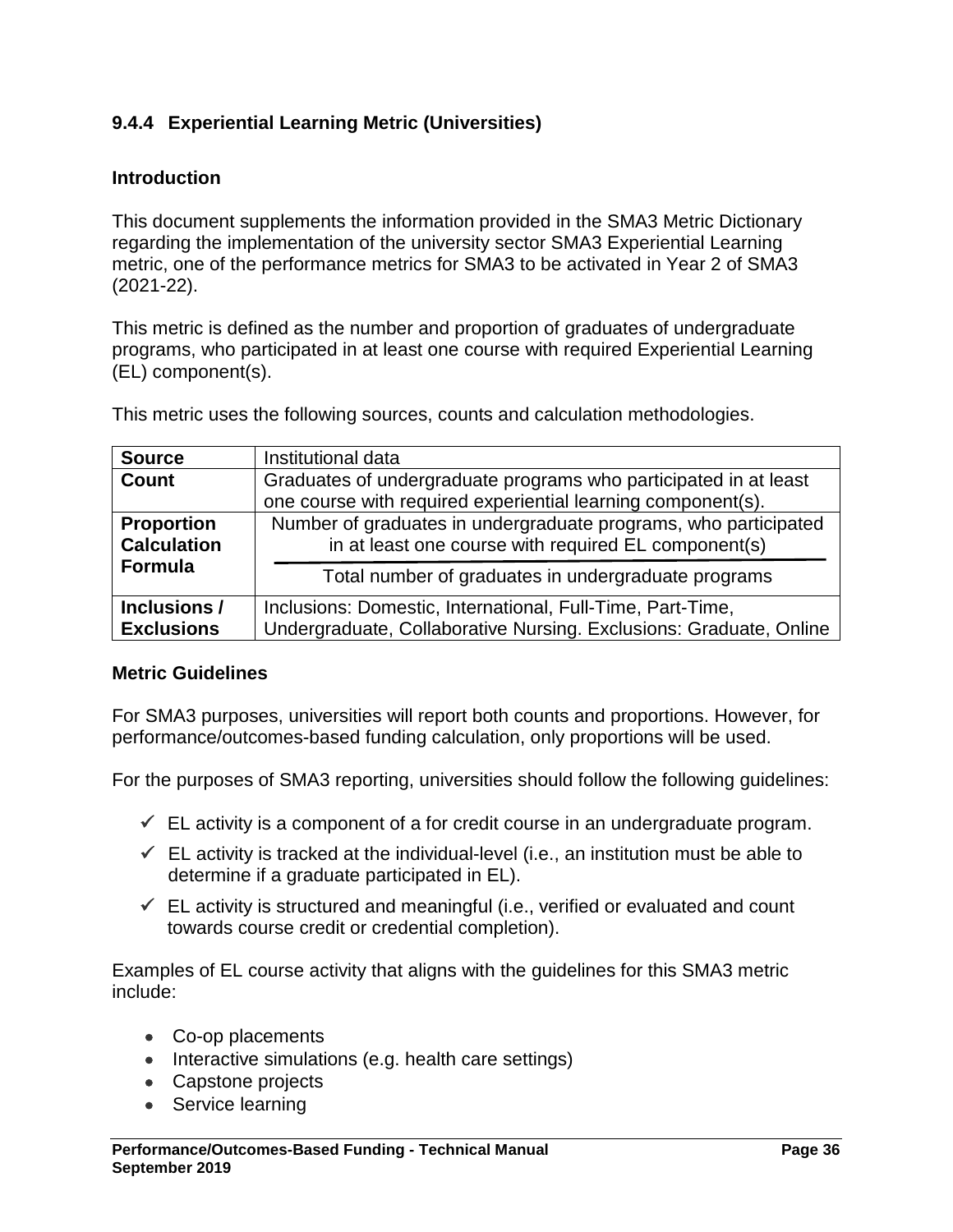- Practicums
- Field/clinical placements

Examples of non-course activity that does not align with the guidelines for the SMA3 metric include:

- Co-curricular activities
- Laboratory work (either included or not included as part of a course)
- Bootcamps/hackathons
- Mentorship/career exploration

While these activities may align with a more expansive definition of EL used by institutions for other purposes, they are not within the scoped definition used for SMA3 and for performance funding.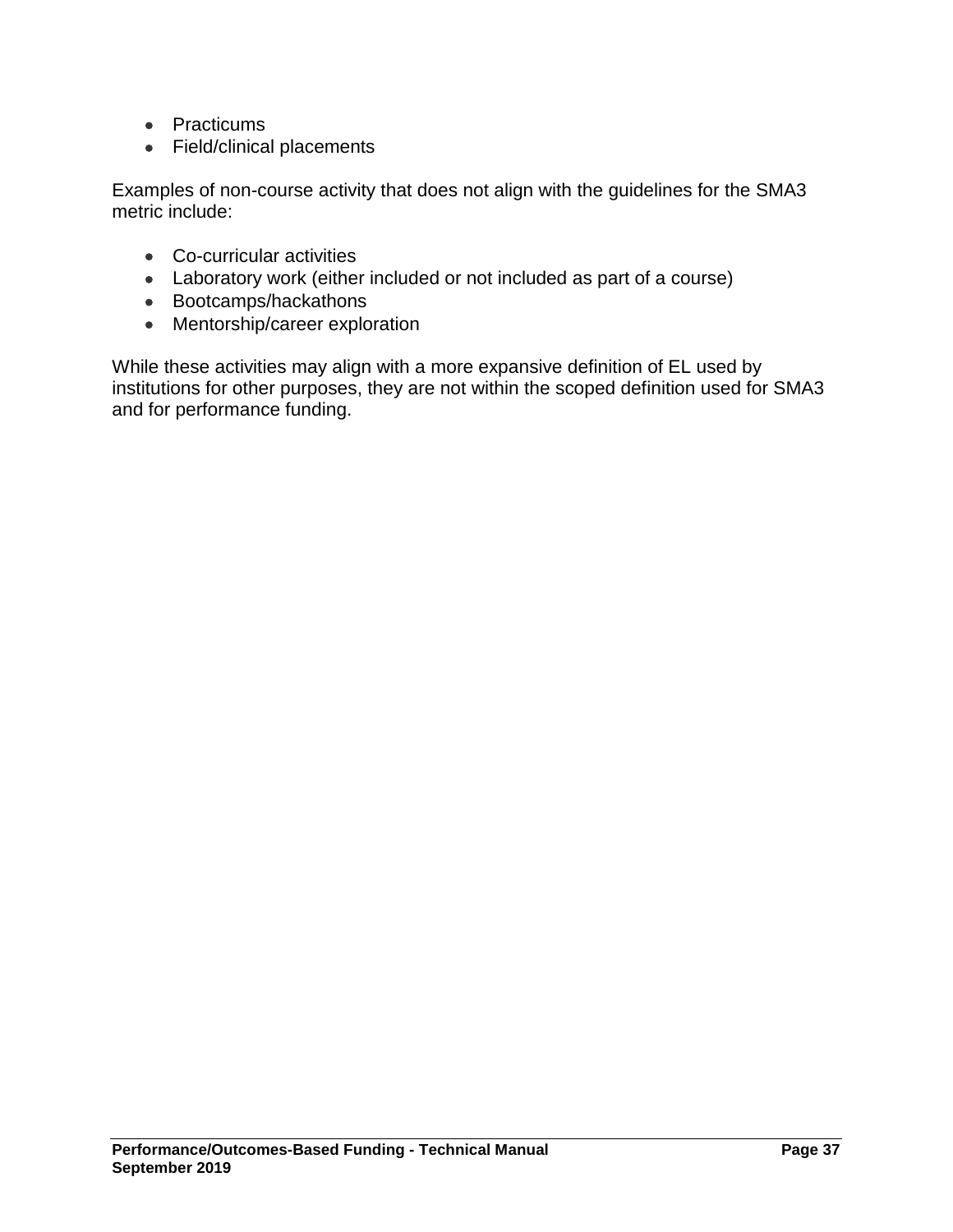# <span id="page-38-0"></span>**9.4.5 Experiential Learning Metric (Colleges)**

## **Introduction**

This document supplements the information provided in the SMA3 Metric Dictionary regarding the implementation of the college sector SMA3 Experiential Learning metric, one of the performance metrics for SMA3 to be activated in Year 2 of SMA3 (2021-22).

This metric is defined as the number and proportion of graduates in programs, who participated in at least one course with required Experiential Learning (EL) component(s).

This metric uses the following sources, counts and calculation methodologies.

| <b>Source</b>                                             | MTCU Graduate Record File Data; File attached to College Graduate<br>Outcomes Survey (CGOS) and Employer Satisfaction Survey                                                                                                                                                                                                                                |
|-----------------------------------------------------------|-------------------------------------------------------------------------------------------------------------------------------------------------------------------------------------------------------------------------------------------------------------------------------------------------------------------------------------------------------------|
| <b>Count</b>                                              | Total number of graduates (including international) in programs with at<br>least one course with required Experiential Learning component(s)<br>such as Co-op Diploma Apprenticeship (CODA), co-op work placement<br>(mandatory and non-mandatory), clinical placements, fieldwork, field<br>placement/work placement, and mandatory degree work placement. |
| <b>Proportion</b><br><b>Calculation</b><br><b>Formula</b> | Number of graduates in programs, who participated in at least one<br>course with required EL component(s)                                                                                                                                                                                                                                                   |
|                                                           | Total number of graduates                                                                                                                                                                                                                                                                                                                                   |
| Inclusions /<br><b>Exclusions</b>                         | Inclusions: Domestic, International, Full-Time, Part-Time <sup>5</sup> , Apprentices<br>(only if CODA students), Preparatory Programs <sup>6</sup> , Online (if graduate<br>reported through Graduate Record Files). Exclusions: Collaborative<br>Nursing (included in University reporting)                                                                |

### **Metric Guidelines**

For SMA3 purposes, colleges will report both counts and proportions. However, for performance/outcomes-based funding calculation, only proportions will be used.

For the purposes of SMA3 reporting, colleges should follow the following guidelines:

 $\checkmark$  EL activity is a component of courses in programs.

<span id="page-38-1"></span> <sup>5</sup> Includes students who were enrolled on a part-time basis in full-time funding eligible programs.

<span id="page-38-2"></span><sup>6</sup> By default, includes students who graduated from preparatory programs with an Ontario College Credential.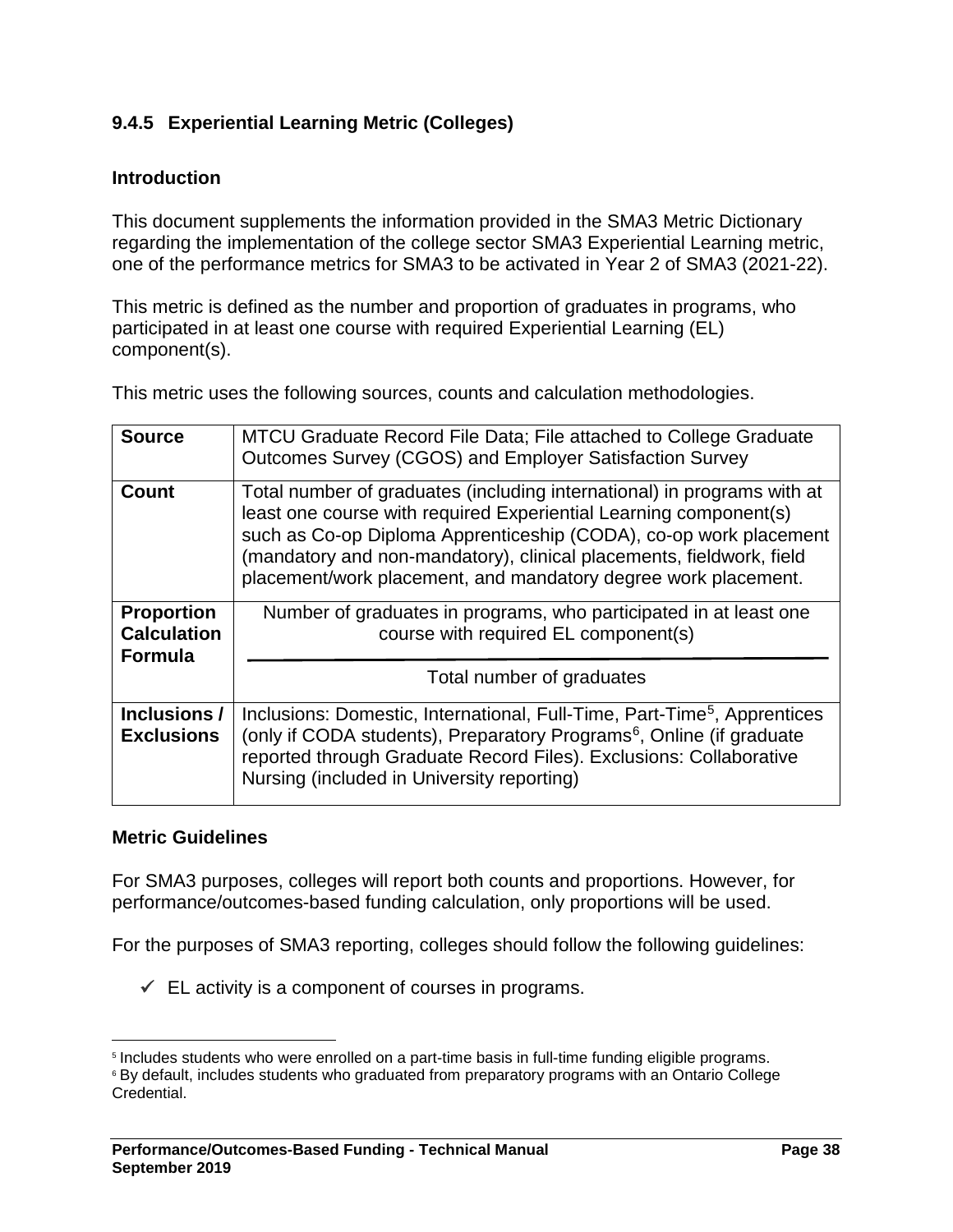- $\checkmark$  EL activity is tracked at the individual-level (i.e., an institution must be able to determine if a graduate participated in EL).
- $\checkmark$  EL activity should be available to all students enrolled in the program.
- $\checkmark$  EL activity is structured and meaningful (i.e., verified or evaluated and count towards course credit or credential completion).

Examples of EL activity that aligns with the guidelines for this SMA3 metric include:

- Co-op placements
- Interactive simulations (e.g. health care settings)
- Capstone projects
- Service learning
- Practicums
- Field/clinical placements
- Fieldwork (not including laboratory/workshop activity)<sup>[7](#page-39-0)</sup>

Examples of activities that do not align with the guidelines for the SMA3 metric include:

- Co-curricular activities
- Laboratory work
- Bootcamps/hackathons
- Mentorship/career exploration

While these activities may align with a more expansive definition of EL used by institutions for other purposes, they are not within the scoped definition used for SMA3 and for performance funding.

The ministry will work with colleges to implement enhancements on the Graduate Record File to align the SMA3 definition with the guidelines for EL. This engagement will take place in parallel with the bilateral discussions through the existing channels such as the Key Performance Indicator Policy Committee and Operations Subcommittee (KPI Steering Committee). The ministry expects to finalize the implementation of the ELrelated changes to the Graduate Record File by December 2019.

<span id="page-39-0"></span> <sup>7</sup> Some colleges may have erroneously included laboratory/workshop activities in previous Graduate Record File submissions. This has likely occurred because laboratory/workshop activities are grouped together with 'fieldwork' as instructional settings in the Program Delivery Information (PDI) form included as part of college submissions for program funding approvals. Laboratory/workshop activities were not intended to be included as eligible EL-activities in SMA2 or in SMA3.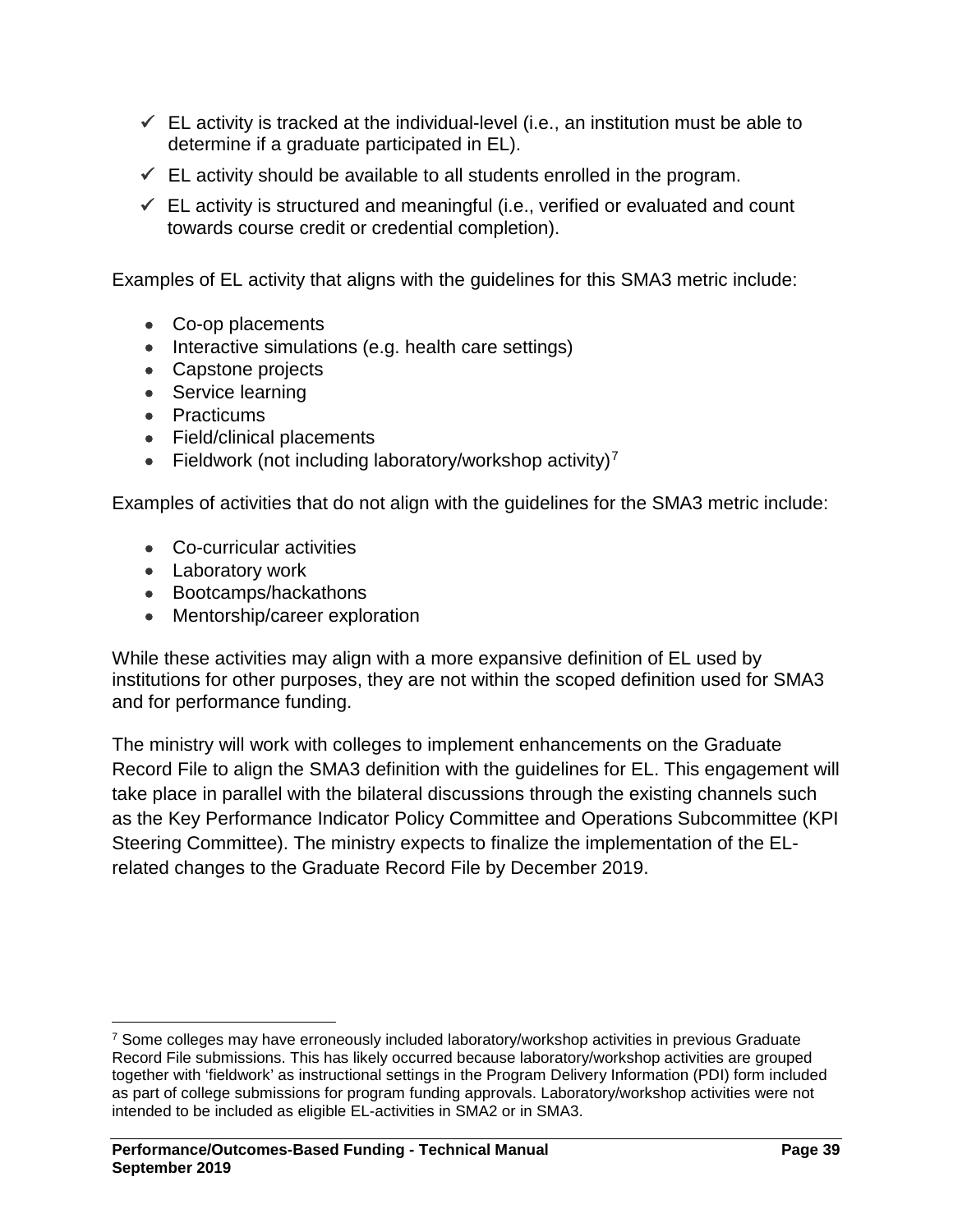## <span id="page-40-0"></span>**9.4.6. Institution-Specific Apprenticeship-Related Metric (Colleges)**

## **Introduction**

This document supplements the information provided in the SMA3 Metric Dictionary regarding the implementation of the Institution-Specific Apprenticeship-related metric, one of the performance metrics for SMA3 to be activated in Year 3 of SMA3 (2022-23).

The intent of this institution-specific metric is to recognize colleges' role in delivering apprenticeship and trade-related programming by measuring colleges' success in training Ontario's apprentices and preparing them for careers in trades.

### **Institutions should submit proposals for their measures of apprenticeship activity, and include historical metric data, definitions and calculation methodologies.**

## **GUIDELINES FOR INSTITUTIONAL PROPOSALS**

Proposed institutional metric should align with the ministry established guidelines below:

- $\checkmark$  Metric is aligned with key government priorities on apprenticeship, which include increasing access to apprenticeship, promoting better outcomes of apprentices and employers, and improving client services;
- $\checkmark$  Metric is a measure of apprenticeship or trade-related programming;
- $\checkmark$  Metric is simple, clear and easy to measure;
- $\checkmark$  Metric data is derived from high-quality, objective data;
- $\checkmark$  Metric data is verifiable, auditable and available annually; and
- $\checkmark$  Metric data includes at least three years of historical data for verification by the ministry to support target-setting calculations.

Examples of apprenticeship-related metrics include but are not limited to:

- Graduation rates in trade-related programs with clearly identified pathways to apprenticeship;
- Proportion of total actual apprenticeship seats as a total of planned seats;
- In-class training module completion rates; and,
- Graduate employment earnings of apprentices.

As part of SMA3 bilateral discussions, the ministry will review institutional proposals and work with institutions to refine selections as necessary. In some cases, the ministry may ask for specific information to support an institution's proposal.

Upon confirmation of an institution's institution-specific apprenticeship-related metric, historical data will be used to establish a target and band of tolerance for 2022-23 using the target-setting and band of tolerance formula as outlined in the Performance/Outcomes-Based Funding Technical Manual.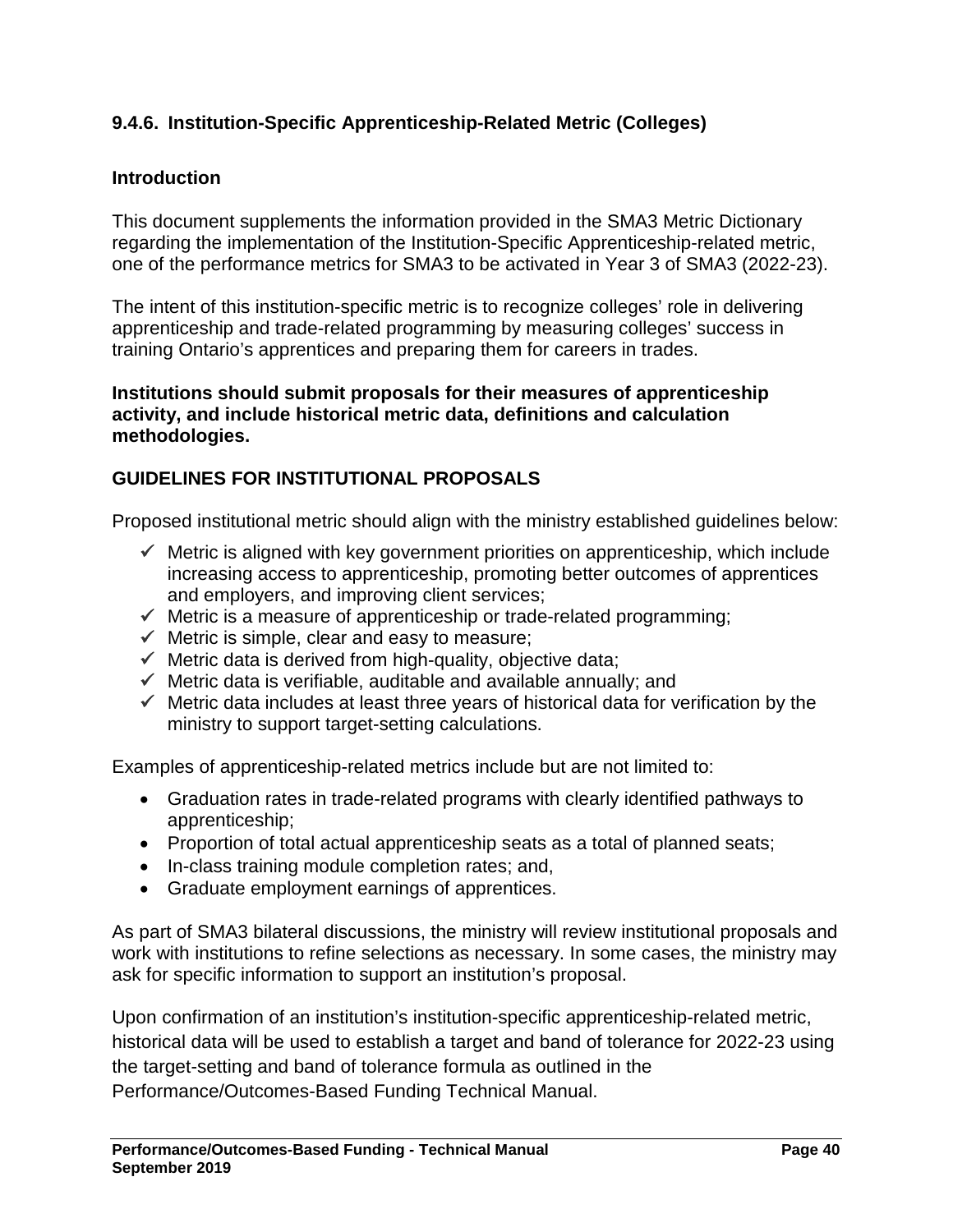### <span id="page-41-0"></span>**9.5 July 25, 2019, Memos on SMA3 Bilateral Discussions and Corridor Confirmations**

<span id="page-41-1"></span>**9.5.1 Memorandum to Colleges**

| <b>DATE:</b>          | July 25, 2019                                                                                                                           |
|-----------------------|-----------------------------------------------------------------------------------------------------------------------------------------|
| <b>MEMORANDUM TO:</b> | Presidents, Ontario Publicly-Assisted Colleges of<br>Applied Arts and Technology<br>Linda Franklin, President and CEO, Colleges Ontario |
| <b>FROM:</b>          | George Zegarac<br><b>Deputy Minister</b>                                                                                                |
| <b>SUBJECT:</b>       | Update on 2020-25 Strategic Mandate Agreements<br>(SMA3) Bilateral Discussions and Corridor<br>Confirmations                            |

I am writing to provide you with a few updates on the Ministry of Training, Colleges and Universities' plans for the 2020-25 Strategic Mandate Agreements (SMA3).

While bilateral discussions to implement the next round of agreements will begin between institutions and the ministry in Fall 2019, the ministry has begun engagement with the college and university sectors over the spring and summer of 2019 to provide additional details on the process and approach to the bilateral discussions.

## **Core Operating Grant:**

As you are aware, through the most recent Strategic Mandate Agreement cycle (SMA2, 2017-20), the ministry established the process for setting corridor midpoints and ranges for the colleges' Core Operating Grant. As further described in the 2017-18 College Funding Technical Manual, college midpoints were implemented beginning in 2019-20, based on the average of funding-eligible enrolment from 2015-16, 2016-17, and 2017- 18.

SMA3 bilateral discussions will focus on the implementation of Performance/Outcomesbased Funding and establishing targets and bands of tolerance against metrics in the key priority areas for the government.

As part of bilateral discussions and institutional SMAs, the ministry will confirm each institution's funding, including notional Performance/Outcomes-based Funding allocations and corridor midpoints expressed in Weighted Funding Units for the fiveyear period of SMA3.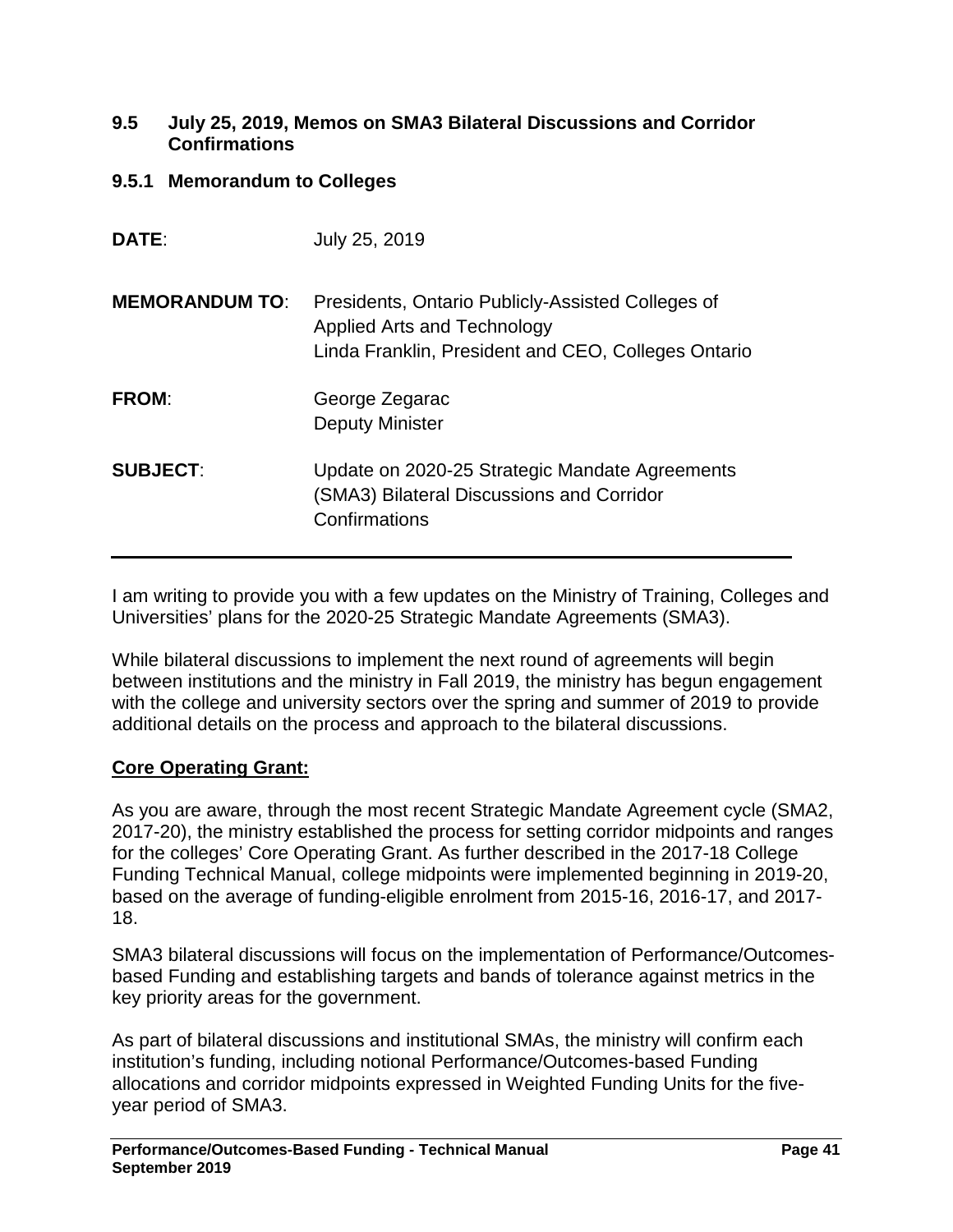Funded corridors confirmed through SMA3 bilateral discussions will continue as established in the current Strategic Mandate Agreement (2017-20) and activated in 2019-20 for colleges.

## **Enrolment Growth:**

The next round of SMAs will implement the new 'made-in-Ontario' performance-based funding model by linking a growing portion of provincial postsecondary operating funding to outcomes.

Given the Province's broader fiscal situation, and focus on performance outcomes in SMA3, broad policy and system design issues including growth funding requests will not be in scope for SMA3 bilateral discussions.

The ministry may consider broader enrolment issues with the sector following the finalization of SMA3 signed agreements.

## **SMA3 Bilateral Discussions:**

More information will be provided on the process for SMA3 bilateral discussions as part of the official launch planned for late August 2019.

We are looking forward to working with all postsecondary institutions on the next round of SMAs.

If you have any questions in the interim, please do not hesitate to contact the SMA Secretariat at: [StrategicMandateAgreements@ontario.ca.](mailto:StrategicMandateAgreements@ontario.ca)

Thank you for your continued collaboration,

*Original Signed By*

George Zegarac Deputy Minister Ministry of Training, Colleges and Universities

c: David Fulford, Vice-President, Research and Policy, Colleges Ontario Katie Locke, Chief of Staff to the Minister of Training, Colleges and Universities Marny Scully, Executive Lead – Strategic Mandate Agreements Nancy Mudrinic, Assistant Deputy Minister, Postsecondary Education Division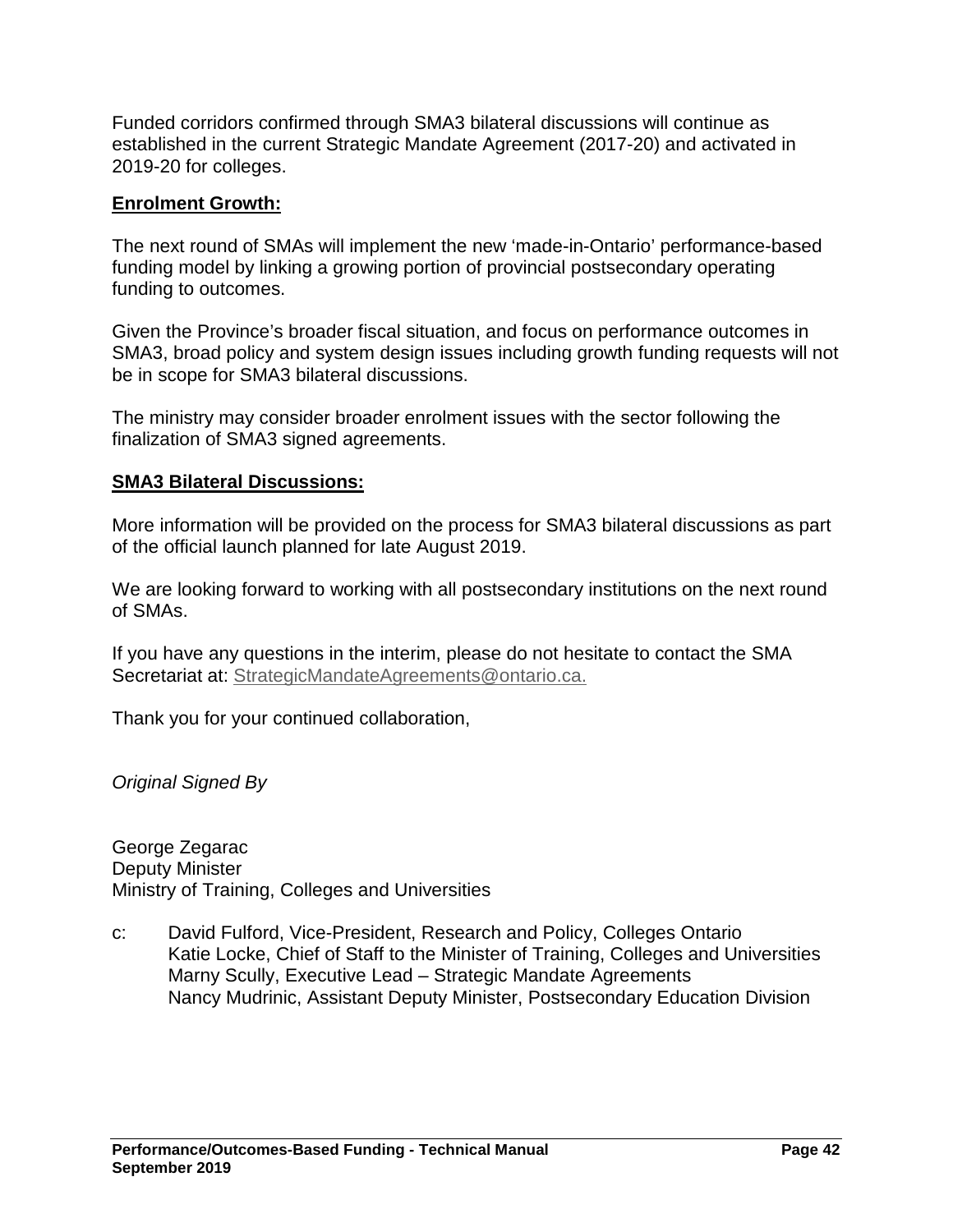## <span id="page-43-0"></span>**9.5.2 Memorandum to Universities**

| DATE:                 | July 25, 2019                                                                                                                          |
|-----------------------|----------------------------------------------------------------------------------------------------------------------------------------|
| <b>MEMORANDUM TO:</b> | Executive Heads, Ontario Publicly-Assisted Universities<br>David Lindsay, President and CEO, Council of Ontario<br><b>Universities</b> |
| <b>FROM:</b>          | George Zegarac<br><b>Deputy Minister</b>                                                                                               |
| <b>SUBJECT:</b>       | Update on 2020-25 Strategic Mandate Agreements<br>(SMA3) Bilateral Discussions and Corridor<br>Confirmations                           |

I am writing to provide you with a few updates on the Ministry of Training, Colleges and Universities' plans for the 2020-25 Strategic Mandate Agreements (SMA3).

While bilateral discussions to implement the next round of agreements will begin between institutions and the ministry in Fall 2019, the ministry has begun engagement with the college and university sectors over the spring and summer of 2019 to provide additional details on the process and approach to the bilateral discussions.

### **Core Operating Grant:**

As you are aware, through the most recent Strategic Mandate Agreement cycle (SMA2, 2017-20), the ministry established corridor midpoints and ranges for the university Core Operating Grant, based on 2016-17 funding-eligible enrolment and other considerations agreed to through the bilateral SMA2 discussions.

SMA3 bilateral discussions will focus on the implementation of Performance/Outcomesbased Funding and establishing targets and bands of tolerance against metrics in the key priority areas for the government.

As part of bilateral discussions and institutional SMAs, the ministry will confirm each institution's funding, including notional Performance/Outcomes-based Funding allocations and corridor midpoints expressed in Weighted Grant Units for the five-year period of SMA3.

Funded corridors confirmed through SMA3 will account for midpoints as established in the current SMA (2017-20), and planned adjustments for targets achieved in graduate and teacher's education as described below.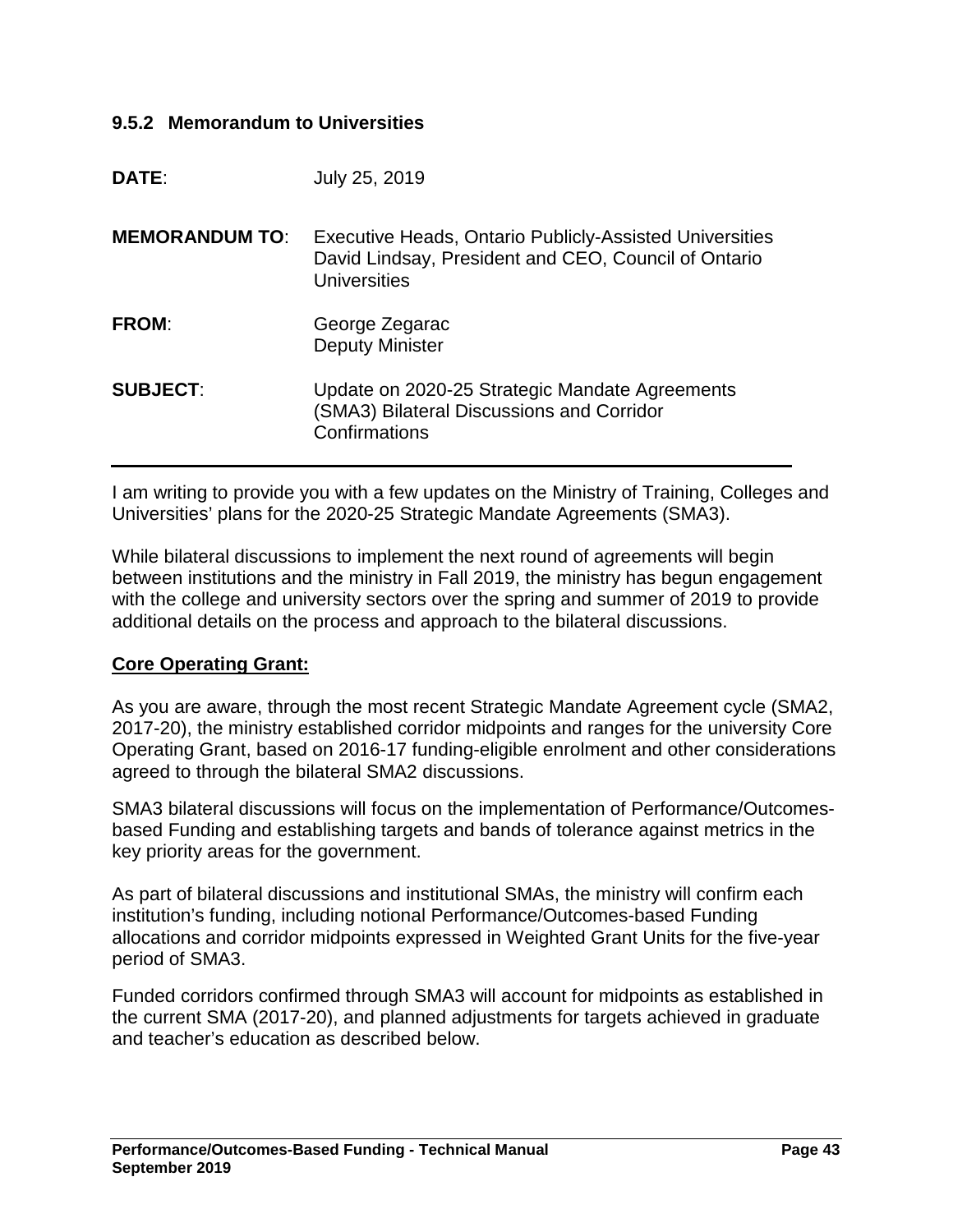## **Enrolment Growth:**

The next round of SMAs will implement the new 'made-in-Ontario' performance-based funding model by linking a growing portion of provincial postsecondary operating funding to outcomes.

Given the Province's broader fiscal situation, and focus on performance outcomes in SMA3, broad policy and system design issues including growth funding requests will not be in scope for SMA3 bilateral discussions.

## **Treatment of Funded Graduate Allocations:**

Through SMA2, universities were provided with funded graduate space allocations and the opportunity to grow funded enrolment above the baseline levels included in midpoints up to individual separate Weighted Grant Unit caps for both masters and PhD programs during the three years of SMA2.

As committed during SMA2 discussions, in 2020, an institution's achieved incremental enrolment (actual graduate enrolment growth up to the institutional caps on a Weighted Grant Unit basis), which has been funded annually under new enrolment and performance grants that are outside the existing corridor, will be rolled into universities' corridor midpoints and performance grants in SMA3.

Also consistent with the SMA2 bilateral discussions, any unmet targets in funded graduate allocations will not carry forward into SMA3.

The ministry will consider broader enrolment issues, including the treatment of graduate caps and "partitions", following the finalization of SMA3 signed agreements.

### **Treatment of Teacher Education Stabilization Grant:**

The ministry has provided time-limited support to institutions with an Initial Teacher Education Program to assist with the financial impact of changes to program length and funding implemented in 2015. Funding based on 2016-17 eligible enrolment up to individual caps is included in these universities' funded midpoints.

The ministry continued to provide additional funding, up to individual caps, for the current SMA2 cycle through a separate "stabilization" grant. This grant covered the difference between the Teacher Education enrolment included the institution's midpoints and their funded caps for Teacher Education.

As committed during SMA2 discussions, achieved enrolment growth up to individual caps has been rolled into corridor midpoints and performance grants on an annual basis, with a corresponding reduction in the "stabilization" grant. This occurred at the end of 2017-18 and 2018-19. An adjustment is planned for the end of 2019-20 to incorporate any remaining SMA2 achievement. The stabilization grant will end as planned in 2019-20.